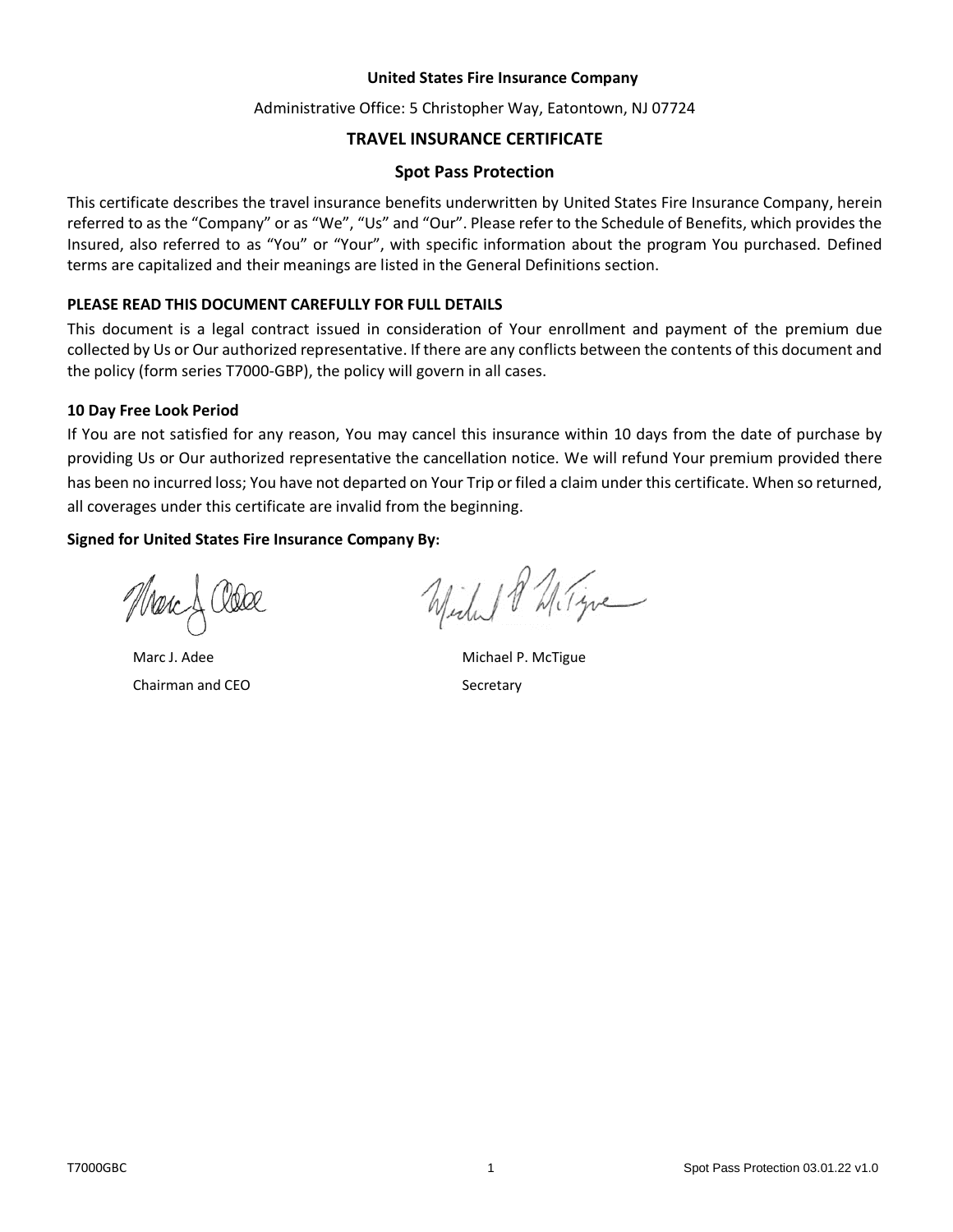# **Table of Contents**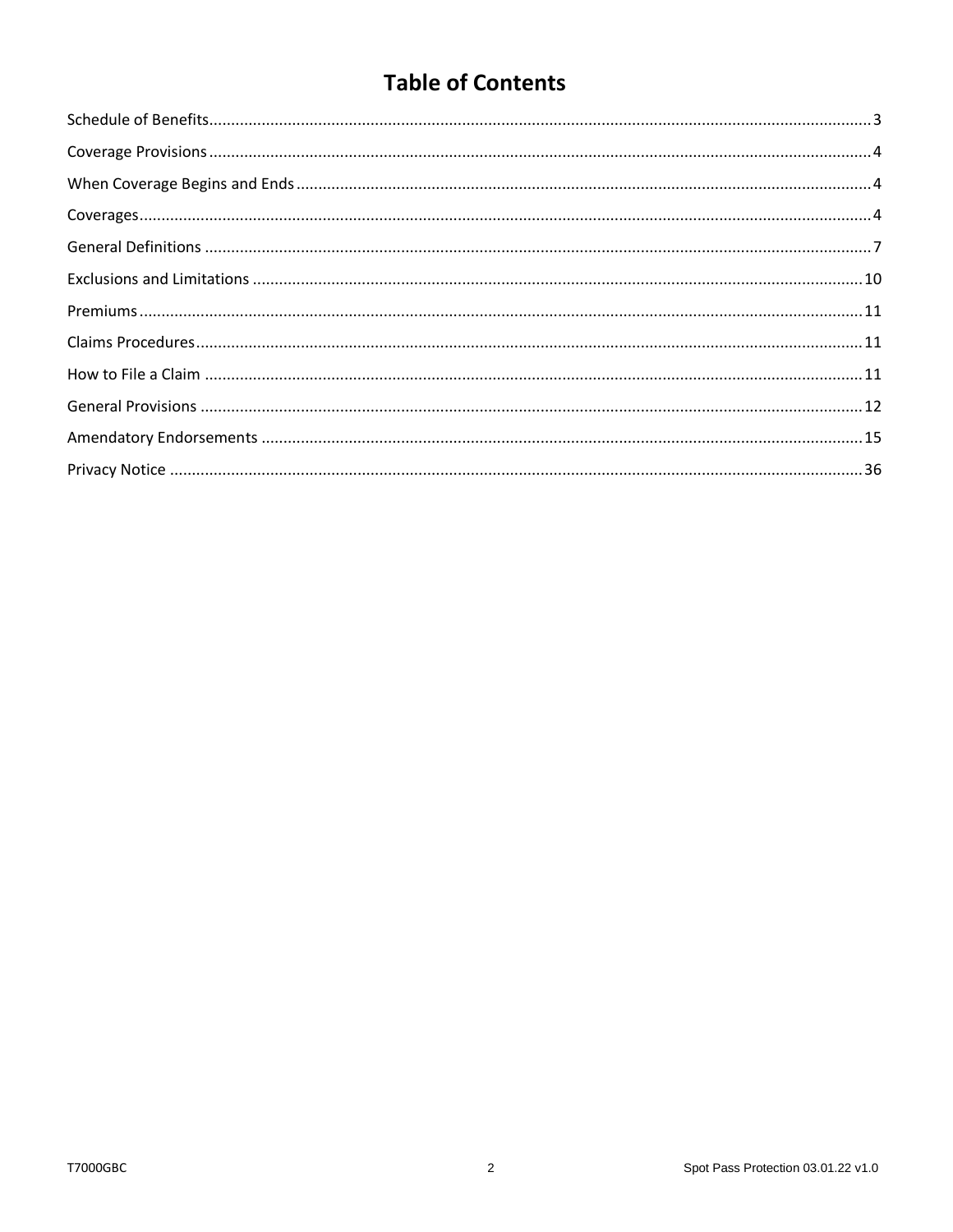# **SCHEDULE OF BENEFITS**

<span id="page-2-0"></span>No benefits will duplicate any other benefit or coverage provided under this policy. Should there be a duplication of coverage or benefits, then We will pay the benefit providing the largest amount of coverage.

| <b>COVERAGES</b>                     | <b>MAXIMUM BENEFIT AMOUNT</b>            |
|--------------------------------------|------------------------------------------|
| <b>Trip Cancellation</b>             | 100% of non-refundable insured Trip Cost |
| <b>Cancel for Work Reasons</b>       | 100% of non-refundable insured Trip Cost |
| Trip Interruption                    | 100% of non-refundable insured Trip Cost |
| <b>Interruption for Work Reasons</b> | 100% of non-refundable insured Trip Cost |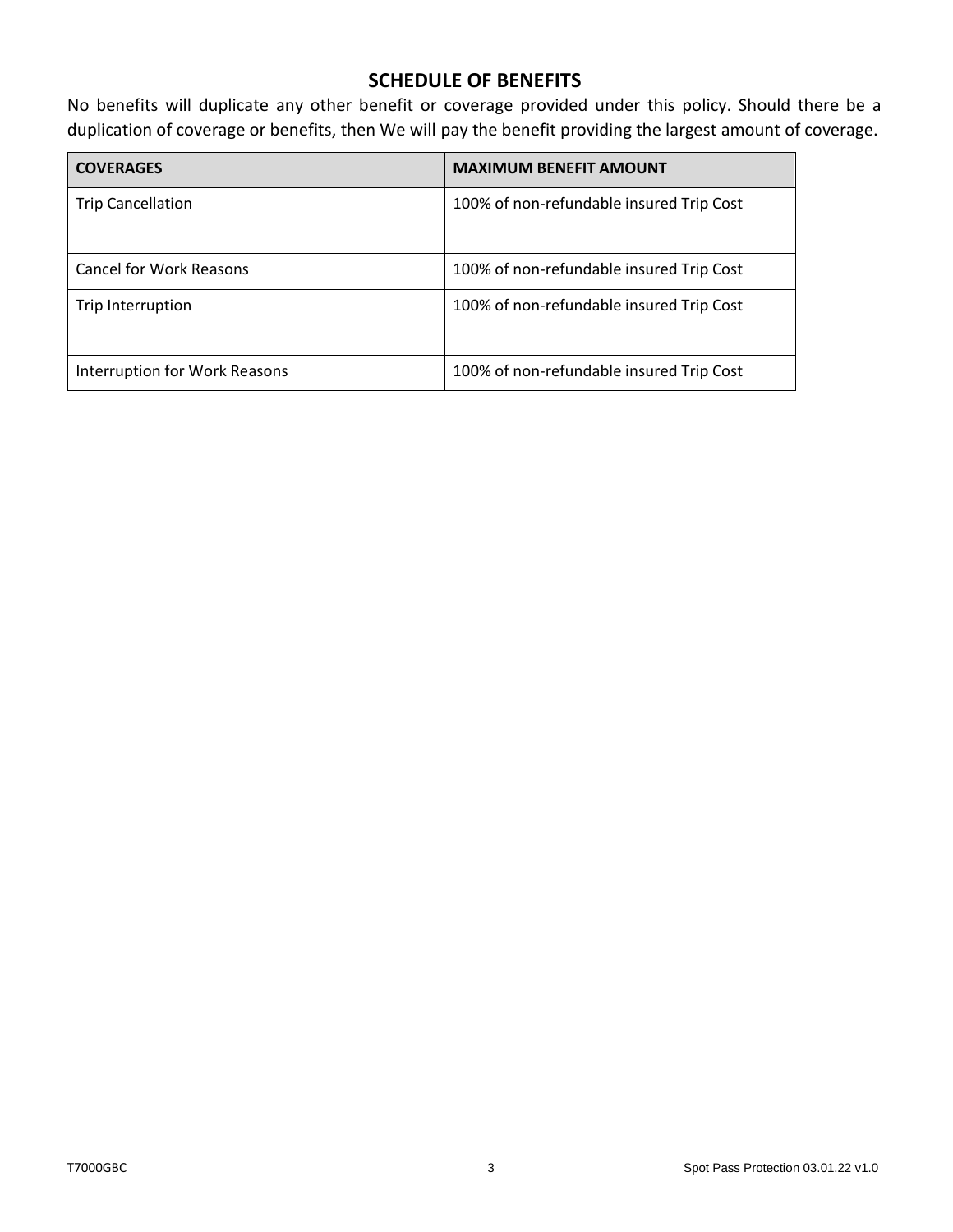# <span id="page-3-0"></span>**COVERAGE PROVISIONS**

# **Who Is Eligible For Coverage**

A person who is booked to travel on a Trip and pays the required premium is covered under this certificate. Eligibility for purchase of this certificate will be determined at the time of claim. If it is determined that You or Trip is not eligible for coverage, any claim for benefits will be denied and Your premium for this certificate will be refunded.

#### **Non-Refundable Provision**

After the 10 day review period, the premium for this certificate is non-refundable.

# <span id="page-3-1"></span>**WHEN COVERAGE BEGINS AND ENDS**

#### **When Coverage Begins:**

**This is Your Effective Date and time for Trip Cancellation; Cancel For Work Reasons:**

Coverage begins at 12:01 a.m. at Your location on the day after the date We or Our authorized representative receive the required premium to cover Your Trip.

#### **This is Your Effective Date and time for All Other Coverages:**

Coverage begins the first day of the season as listed on the confirmation of benefits.

#### **When Coverage Ends:**

**Trip Cancellation; Cancel for Work Reasons:** coverage(s) automatically end on the earlier of:

- 1. the date and time You depart on Your Trip;
- 2. the date and time You cancel Your Trip.

**All Other Coverages:** Your coverage automatically ends on the earlier/est of:

- 1. cancellation of Your Trip covered by this certificate;
- 2. the last day of the season as listed in the enrollment document, confirmation of coverage, travel documents or itinerary.

### **COVERAGES**

### <span id="page-3-2"></span>**TRIP CANCELLATION**

If You cancel Your Trip prior to the Scheduled Departure Date, We will reimburse You, up to the Maximum Benefit Amount shown in the Schedule of Benefits, for unused, forfeited, prepaid non-refundable Payments or Deposits for the Travel Arrangements You purchased for Your Trip, provided the cancellation occurs while coverage is in effect for You and is due to any of the following covered Unforeseen reasons, as defined:

- 1. Your, or a Family Member's death that occurs before departure on Your Trip; or
- 2. Your, or a Family Member's Sickness or Injury, that:
	- a. occurs before departure on Your Trip;
	- b. is examined and treated by a Physician prior to cancellation; and
	- c. as certified by a Physician, results in medical restrictions so disabling as to cause You to cancel Your Trip.
- 3. You must cancel Your Trip due to Other Covered Events as defined, provided such circumstances occur while coverage is in effect:

#### **Other Covered Events** means: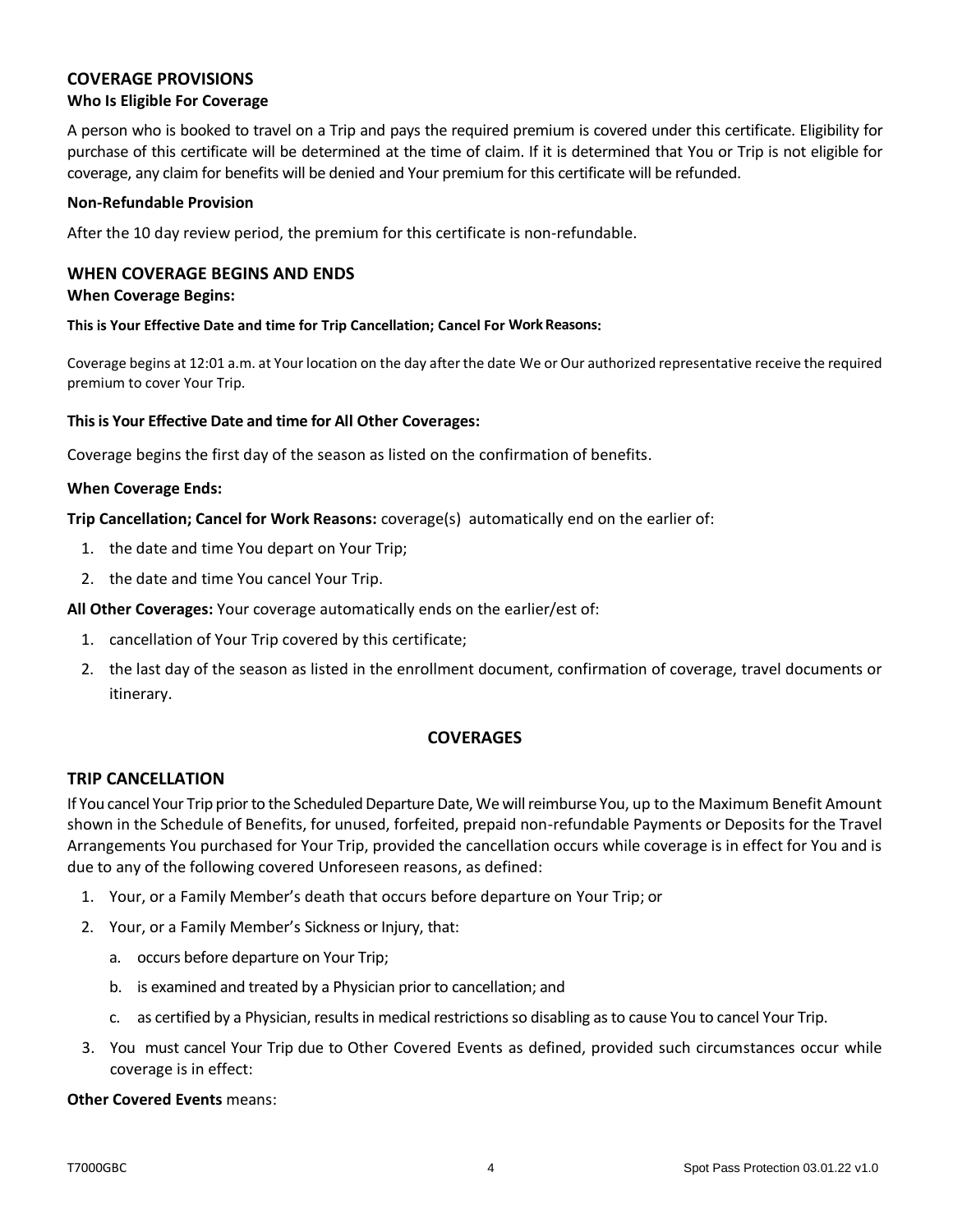- 1. Your Primary Residence is made Uninhabitable and remains Uninhabitable during Your Trip by a Natural Disaster, vandalism or burglary;
- 2. You are hijacked or Quarantined;
- 3. You are subpoenaed, required to serve on a jury, or required to appear as a witness in a legal action, provided You are not: 1) a party to the legal action; or 2) appearing in a law enforcement capacity;
- 4. You or Family Member are called to active military duty or emergency service as a reservist either to serve or to provide aid or relief in the event of a Natural Disaster, a Civil Disorder, Terrorist Incident or due to war or an act of war;
- 5. Your previously granted military leave is revoked or reassigned. Official written revocation/re-assignment by a supervisor or commanding officer of the appropriate branch of service will be required. The military leave for the dates of travel must have been approved prior to the Effective Date of Trip Cancellation coverage and the leave revoked or reassigned after the Effective Date of Trip Cancellation coverage;.

The maximum payable under this Trip Cancellation Benefit is the lesser of the total amount of coverage You purchased or the Maximum Benefit Amount shown in the Schedule of Benefits.

These benefit(s) will not duplicate any other benefits payable under the certificate or any coverage(s) attached to the certificate.

# **CANCEL FOR WORK REASONS**

We will reimburse You, up to the Maximum Benefit Amount shown in the Schedule of Benefits, for the unused prepaid, forfeited, non-refundable Payments or Deposits paid to Your Travel Supplier for the covered Travel Arrangements You purchased for Your Trip, when You cancel Your Trip for one of the following covered Unforeseen reasons:

- 1. You have an involuntary transfer of employment within the same organization of one hundred (100) or more miles which requires Your Primary Residence to be relocated. Provided that You have been an active employee with the same employer for at least 1 continuous year. Notification of the transfer must occur after the Effective Date of Your Trip Cancellation Coverage. This provision is not applicable to temporary or seasonal employment, independent contractors, freelancer or self-employed persons;
- 2. You are involuntarily terminated or laid off from Your employment. The termination notice must occur at least thirty (30) days after the Trip Cancellation Effective Date. You must have been an active employee with the same employer for at least one (1) continuous year. This provision is not applicable to temporary or seasonal employment, independent contractors, freelancer or self-employed persons.

Provided the following conditions are met:

1. You purchase this benefit within the Time Sensitive Period.

We will not pay benefits for any additional penalty charges incurred that would not have been imposed had You notified the Travel Supplier and Us within the specified period.

These benefit(s) will not duplicate any other benefits payable under the certificate or any coverage(s) attached to the certificate.

# **TRIP INTERRUPTION**

If You must start Your Trip late or are unable to complete Your Trip, We will reimburse You, up to the Maximum Benefit Amount shown in the Schedule of Benefits, for the unused, forfeited, prepaid non-refundable Payments or Deposits paid for the Travel Arrangements You purchased for Your Trip:

Trip Interruption must occur while coverage is in effect for You due to any of the following covered Unforeseen reasons, as defined:

1. Your, or a Family Member's death, which occurs while You are on Your Trip; or

T7000GBC 6 Spot Pass Protection 03.01.22 v1.0 2. Your, or a Family Member's Sickness or Injury, that: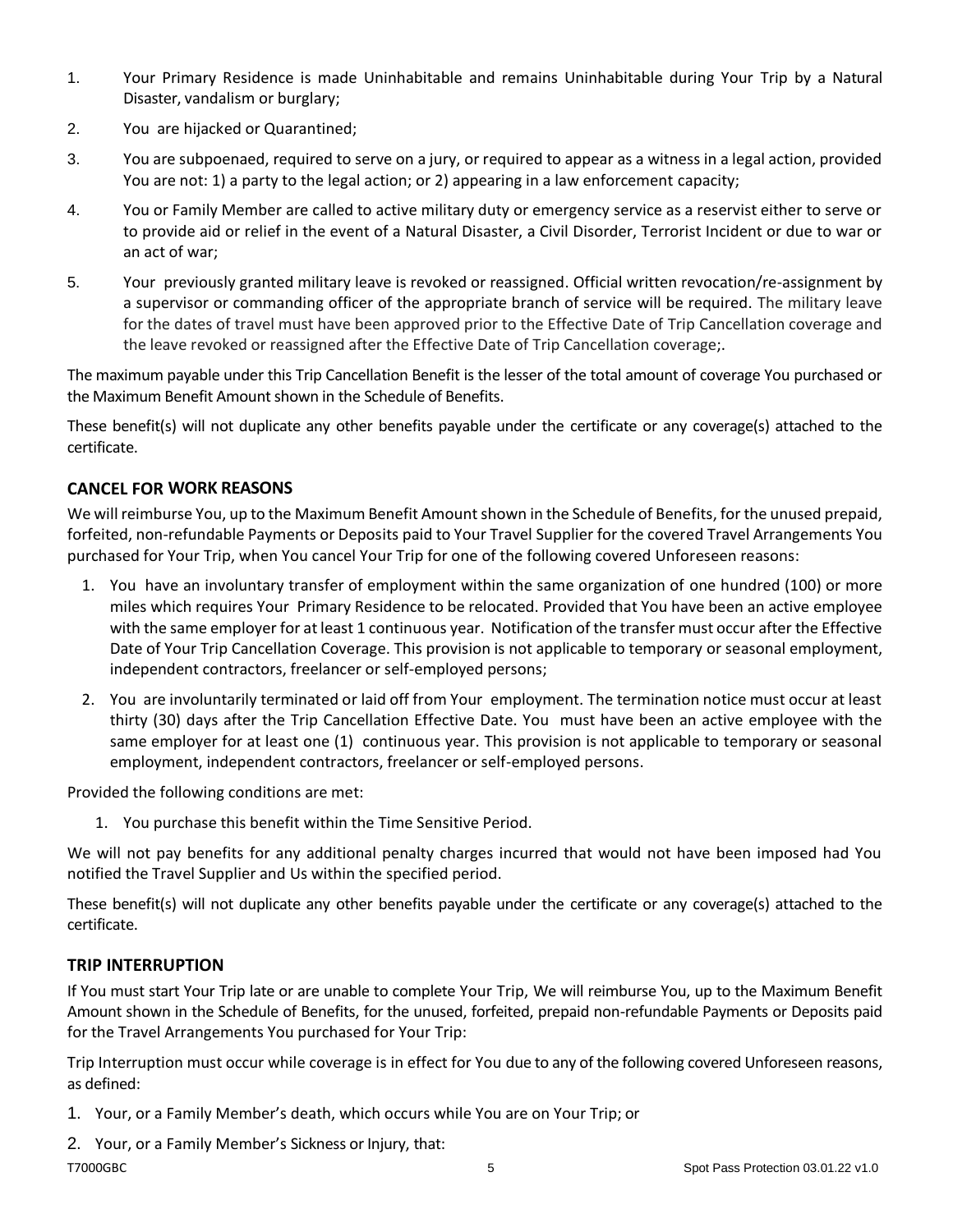- a) occurs while You are on Your Trip;
- b) is examined and treated by a Physician prior to the time of interruption; and
- c) as certified by a Physician, results in medical restrictions so disabling as to prevent Your continued participation on Your Trip.
- 3. You must interrupt Your Trip due to Other Covered Events as defined, provided such circumstances occur while coverage is in effect:

#### **Other Covered Events** means:

- 1. Your Primary Residence is made Uninhabitable and remains Uninhabitable during Your Trip by a Natural Disaster, vandalism or burglary;
- 2. You are hijacked or Quarantined;
- 3. You are subpoenaed, required to serve on a jury, or required to appear as a witness in a legal action, provided You are not: 1) a party to the legal action; or 2) appearing in a law enforcement capacity;
- 4. You or Family Member are called to active military duty or emergency service as a reservist either to serve or to provide aid or relief in the event of a Natural Disaster, a Civil Disorder, or Terrorist Incident or due to war or an act of war;
- 5. Your previously granted military leave is revoked or reassigned while You are on the Trip and You have to interrupt the Trip. Official written notice of the revocation or re-assignment by a supervisor or commanding officer of the appropriate branch of service will be required. The military leave for the dates of travel must have been approved prior to the Effective Date of Trip Interruption coverage and the leave revoked or reassigned after the Effective Date of Trip Interruption coverage.

In no event shall the amount reimbursed for Trip Interruption exceed the lesser of the amount You prepaid for Your Trip or the Maximum Benefit Amount shown in the Schedule of Benefits.

These benefit(s) will not duplicate any other benefits payable under the certificate or any coverage(s) attached to the certificate.

### **INTERRUPTION FOR WORK REASON**

We will reimburse You, up to the Maximum Benefit Amount shown in the Schedule of Benefits, for unused, forfeited prepaid non-refundable Payments or Deposits paid for the Travel Arrangements You purchased for Your Trip, if You interrupt Your Trip forty-eight (48) or more hours after the actual Scheduled Departure Date for the following covered Unforeseen Work reason(s) listed below, provided You are not otherwise covered under this certificate:

- 1. You have an involuntary transfer of employment within the same organization of one hundred (100) or more miles which requires Your Primary Residence to be relocated and You have to interrupt Your Trip, provided that You have been an active employee with the same employer for at least one (1) continuous year. Notification of the transfer must occur while You are on Your Trip and the transfer must occur during Your Trip. This provision is not applicable to temporary employment, seasonal employment, independent contractors, freelancer or self-employed persons;
- 2. You are involuntarily terminated or laid off by Your employer while You are on Your Trip. You must have been an active employee with the same employer for at least one (1) continuous year. This provision is not applicable to temporary employment, seasonal employment, independent contractors, freelancer or selfemployed persons.

Provided the following conditions are met:

1. You purchase this benefit within the Time Sensitive Period.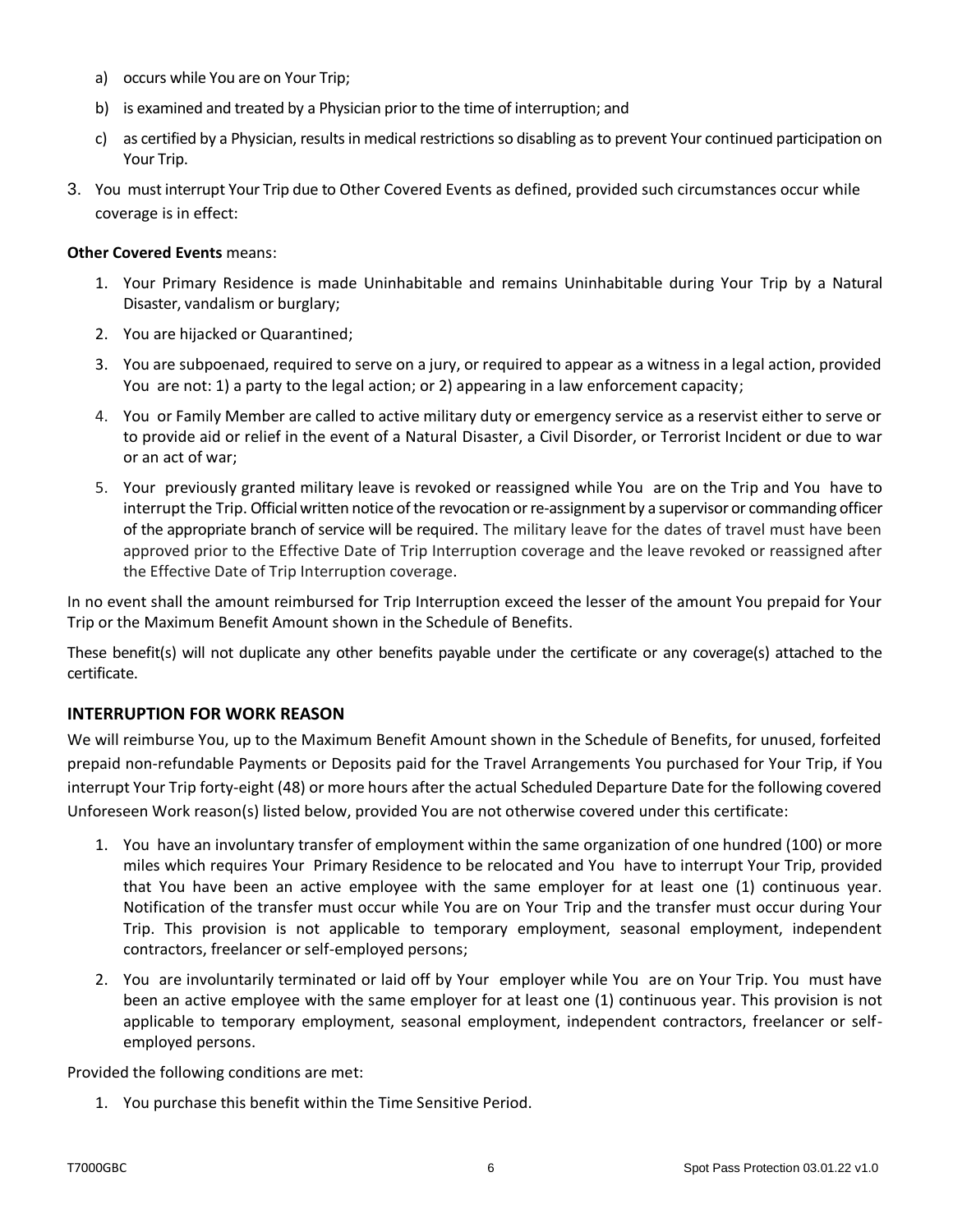In no event shall the amount reimbursed for Interruption For Work Reason exceed the lesser of the amount You prepaid for Your Trip or the Maximum Benefit Amount shown in the Schedule of Benefits.

These benefit(s) will not duplicate any other benefits payable under the certificate or any coverage(s) attached to the certificate.

# <span id="page-6-0"></span>**GENERAL DEFINITIONS**

**Accident** means a sudden, unexpected unusual specific event that occurs at an identifiable time and place, and shall also include exposure resulting from a mishap to a conveyance in which You are traveling.

**Business Partner** means a person who is: (1) involved with You in a legal partnership; and (2) actively involved in the daily management of the business.

**Children/Child** means a person:

- 1.under age of seventeen (17) and primarily dependent on You for support and maintenance; or
- 2.who is at least age seventeen (17) but less than age twenty-six (26) and primarily dependent on You for support and maintenance and who regularly attends an accredited school or college.

The age limit does not apply to a child who is incapable of self-sustaining employment by reason of mental or physical incapacity.

**Civil Disorder or Riot** means a public disturbance by a person or persons acting in revolt, coup, rebellion or resistance against an established government or civil authority that causes immediate danger, damage, or injury to others or their property**.**

**Domestic Partner** means an opposite or a same-sex partner who is at least eighteen (18) years of age and has met all of the following requirements for at least twelve (12) months**:**

- a) resides with You;
- b) shares financial assets and obligations with You;
- c) is not related by blood or adoption to You to a degree of closeness that would prohibit a legal marriage;
- d) neither You nor domestic partner is married to anyone else, nor has any other domestic partner.

We may require proof of the Domestic Partner relationship in the form of a signed and completed Affidavit of Domestic Partnership or whatever documentation as required by the state in which You reside.

**Effective Date** means the date and time Your coverage begins, as indicated in When Coverage Begins and Ends section of this certificate.

**Family Member** means the following relatives of You:

- a) Spouse, civil union partner, Domestic Partner, or fiancé;
- b) children, children-in-law, step-children, foster children, ward or legal ward or fiancé's child;
- c) siblings, siblings-in-law, step-siblings;
- d) parents, parents-in-law, step-parents, legal guardians, or guardians;
- e) grandparents, step-grandparents, grandchildren, or step-grandchildren;
- f) aunts or uncles;
- g) nieces or nephews.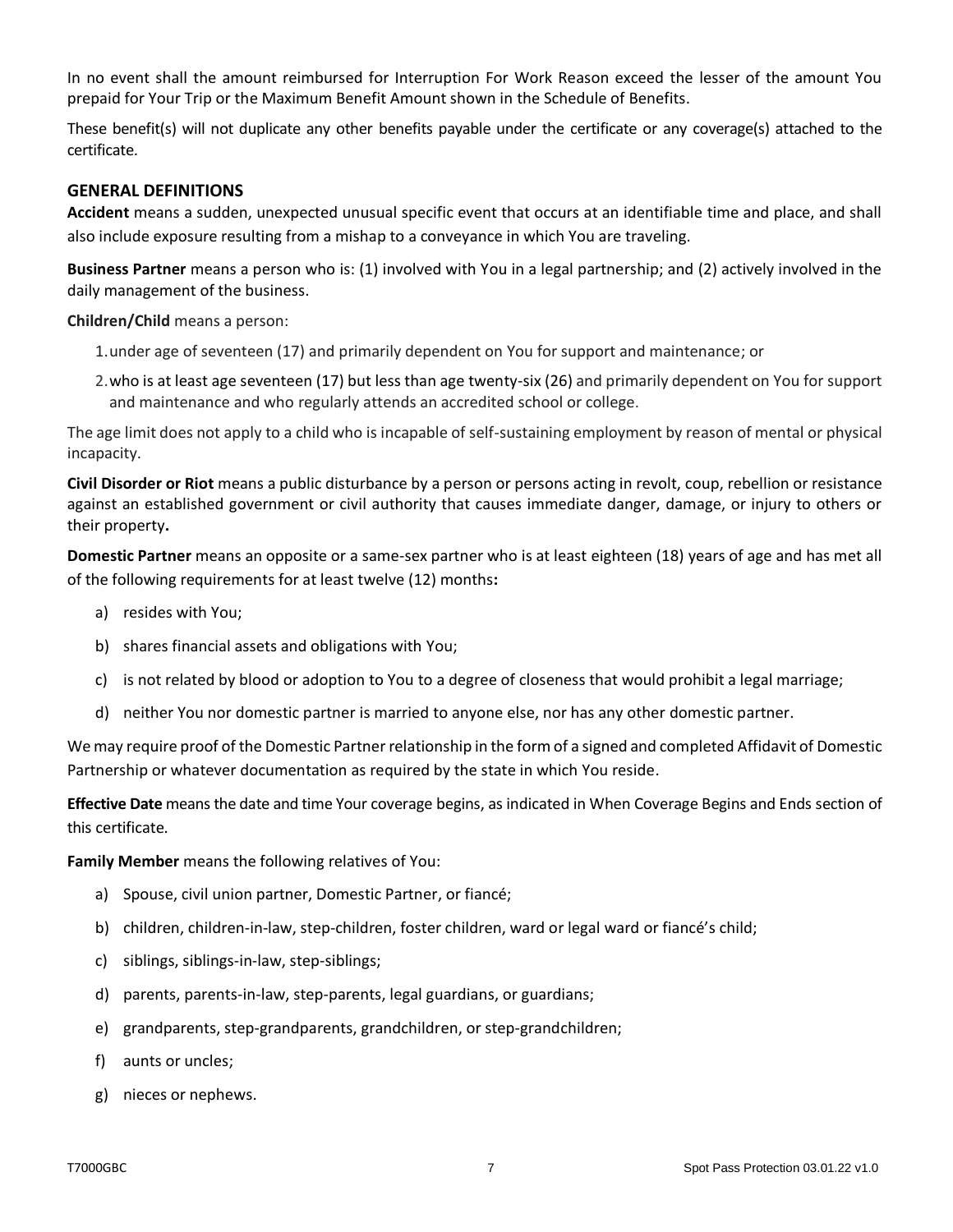**Injury(ies)/Injured** means a bodily injury caused by an Accident occurring while Your coverage under this certificate is in force and resulting directly and independently of all other causes of loss covered by this certificate. Injury must not be caused by, or result from, Sickness. The injury(ies) requires examination and treatment and must be verified by a Physician.

**Medically Fit to Travel** means based on assessment by a treating Physician, following Your Injury or Sickness that occurs while on Your Trip, You are medically able to travel.

**Mental, Nervous or Psychological Condition or Disorder** means a mental or nervous health condition including, but not limited to: anxiety, depression, and neurosis, panic attack, phobia (such as fear of flying, fear of terrorism, fear of disease, etc.), psychosis; or any related physical manifestation. Mental, Nervous or Psychological Condition or Disorder does not include drug addiction, marijuana addiction, or alcohol addiction.

**Natural Disaster** means a flood, tsunami, cyclone, hurricane, tornado, earthquake, mudslide, avalanche, landslide, volcanic eruption, sandstorm, sinkhole, named winter storm, severe hail storm, fire, wildfire or blizzard; all of which are due to natural causes.

**Payments or Deposits** means the cash, check, or credit card amounts actually paid for Your Travel Arrangements. Certificates, vouchers, discounts and/or credits applied (in part or in full) towards the cost of Your Travel Arrangements are not Payments or Deposits as defined herein.

**Physician** means a licensed practitioner of medical, or surgical services acting within the scope of his/her license in the jurisdiction where the services are rendered. The treating Physician cannot be You, a Family Member, or retained by the Policyholder.

**Pre-Existing Medical Condition** means an illness, disease, or other condition during the sixty (60) day period immediately prior to the date Your coverage is effective for which You or a Family Member:

- 1) received or received a recommendation for a test, examination, or medical treatment for a condition which first manifested itself, worsened or became acute, or had symptoms which would have prompted a reasonable person to seek diagnosis, care or treatment; or
- 2) took or received a prescription for drugs or medicine. Item (2) of this definition does not apply to a condition which is treated or controlled solely through the taking of prescription drugs or medicine and remains treated or controlled without any adjustment or change in the required prescription throughout the sixty (60) day period before coverage is effective under this certificate.
- 3) required a change in prescribed medication. Change in prescribed medication means the dosage or frequency of a medication has been reduced, increased, stopped and/or new medications have been prescribed due to the worsening of an underlying condition that is being treated with the medication, unless the change is:
	- a) between a brand name and a generic medication with comparable dosage; or
	- b) an adjustment to insulin or anti-coagulant dosage.

Death resulting from a pre-existing medical condition will not be excluded. Death must occur prior to the termination date of the benefit under which the claim is being made.

**Primary Residence** means Your fixed, permanent and main home for legal and tax purposes.

**Quarantined** means You are forced into strict medical isolation by a recognized government authority, their authorized deputies, medical examiners or Physician to prevent the spread of the disease due to You either having, or being suspected of having an contagious disease, infection or contamination.

T7000GBC 8 Spot Pass Protection 03.01.22 v1.0 An embargo preventing You from entering a country is not a quarantine.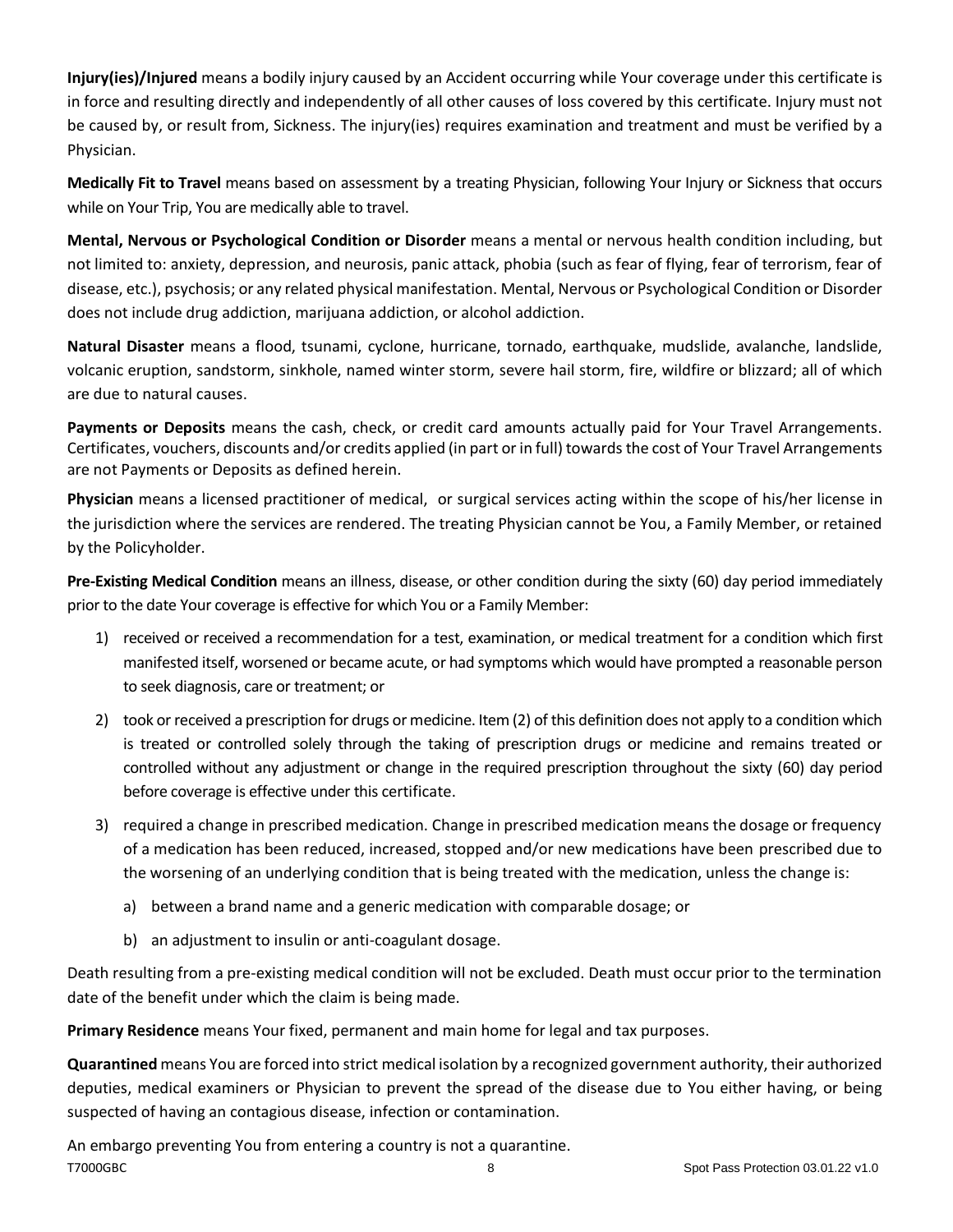**Scheduled Departure Date** means the date on which You are originally scheduled to leave on Your Trip. This date is specified in the enrollment, itinerary or other travel documents.

**Season Pass** means any paid admission ticket to ski access pass for multiple day usage throughout the duration of the Season Pass Coverage Period as listed in the in the enrollment, itinerary or other travel documents.

**Season Pass Coverage Period** means the period for which coverage is elected and the premium paid and for which a Season Pass has been purchased.

**Sickness** means an illness or disease of the body, that commences while Your coverage is in effect and requires examination, diagnosis and treatment by a Physician.

An illness or disease of the body that first manifests itself and then worsens or becomes acute prior to the Effective Date of Your coverage is not a Sickness as defined herein and is not covered by the certificate.

Sickness does not include any Mental, Nervous or Psychological, Condition or Disorders including but not limited to anxiety, depression, neurosis, phobia, psychosis; or any related physical manifestation. Sickness does not include drug addiction, marijuana addiction, or alcohol addiction.

**Spouse** means Your lawful spouse, if not legally separated or divorced. For the purposes of this certificate, the term spouse includes civil union partner whenever used.

**Terrorist Incident** means an act of violence by any person acting on behalf of or in connection with any organization which is generally recognized as having the intent of overthrow or influence the control of any government or an act of violence committed by a Foreign Terrorist Organization (designated or recognized as such by the US State Department) that results in property damage, Injury or loss of life.

**Third Party(ies)** means any person, corporation or other entity (except You, Rental Property and Us).

**Time Sensitive Period** means insurance must be purchased within twenty (20) days of the date Your initial Payments or Deposits for Your Trip is received.

**Travel Arrangements** means: (a) transportation; (b) accommodations; and (c) other specified services arranged for Your Trip by Your Travel Supplier.

**Travel Supplier** means Alterra Mountain Company.

**Traveling Companion** means a person or persons whose name(s) appear(s) with Yours on the same Travel Arrangements and who, during Your Trip, will accompany You.

**Trip** means Travel must be more than two (2) miles from Your Primary Residence to participate in winter recreational activities at a ski resort for which You purchased a pre-paid non-refundable Season Pass.

**Trip Cost** means the dollar amount for Trip Payments or Deposits:

- a. which are not refunded or refundable by the Travel Supplier, or are subject to restrictions; and
- b. which are identified by You on the enrollment documents; and
- c. for which insurance was purchased.

**Unforeseen** means not known, anticipated or reasonably expected, and occurring after the effective date of the benefit under which the claim is being made.

### **Uninhabitable** means:

(1) the building structure itself is unstable and there is a risk of collapse in whole or in part; or

(2) there is exterior or structural damage allowing elemental intrusion, such as rain, wind, hail or flood; or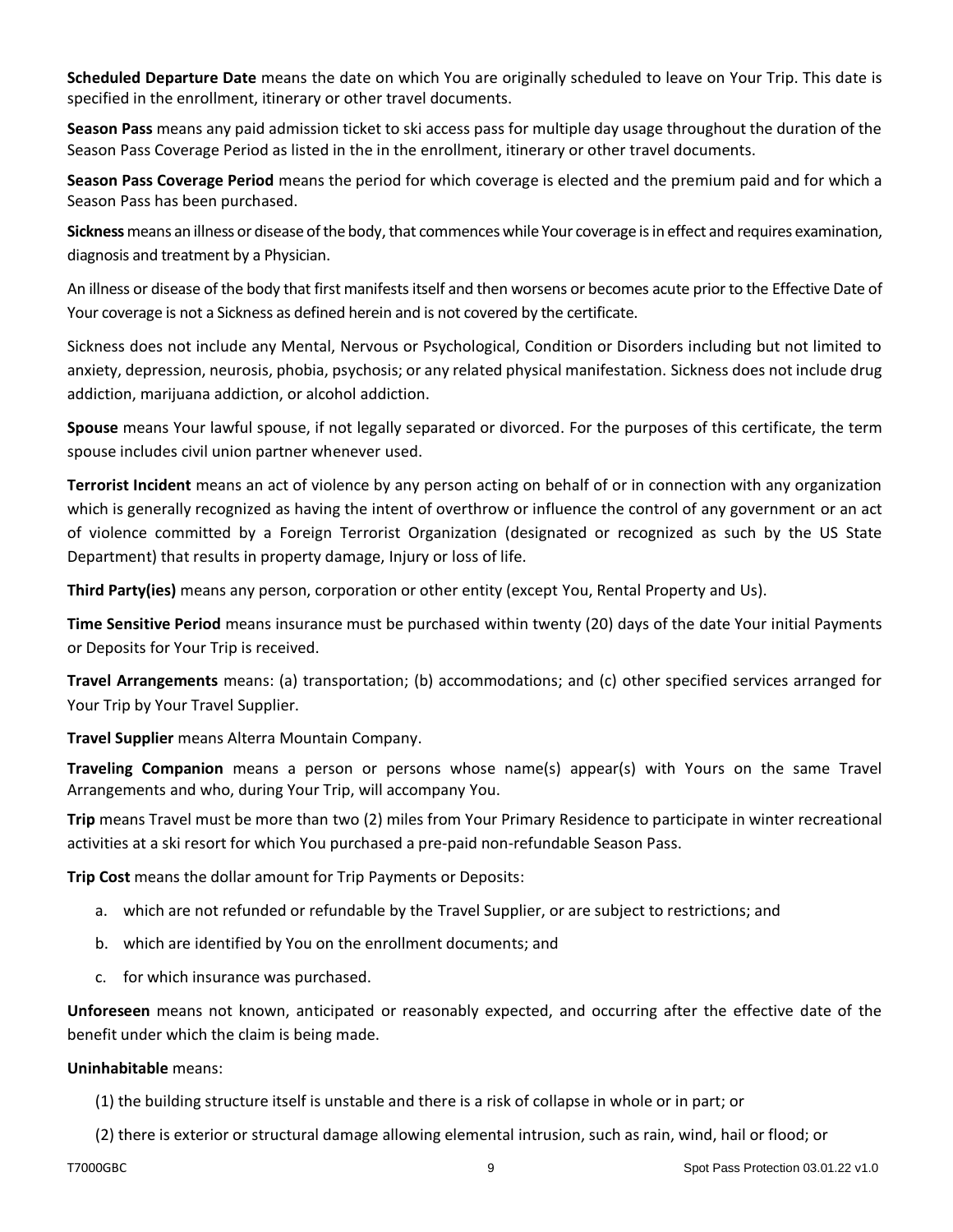- (3) immediate safety hazards have yet to be cleared, such as debris or downed electrical lines; or
- (4) the property is without electric gas, sewer service or water; or
- (5) local government authorities have issued a mandatory evacuation; or
- (6) the destination is inaccessible by the mode of transportation as shown on the travel documents or itinerary.

**You, Your** means the person who is covered under this certificate.

**Wanton** means senseless, unprovoked, unjustifiable, or deliberately malicious.

**Willful** means deliberate or intentional.

### <span id="page-9-0"></span>**EXCLUSIONS AND LIMITATIONS**

Unless otherwise shown below, these exclusions apply to You or Your Family Member.

#### **The following exclusion(s) appl(y)(ies) to the Trip Cancellation and Trip Interruption**

We will not pay for any loss or expense caused due to, arising or resulting from:

- 1. a Pre-Existing Medical Condition, as defined in the certificate;
- 2. being arrested for a DUI/ DWI and as result, being admitted into a (i) drug, marijuana or alcohol treatment facility; (ii) jail; or (iii) awaiting trial;

Death resulting from a Pre-Existing Medical Condition will not be excluded. Death must occur prior to the termination date of the benefit under which the claim is being made.

# **In addition to any applicable benefit-specific exclusion, the following general exclusions apply to all losses and all benefits.**

We will not pay for any loss or expense caused due to, arising or resulting from:

- 1. suicide, attempted suicide or any intentionally self-inflicted injury of You, a Traveling Companion, Family Member or Business Partner booked and scheduled to travel with You, while sane or insane;
- 2. being under the influence of drugs or narcotics, unless administered upon the advice of a Physician as prescribed;
- 3. activities, losses, or claims involving or resulting from possession, production, processing, sale, or use of marijuana, illegal drugs, alcohol or substances are excluded from coverage;
- 4. participation in a Civil Disorder or Riot, or insurrection;
- 5. the commission of or attempt to commit a felony or being engaged in an illegal occupation by You, a Traveling Companion, Family Member, or Business Partner;
- 6. directly or indirectly, the actual, alleged or threatened use, discharge, dispersal, seepage, migration, escape, release or exposure to any hazardous biological, chemical, nuclear radioactive weapon, device, material, gas, matter or contamination;
- 7. air travel on a privately owned aircraft (whether as a pilot or a passenger);
- 8. gross negligence, or Willful and Wanton conduct by You.

### **MEDICALLY FIT TO TRAVEL EXCLUSION:**

We will not pay any expense as a result of You having been advised in writing that You, or a Family Member scheduled and booked to travel with You are not Medically Fit to Travel at the time of purchase of coverage for a Trip, as defined in the certificate.

T7000GBC 10 Spot Pass Protection 03.01.22 v1.0 If coverage for a Trip is purchased and it is later determined that You, or a Family Member scheduled and booked to travel with You were not Medically Fit to Travel at the time of purchase of coverage for Your Trip, as defined in the certificate, the coverage is void and premium paid will be returned.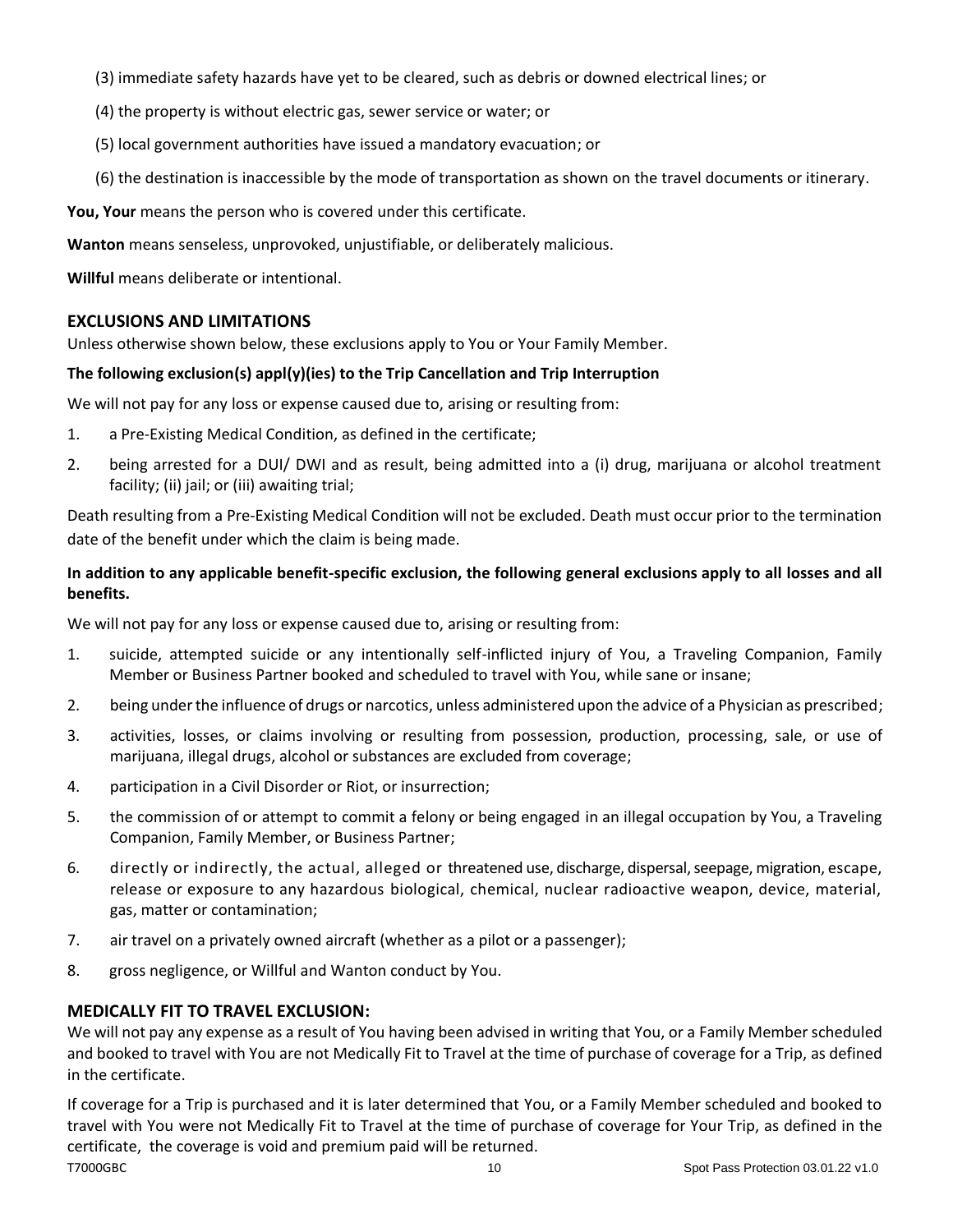# <span id="page-10-0"></span>**PREMIUMS**

**PREMIUMS**: Coverage is not effective unless all premium due has been paid prior to the date of loss. In the event the premium paid for coverage is less than the required premium for coverage, benefits will be paid indirect proportion of the actual amount paid to the required premium due.

# <span id="page-10-1"></span>**CLAIMS PROCEDURES**

**Your duties in the event of a loss:**

# **For Trip Cancellation and Trip Interruption**

Immediately, or as soon as possible, call Your Travel Supplier and the program administrator (see Where to Report a Claim) to report Your cancellation or interruption to avoid non-covered charges due to late reporting.

If the Insured is prevented from taking their Trip as scheduled or must interrupt their Trip due to Sickness or Injury, the Insured should obtain medical care immediately. We require an examination and treatment by a Physician prior to cancellation or interruption Provide all unused transportation tickets, official receipts, etc.

# <span id="page-10-2"></span>**HOW TO FILE A CLAIM**

**Notice of Claim:** Notice of claim must be reported to Us or Our authorized representative within twenty (20) days after a loss occurs or as soon as is reasonably possible. You or someone on Your behalf may give the notice. The notice should be given to Us or Our authorized representative and should include sufficient information to identify You. Failure by You or someone on Your behalf to make such notification may result in no benefits being paid.

**Claim Forms**: When notice of claim is received by Us or Our authorized representative, iTravelInsured forms for filing proof of loss will be furnished. If these forms are not sent within fifteen (15) days, the proof of loss requirements can be met by You sending Us a written statement of what happened. This statement must be received within the time given for filing Proof of Loss.

**Proof of Loss:** Proof of loss must be provided within ninety (90) days after the date of the loss or as soon as is reasonably possible. Failure to furnish such proof within provided period will not invalidate nor reduce any claim if it shall be shown not to have been reasonably possible to furnish such proof during that time. Proof of Loss must, however, be furnished no later than 12 months from the time it is otherwise required, except in the absence of legal capacity.

All claims require You to provide iTravelInsured with the following: a Trip invoice, itinerary or confirmation showing details of Your Trip (dates of travel, destination, etc.); and any other information reasonably required to prove the loss.

### **Where to Report a Claim:** IMG iTravelInsured Claims

- 1. Online: www.imglobal.com
- 2. Mail: P.O. Box 3231, Farmington Hills, MI 48333-3231, USA
- 3. Telephone: 1-866-243-7524 or 1-317-655-9698
- 4. E-mail: iTravelClaims@IMGlobal.com
- 5. Fax: 1-317-927-6882
- 6. iTravelInsured will accept electronic copies of claim submissions, except as expressly stated elsewhere. However, iTravelInsured may, at its discretion, require original documentation to be sent.

**Payment of Claims**: Benefits for loss of life will be paid to Your designated beneficiary. If a beneficiary is not otherwise designated by You, benefits for loss of life will be paid to the first of the following surviving preference beneficiaries:

- 1. Your spouse;
- 2. Your child or children jointly;
- 3. Your parents jointly if both are living or the surviving parent if only one survives;
- 4. Your brothers and sisters jointly; or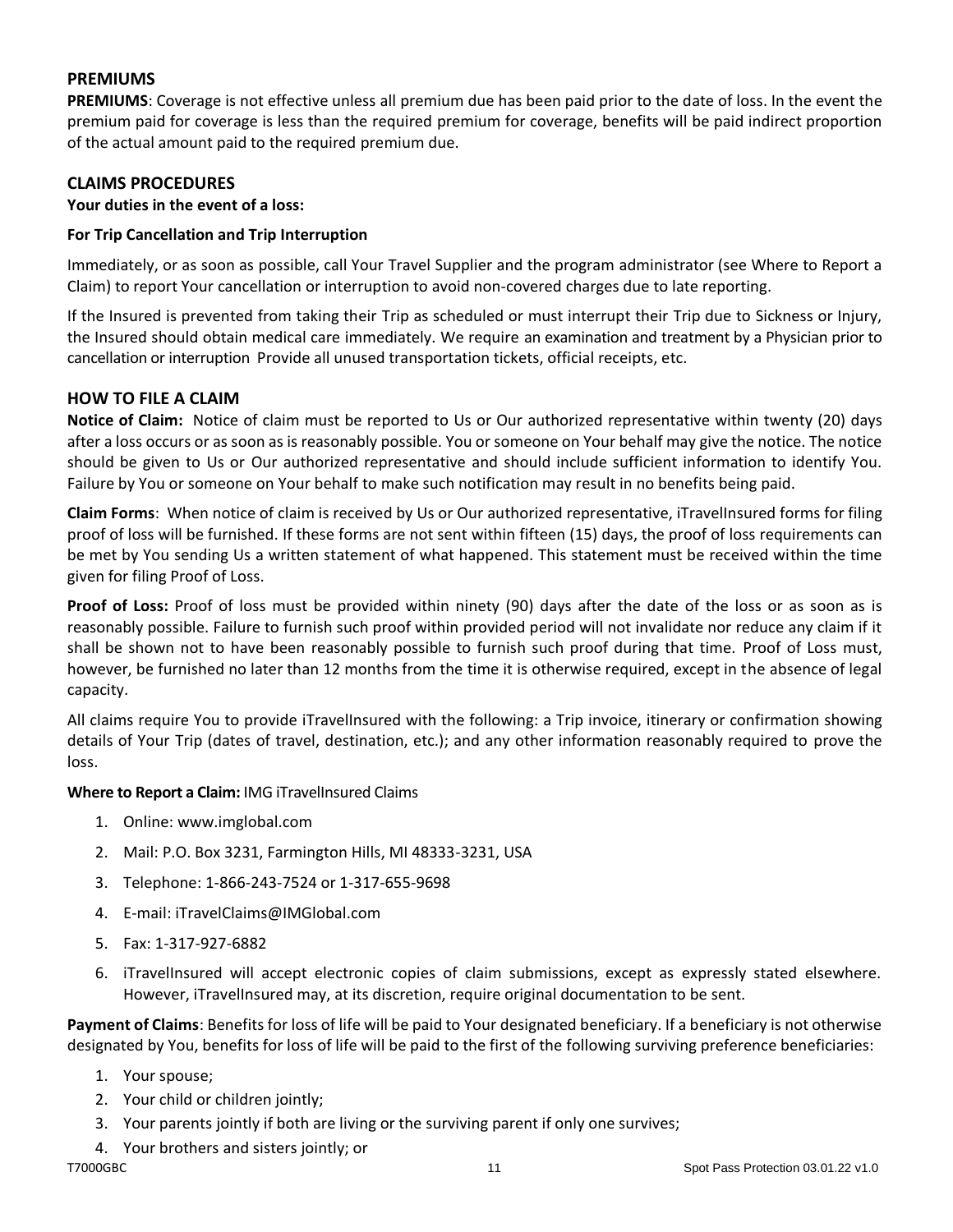5. Your estate.

All other benefits will be paid directly to You, unless otherwise directed. Any accrued benefits unpaid at Your death will be paid to Your estate. If You have assigned Your benefits, we will honor the assignment if a signed copy has been filed with us. We are not responsible for the validity of any assignment.

All or a portion of all benefits provided by the certificate may, at Our option, be paid directly to the provider of the service(s) to You. All benefits not paid to the provider will be paid to You.

If any benefit is payable to: (a) an Insured who is a minor or otherwise not able to give a valid release; or (b) Your estate, We may pay any amount due under the certificate to Your beneficiary or any relative whom We find entitled to the payment. Any payment made in good faith shall fully discharge Us to any party to the extent of such payment.

If You paid for the cost of Your Trip for Yourself, as well as other travelers and incurred a covered loss, benefits will be paid directly to You, unless otherwise directed.

**Disagreement Over Size of Los**s: If there is a disagreement about the amount of the loss, either You or Us can make a written demand for an appraisal. After the demand, You and Us each select their own competent appraiser. After examining the facts, each of the two appraisers will give an opinion on the amount of the loss. If they do not agree, they will select an arbitrator. Any figure agreed to by 2 of the 3 (the appraisers and the arbitrator) will be binding. The appraiser selected by You is paid by You. We will pay the appraiser if We chooses. You will share with Us the cost for the arbitrator and the appraisal process.

**Benefit to Bailee:** This insurance will in no way inure directly or indirectly to the benefit of any carrier or other bailee.

**Recovery**: To the extent We pay for a loss suffered by You, We will be assigned the rights and remedies You had relating to the loss. You will be made whole before We begin recovery

You must help Us preserve its rights against those responsible for its loss. This may involve signing any papers and taking any other steps We may reasonably require. When You have been paid benefits under this certificate but also recovers from another certificate, the amount recovered from the other certificate shall be held in trust for Us by You and reimbursed to Us to the extent of Our payment.

As a condition to receiving the applicable benefits listed above, You agree, except as may be limited or prohibited by applicable law, to reimburse Us for any such benefits paid to or on behalf of You, if such benefits are recovered, in any form, from any Third Party or coverage.

We will not pay or be responsible, without its written consent, for any fees or costs associated with the pursuit of a claim, cause of action or right by or on behalf of an Insured or such other person against any Third Party or coverage.

Coverage as used in this Recovery section, means any other fund or insurance certificate except coverage provided under this certificate.

# <span id="page-11-0"></span>**GENERAL PROVISIONS**

**The Contract:** The entire contract is made up of the Policy and amendments if applicable, the Policyholder's Application, a copy of which is attached and the Certificates of Insurance. This Policy may be changed, renewed, or ended without notice to or consent of any person with a beneficial interest in this Policy.

**Certificates**: The Company will issue Certificates to the Policyholder for their Insureds. Such Certificates will describe each person's benefits and rights under this Policy.

**Excess Insurance:** Insurance provided by this certificate shall be in excess of all other valid and collectible insurance or indemnity or as required by state law. If at the time of the occurrence of any loss there is other valid and collectible insurance or indemnity in place, We shall be liable only for the excess of the amount of loss, over the amount of such other insurance or indemnity, and applicable deductible. Recovery of losses from other parties does not result in a refund of premium paid.

**Beneficiary Designation and Change:** Your beneficiary(ies) is (are) the person(s) designated by and on file with Us or Our administrator. You are over the age of majority and legally competent may change Your beneficiary designation at any time, unless an irrevocable designation has been made, without the consent of the designated beneficiary(ies),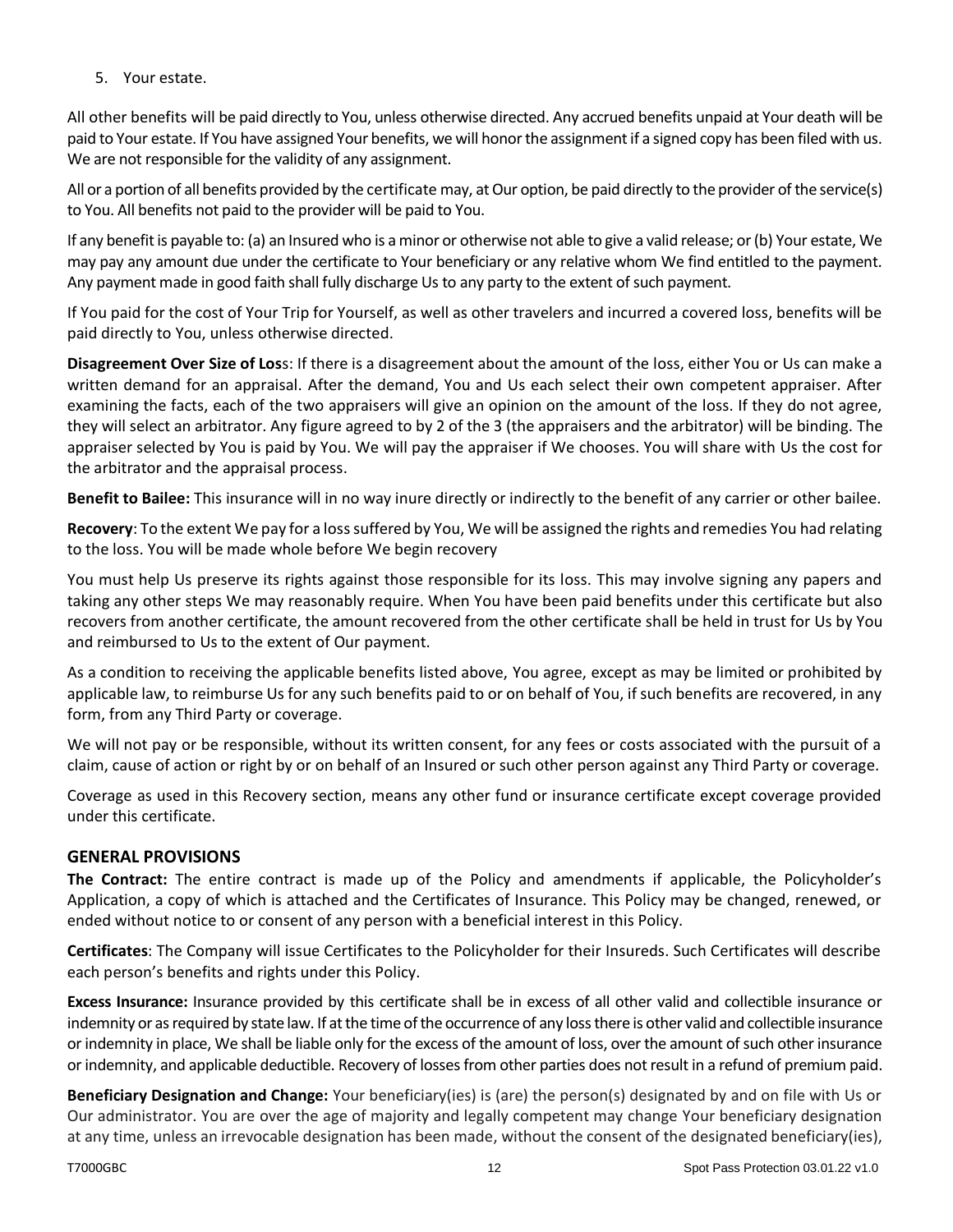by providing Us or Our administrator with a written request for change. When the request is received, whether You are then living or not, the change of beneficiary will relate back to and take effect as of the date of execution of the written request, but without prejudice to Us on account of any payment made by it prior to receipt of the request.

**Clerical Error**: We or Our authorized representative may make a clerical error in keeping the data. If so, when the error is found, the premium and/or benefits will be adjusted according to the correct data. An error will not end insurance validly in force, nor will it continue insurance validly ended.

**Concealment and Misrepresentation:** The entire coverage will be void, if before, during or after a loss, any material fact or circumstance relating to this insurance has been concealed or misrepresented.

**Conformity with Statute:** Terms of this certificate that conflict with the laws of the state where it is delivered are amended to conform to such laws.

**Data Needed**: We or Our authorized representative will keep a record of all the data needed to compute premium and carry out the terms of this certificate. We may examine such data at any reasonable time.

**Economic or Trade Sanctions**: Any payments under this certificate will only be made in full compliance with all United States of America economic or trade sanction laws or regulations, including, but not limited to, sanctions, laws, and regulations administered and enforced by the U.S. Treasury Department's Office of Foreign Assets Control ("OFAC"). Therefore, any expenses incurred or claims made involving travel that is in violation of such sanctions, laws and regulations will not be covered under this certificate. For more information, You may consult the OFAC internet website at [https://www.treasury.gov/about/organizational-structure/offices/Pages/Office-of-Foreign-Assets-Control.aspx.](https://www.treasury.gov/about/organizational-structure/offices/Pages/Office-of-Foreign-Assets-Control.aspx)

**Entire Contract: Changes:** This certificate and any other attachments are the entire contract of insurance. No agent or other person may change it in any way. Only an officer of the Company can approve a change. Any such change must be shown in this certificate or its attachments.

**Legal Actions Against Us:** All certificate terms will be interpreted under the laws of the state in which the certificate was issued. No legal action may be brought to recover on the certificate within 60 days after written Proof of Loss has been furnished. No legal action for a claim may be brought against Us after 3 years from the time written Proof of Loss is required to be furnished.

**Limit on Agent's Authority:** No agent may change or waive any provisions of this certificate. Our office must approve any change or waiver in writing.

**Maximum Benefit Limit of Liability:** All limits are applied per Trip.

**Misstatement of Age**: If premiums are based on age and You have misstated Your age, there will be a fair adjustment of premiums based on Your true age. If the benefits for which You are insured are based on age and You have misstated Your age, there will be an adjustment of said benefit based on Your true age. We may require satisfactory proof of age before paying any claim.

**Other Insurance with Us:** You may be covered under only one travel certificate with Us for each Trip. If You are covered under more than one such certificate, You may select the coverage that is to remain in effect. In the event of death, the beneficiary or estate will make the selection. Premiums paid (less claims paid) will be refunded for the duplicate coverage that does not remain in effect.

**Subrogation:** If We have made a payment for a loss under this coverage, and the person to or for whom payment was made has a right to recover damages from the Third Party responsible for the loss, We will be subrogated to that right. You shall help Us exercise Our rights in any reasonable way that We may request; nor do anything after the loss to prejudice Our rights; and in the event You recover damages from the Third Party responsible for the loss, You will hold the proceeds of the recovery for Us in trust and reimburse Us to the extent of Our previous payment for the loss.

**Physician Examination and Autopsy:** We, at Our expense, may have You examined when and as often as is reasonable while the claim is pending. We may have an autopsy done (at Our expense) where it is not forbidden by law.

**Termination of This certificate**: Termination of this certificate will not affect a claim for loss, which occurs after You pay the premium and while the certificate is in force.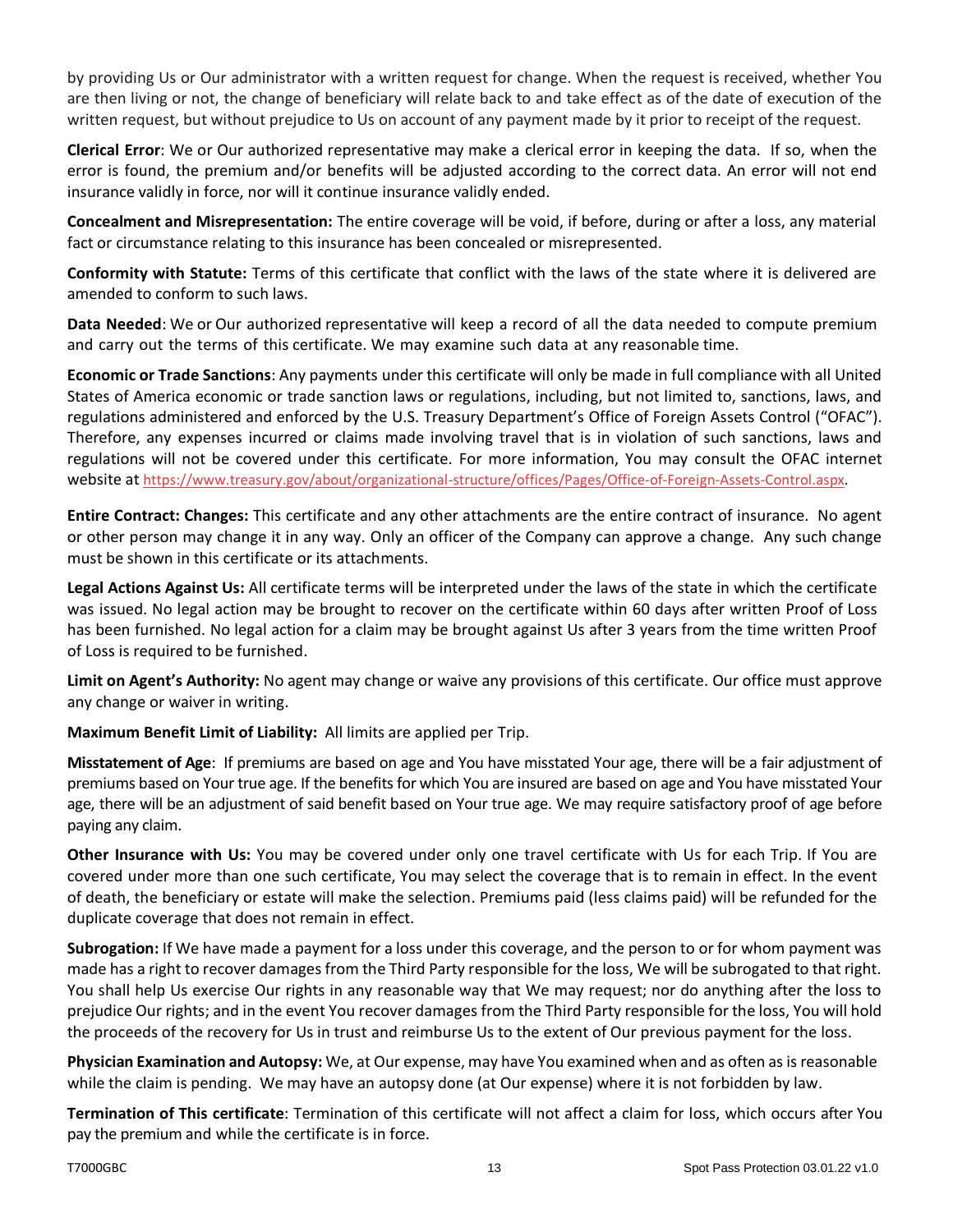**Transfer of Coverage:** Coverage under this certificate cannot be transferred to anyone else.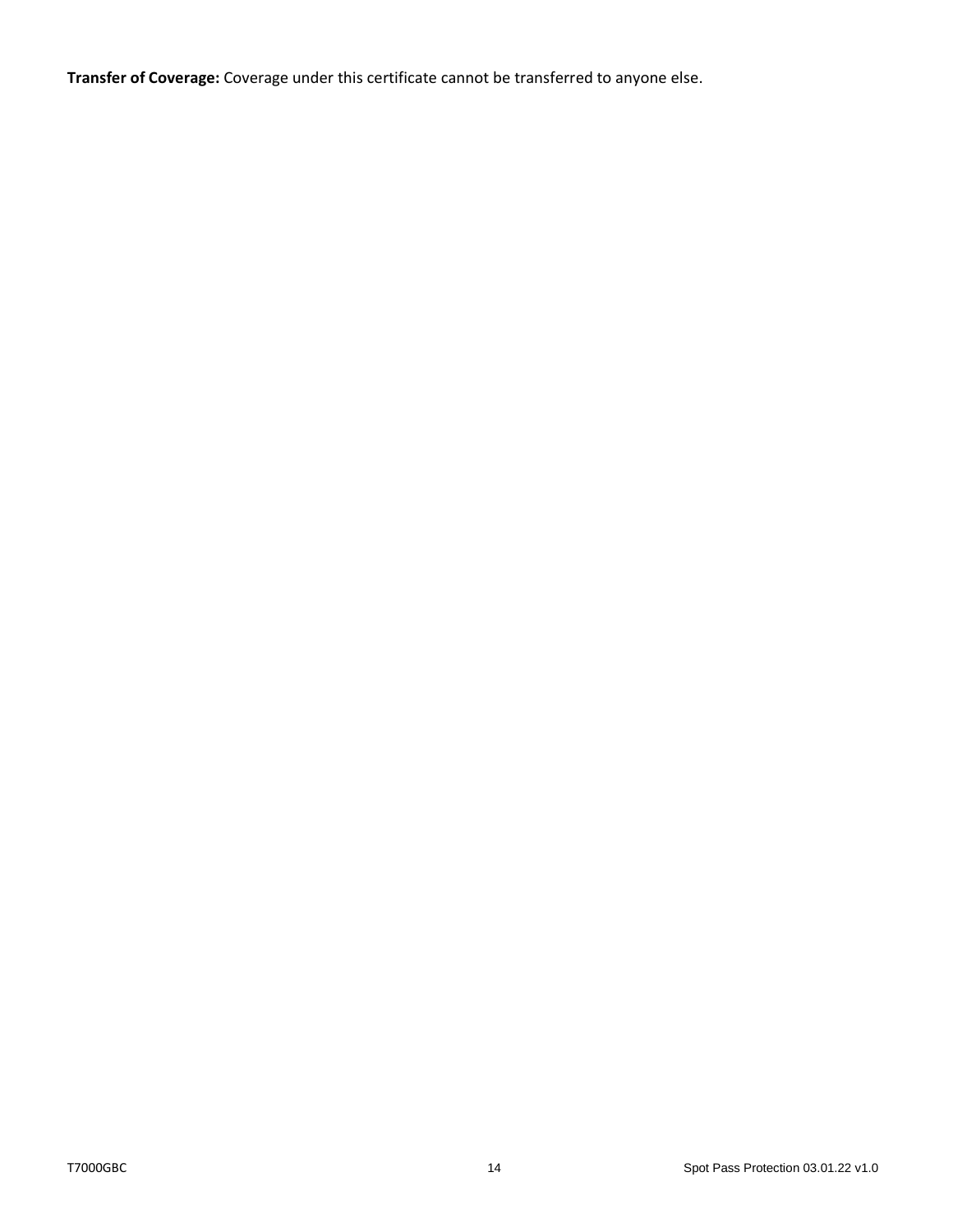#### **United States Fire Insurance Company**

#### Administrative Office: 5 Christopher Way, Eatontown, NJ 07724

# **AMENDATORY ENDORSEMENTS**

<span id="page-14-0"></span>These Amendatory Endorsements are attached to and made a part of the certificate to which it is attached. The provisions of these Amendatory Endorsements are effective on the Effective Date and will expire concurrently with the certificate, unless otherwise terminated.

#### **ALASKA AMENDATORY ENDORSEMENT**

The certificate is hereby amended for Alaska as follows:

1. The "Concealment and Misrepresentation" provision, located within the "General Provisions" section of the certificate, is hereby deleted and replaced with the following:

**Concealment and Misrepresentation:** The entire coverage will be void, if You conceal or misrepresent any material fact or circumstance relating to this insurance in the application or enrollment form for this certificate.

2. The "Disagreement Over Size of Loss" provision located within the "How to File a Claim" section of the certificate is hereby deleted and replaced with the following:

**Disagreement Over Size of Loss (applies to the following coverage only: Baggage and Personal Effects):** If there is a disagreement about the amount of the loss, either You or We can make a written demand for an appraisal. Within 10 days of the written demand, You and We must notify the other of the competent appraiser each has selected. The two appraisers will promptly choose a competent and impartial umpire. Not later than 15 days after the umpire has been chosen, unless the time period is extended by the umpire, each appraiser will separately state in writing the amount of the loss. If the appraisers submit a written report of agreement on the amount of the loss, the agreed amount will be binding upon You and We. If the appraisers fail to agree, the appraisers will promptly submit their differences to the umpire. A decision agreed to by one of the appraisers and the umpire will be binding upon You and We. All expenses and fees, not including counsel or adjuster fees, incurred because of the appraisal shall be paid as determined by the umpire.

This "Disagreement Over Size of Loss" provision is void and shall have no effect if the certificate does not contain coverage for: Baggage and Personal Effects.

3. "The Contract" provision, located within the "General Provisions" section of the certificate, is hereby deleted and replaced as follows:

**The Contract:** The entire contract is made up of the Policy and amendments if applicable, the Policyholder's Application, a copy of which is attached and the Certificates of Insurance. This Policy may be changed, renewed, or ended without notice to or consent of any of Your beneficiaries or any other person with a beneficial interest in this Policy other than You.

- 3. When included, the general exclusion that provides "activities, losses, or claims involving or resulting from possession, production, processing, sale, or use of marijuana, illegal drugs, alcohol or substances are excluded from coverage" is hereby deleted and replaced as follows:
- 3. activities, losses, or claims involving or resulting from the possession, production, processing, sale, or use of marijuana, illegal drugs or substances are excluded from coverage. Activities, losses, or claims involving or resulting from the possession, production, processing, sale, or use of alcohol are also excluded from coverage if such possession, production, processing or sale is illegal in the state or jurisdiction where You are located at the time of the incident; or if the use of alcohol either: 1.) is illegal in the state or jurisdiction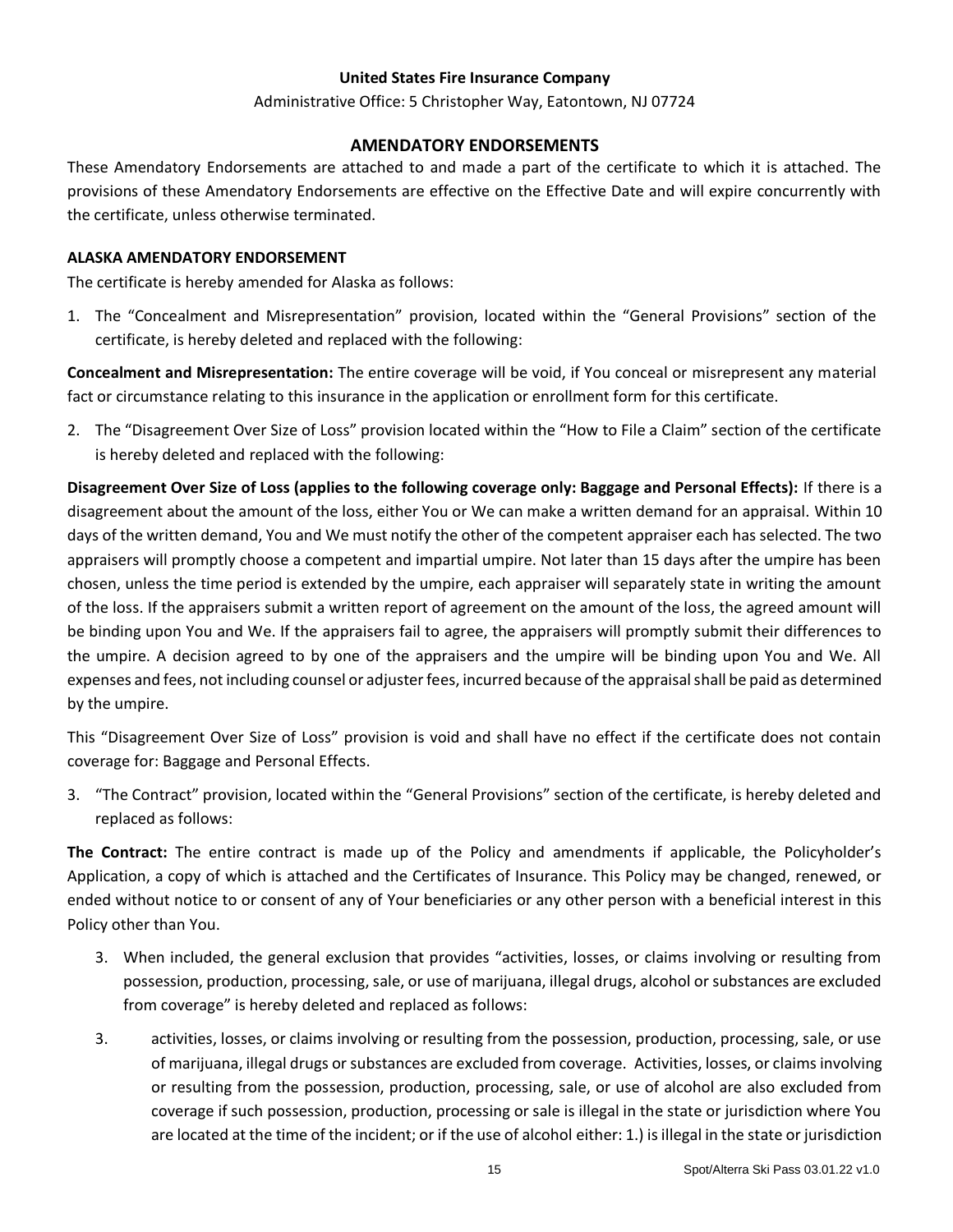where You are located at the time of the incident, or 2.) causes You to become Intoxicated. For purposes of this exclusion, **"**Intoxicated**"** mean a blood alcohol level that equals or exceeds the legal limit for operating a motor vehicle in the state or jurisdiction where You are located at the time of an incident;

5. When included with the "Excess Insurance" limitation, located within the "General Provisions" section of the certificate, is hereby deleted and replaced with the following:

**Excess Insurance:** Insurance provided by this certificate shall be in excess of all valid and collectible primary insurance or indemnity and all valid and collectible insurance or indemnity that does not also provide coverage on an excess basis. If at the time of the occurrence of any loss payable under this certificate there is valid and collectible insurance or indemnity in place that provides coverage on a primary basis or provides coverage on a basis that is not excess, We shall be liable only for the excess of the amount of loss, over the amount of such insurance or indemnity, and applicable deductible. Recovery of losses from other parties does not result in a refund of premium paid.

T7000GB-AE.AK

# **ARKANSAS AMENDATORY ENDORSEMENT**

The certificate is hereby amended for Arkansas as follows:

1. The **Legal Actions Against Us** provision appearing in General Provisions is deleted and replaced as follows:

**Legal Actions:** All certificate terms will be interpreted under the laws of the state in which the certificate was issued. A legal action or suit for a claim may be brought against Us within the time allowed by law.

2. The **Subrogation** provisions appearing in **General Provisions** are amended to include this sentence at the end of the provisions (whenever either provision is included):

We are entitled to recovery only after You have been fully compensated for the loss sustained.

3. The **Recovery** provision appearing in the **How to File a Claim** section is amended to include this sentence at the end of the provision (whenever this provision is included):

We are entitled to recovery only after You have been fully compensated for the loss sustained.

### T7000GB-AE.AR

### **CALIFORNIA AMENDATORY ENDORSEMENT**

The certificate is hereby amended for California as follows:

1. The Who is Eligible for Coverage provision of the Coverage Provisions section is deleted in its entirely and replaced with the following:

A person who is booked to travel on a Trip and pays the required premium is covered under this certificate.

2. The Domestic Partner definition in the General Definitions section is deleted in its entirely and replaced with the following:

**Domestic Partner** means two adults who have chosen to share one another's lives in an intimate and committed relationship of mutual caring. A Domestic Partnership is established in California when both persons file a Declaration of Domestic Partnership with the Secretary of State, and at the time of the filing of this document, the following requirements are met:

- (a) Neither person is married to someone else or is a member of another domestic partnership with someone else that has not been terminated, dissolved, or adjudged a nullity.
- (b) The two persons are not related by blood in a way that would prevent them from being married to each other in this state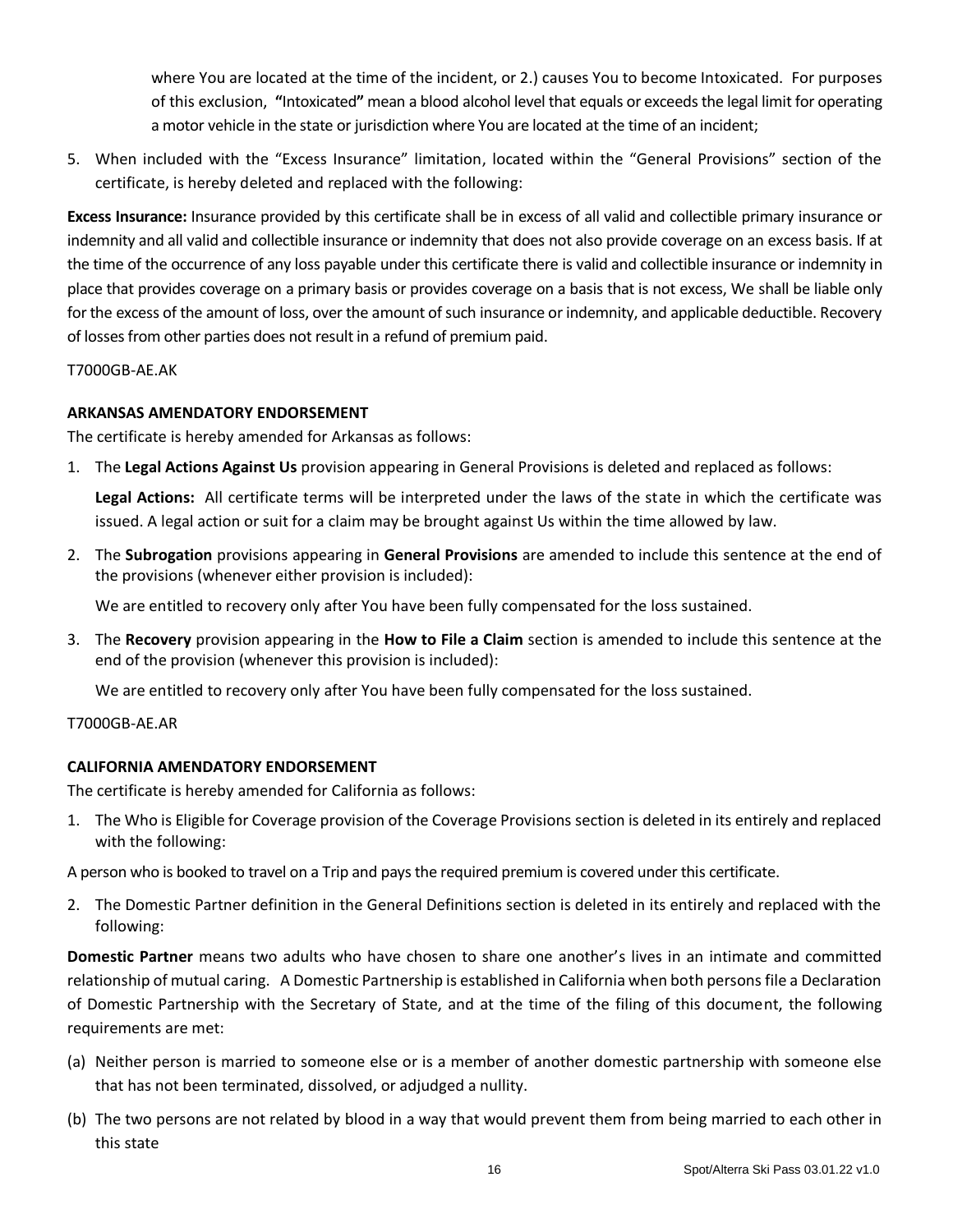- (c) Both persons are at least 18 years of age, except as provided in Section 297.1 of the California Family Code.
- (d) Either of the following:
	- (i) Both persons are members of the same sex.

(ii) One or both persons meet the eligibility criteria under Title ll of the Social Security Act as defined in Section 402(a) of Title 42 of the United States Code for old-age benefits or Title XVI of the Social Security Act as defined in Section 1381 of Title 42 of the United States Code for aged individuals. Regardless of any other provision of this section, persons of opposite sexes may not constitute a domestic partnership unless one or both of the persons are over 62 years of age.

- (e) Both persons are capable of consenting to the domestic partnership.
- 3. The Injury(ies)/Injured definition in the General Definitions section is deleted and replaced with the following:

**Injury(ies)/Injured** means an accidental bodily injury for which the proximate case is an Accident occurring while Your coverage under this certificate is in force. The injury(ies) requires examination and treatment and must be verified by a Physician.

4. The Spouse definition in the General Definitions section is deleted and replaced with the following:

**Spouse** means Your lawful spouse, if not legally separated or divorced. For the purposes of this certificate, the term spouse includes a Domestic Partner or a civil union partner whenever used.

5. The 1st sentence of the **Trip Cancellation and Trip Interruption** provision in the Exclusions and Limitations section is deleted and replaced the following:

We will not pay for any loss or expense caused for which the proximate cause was:

6. The 1st sentence of the **benefit-specific, exclusion** provision in the Exclusions and Limitations section is deleted and replaced the following:

We will not pay for any loss or expense for which the proximate case was from:

7. The Subrogation provision in the General Provisions section is deleted in its entirety

### T7000GBC-AE-CA

### **COLORADO AMENDATORY ENDORSEMENT**

The certificate is hereby amended for Colorado Residents as follows:

1. The following provisions are hereby added to the certificate:

**Time of Payment of Claims:** Payment for any loss will be paid in accordance with Colorado law.

**Statements Made by the Policyholder and the Insured:** All statements made by the Policyholder or by You are to be deemed representations and not warranties. No statement made by any person insured may be used in any contest unless a copy of the instrument containing the statement is or has been furnished to the insured person or, in the event of death or incapacity of the insured person, to the insured person's beneficiary or personal representative.

**Authority to Amend the Contract:** No agent has authority to change the certificate or waive any of its provisions. No change in the certificate shall be valid unless approved by an officer of the insurer and evidenced by an endorsement on the certificate or by rider or amendment to the certificate signed by the insurer; but any such amendment which reduces or eliminates coverage shall have been either requested in writing or signed by the Policyholder and You.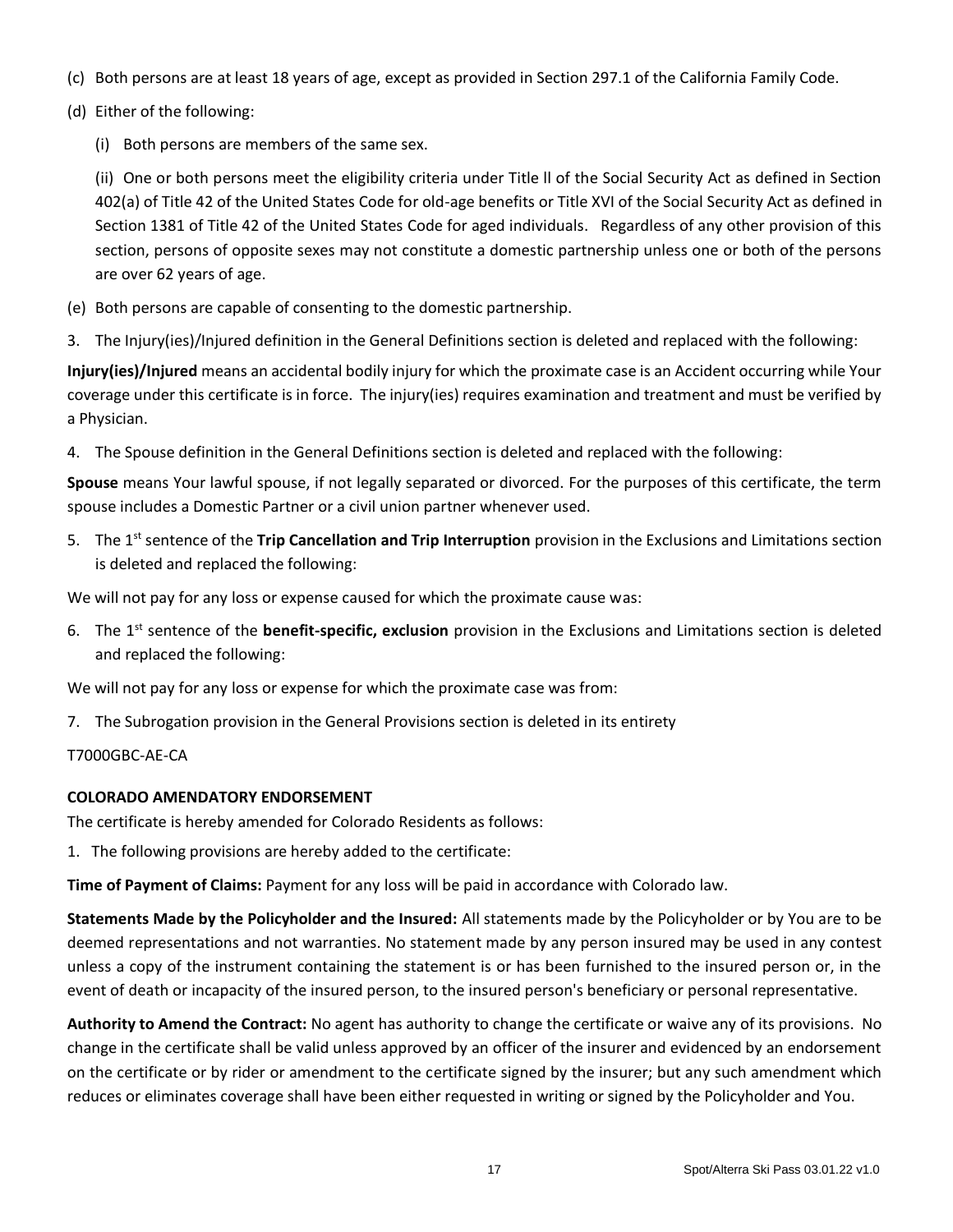2. The "Disagreement Over Size of Loss" provision in the "How to File a Claim" section of the certificate is hereby void and shall have no effect.

3. The "Concealment and Misrepresentation" provision in the "General Provisions" section of the certificate is hereby deleted and replaced with the following:

**Concealment and Misrepresentation:** The entire coverage will be void, if before, during or after a loss, any material fact or circumstance relating to this insurance has been intentionally concealed or intentionally misrepresented.

4. If included, the general exclusion regarding suicide, attempted suicide or any intentionally self-inflicted injury is hereby deleted and replaced with the following:

9. suicide, attempted suicide or any intentionally self-inflicted injury of You, a Traveling Companion, Family Member or Business Partner booked and scheduled to travel with You;

T7000GB-AE.CO

# **CONNECTICUT AMENDATORY ENDORSEMENT**

The certificate is hereby amended for Connecticut as follows:

1. The Subrogation provisions in **GENERAL PROVISIONS** section are deleted and revised as follows:

**Subrogation:** If We have made a payment for a loss under this coverage, and the person to or for whom payment was made has a right to recover damages from the Third Party responsible for the loss, We will be subrogated to that right as permitted by law. You shall help Us exercise Our rights in any reasonable way that We may request; nor do anything after the loss to prejudice Our rights; and in the event You recover damages from the Third Party responsible for the loss, You will hold the proceeds of the recovery for Us in trust and reimburse Us to the extent of Our previous payment for the loss, as permitted by law.

T7000GB-AE.CT

### **DISTRICT OF COLUMBIA AMENDATORY ENDORSEMENT**

The certificate is hereby amended for the District of Columbia as follows:

1. **GENERAL PROVISIONS** section is amended to include the following provisions:

**Fraud Warning as required for District of Columbia Residents**: It is a crime to provide false or misleading information to an insurer for the purpose of defrauding the insurer or any other person. Penalties include imprisonment and/or fines. In addition, an insurer may deny insurance benefits, if false information materially related to a claim was provided by the applicant.

T7000GB-AE.DC

### **FLORIDA AMENDATORY ENDORSEMENT**

The certificate is hereby amended for **FLORIDA** as follows:

The **Legal Actions Against Us** provision appearing in **General Provisions** section is deleted and replaced as follows:

**Legal Actions Against Us:** All certificate terms will be interpreted under the laws of the state in which the certificate was issued. No legal action may be brought to recover on the certificate within 60 days after written Proof of Loss has been furnished. No legal action for a claim may be brought against Us after 5 years from the time written Proof of Loss is required to be furnished.

T7000GB-AE.FL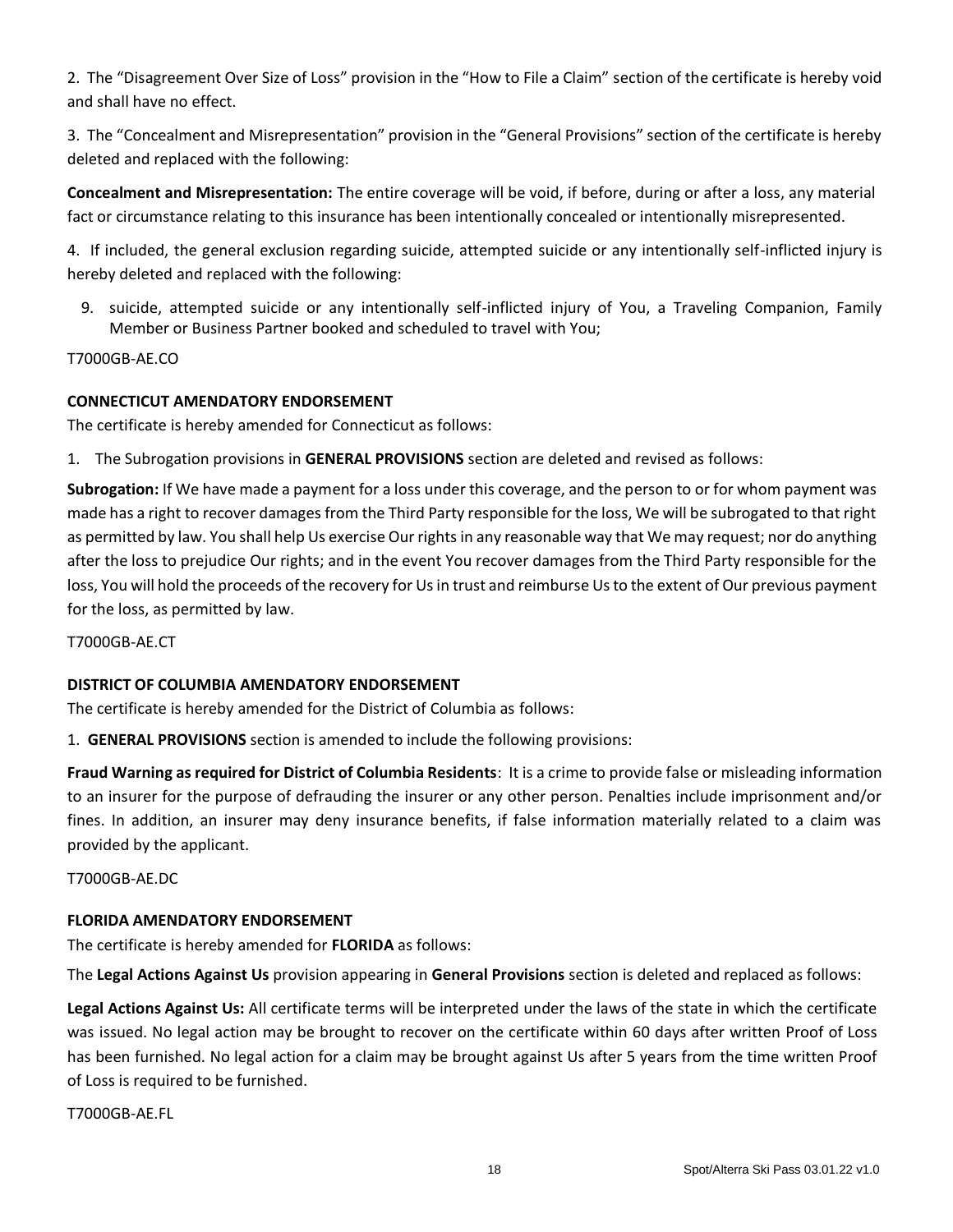#### **GEORGIA AMENDATORY ENDORSEMENT**

The certificate is hereby amended for Georgia as follows:

1. The "Other Insurance with Us" provision, located within the "General Provisions" section of the certificate, is hereby deleted and replaced with the following:

**Other Insurance with Us:** (1.) You may be covered under only one travel Policy/ certificate with Us for each Trip. If You are covered under more than one such Policy/ certificate, You may select the coverage that isto remain in effect. In the event of Your death, the beneficiary or estate will make this selection. The entire premium that You paid for each Policy/certificate that will not remain in effect shall be refunded to You.

(2.) The following shall apply if there is a valid claim or claims under multiple Policies/certificates with Us for each Trip. If any claim(s) has been paid under any Policy/certificate that will not remain in effect because of the selection described in paragraph (1.) of this provision, You will refund to Us any amount paid to You under each Policy/certificate that will not remain in effect that exceeds the premium paid for that Policy/certificate. If the amount of the claim paid to You under each such Policy/certificate does not exceed the premium paid, then we shall refund to You an amount that is the difference between the premium paid to Us and the claim paid to You for each Policy/certificate that will not remain in effect. This shall cause You to receive an amount from Us that is equal to the premium that You paid for each Policy/certificate that will not remain in effect. You will then be paid under the Policy/certificate that remains in effect.

2. The following provision is hereby added:

**Conflicting Excess Insurance Provisions:** The following applies only if You are covered for the same loss under multiple policies of insurance or indemnity, including the certificate. If the certificate (including any coverage within the certificate or any coverage attached to the certificate as a Rider or part of a Rider) contains a provision indicating that it provides benefits for Your loss in excess of all other valid and collectible policies of insurance or indemnity, and You are also covered by one or more other valid and collectible policies of insurance or indemnity for the same loss, and these other policies contain clauses that are irreconcilable to this, then in accordance with Georgia law, all of these clauses shall cancel each other out, and the liability for the loss will be divided equally between Us and the other insurer(s).

T7000GB-AE.GA

### **IDAHO AMENDATORY ENDORSEMENT**

The certificate is hereby amended for Idaho as follows:

1. The following is hereby added to the certificate:

### **Contact Information for the Idaho Department of Insurance:**

Idaho Department of Insurance

Consumer Affairs

700 W. State Street, 3rd Floor

PO Box 83720

Boise, ID 83720-0043

1-800-721-3272 or 208-334-4250 or www.DOI.Idaho.gov

2. The **Disagreement Over Size of Loss** provision, located within the **How to File a Claim** section of the certificate, is void and will have no effect.

3. The following definition is hereby added to the certificate: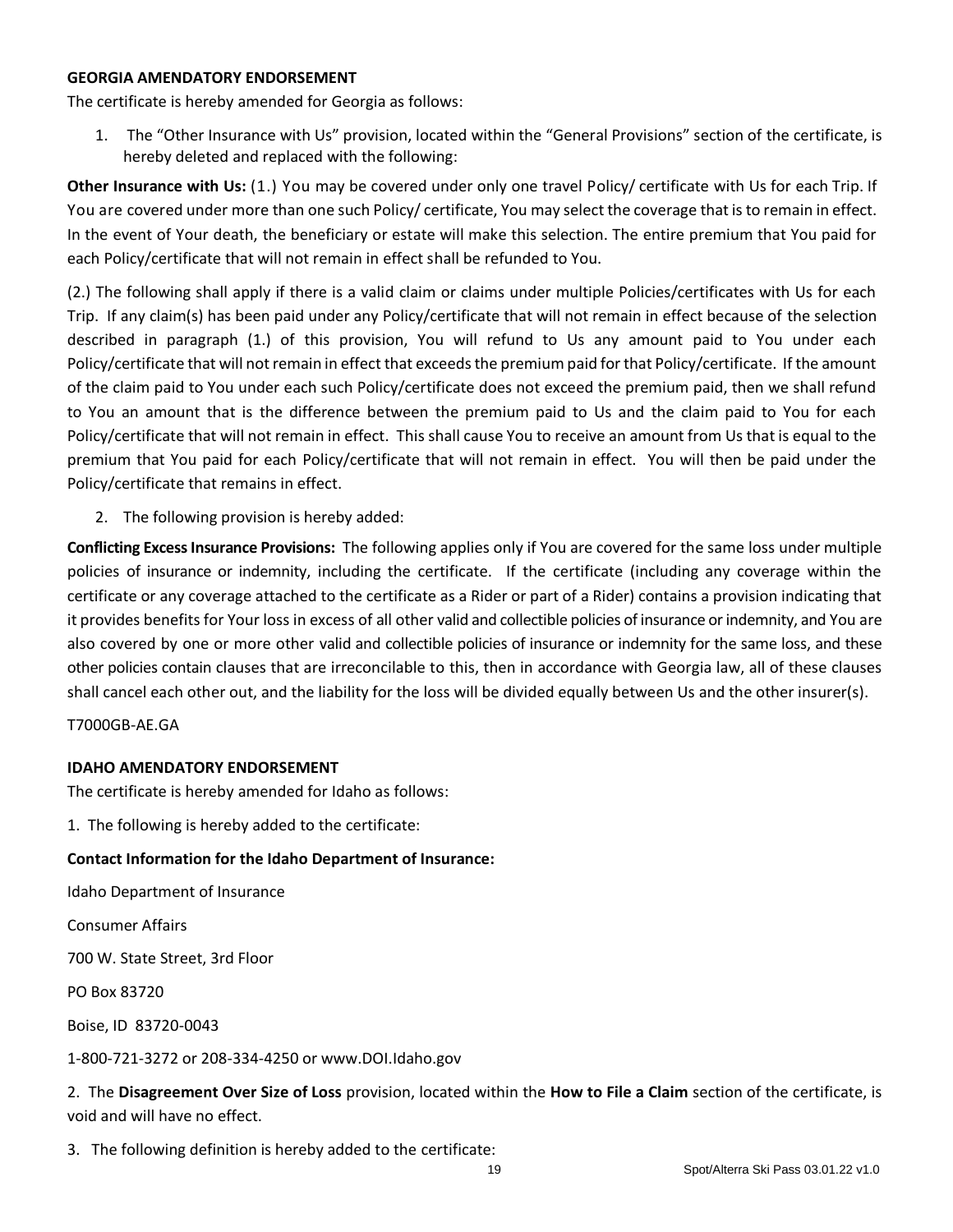**Elective Abortion** means an abortion for any reason other than to preserve the life of the female upon whom the abortion is performed.

T7000GB-AE.ID

### **KANSAS AMENDATORY ENDORSEMENT**

The certificate is hereby amended for Kansas as follows:

1. The "Disagreement Over Size of Loss" provision located within the "How to File a Claim" section of the policy is hereby deleted and replaced with the following:

**Disagreement Over Size of Loss**: If there is a disagreement about the amount of the loss, either You or We can make a written demand for an appraisal, if voluntary and mutually acceptable. After the demand, You and We each select our own competent appraiser. After examining the facts, each of the two appraisers will give an opinion on the amount of the loss. If they do not agree, they will select an arbitrator. Any figure agreed to by 2 of the 3 (the appraisers and the arbitrator) will be binding. The appraiser selected by You is paid by You. We will pay the appraiser We choose. You will share with Us the cost for the arbitrator and the appraisal process.

2. The "Legal Actions Against Us" provision located within the "General Provisions" section of the certificate is hereby deleted and replaced with the following:

**Legal Actions Against Us:** All certificate terms will be interpreted under the laws of the state in which the certificate was issued. No legal action may be brought to recover on the certificate within sixty (60) days after written Proof of Loss has been furnished. No legal action for a claim may be brought against Us after five (5) years from the time written Proof of Loss is required to be furnished.

- 3. Any and all references to "Usual and Customary" within the certificate and any attachment thereto are hereby void and shall have no effect.
- 4. The following provision is hereby added to the certificate:

# **Time of Payments of Claims:**

Payment shall be made within 30 calendar days after the amount of the payment is agreed to between the claimant and Us in accordance with K.S.A. 40-2,126.

5. The "Subrogation" provision, located in the "General Provisions" section of the certificate is hereby deleted and replaced as follows:

**Subrogation:** If We have made a payment for a loss under this coverage, and the person to or for whom payment was made has a right to recover damages from the Third Party responsible for the loss, We will be subrogated to that right. You shall help Us exercise Our rights in any reasonable way that We may request; nor do anything after the loss to prejudice Our rights; and in the event You recover damages from the Third Party responsible for the loss, You will hold the proceeds of the recovery for Us in trust and reimburse Us to the extent of Our previous payment for the loss. Our right of subrogation applies even if Your entire loss has not been compensated.

### T7000GB-AE.KS

# **LOUISIANA AMENDATORY ENDORSEMENT**

The certificate is hereby amended for Louisiana as follows:

1. The following provision is hereby added to the certificate: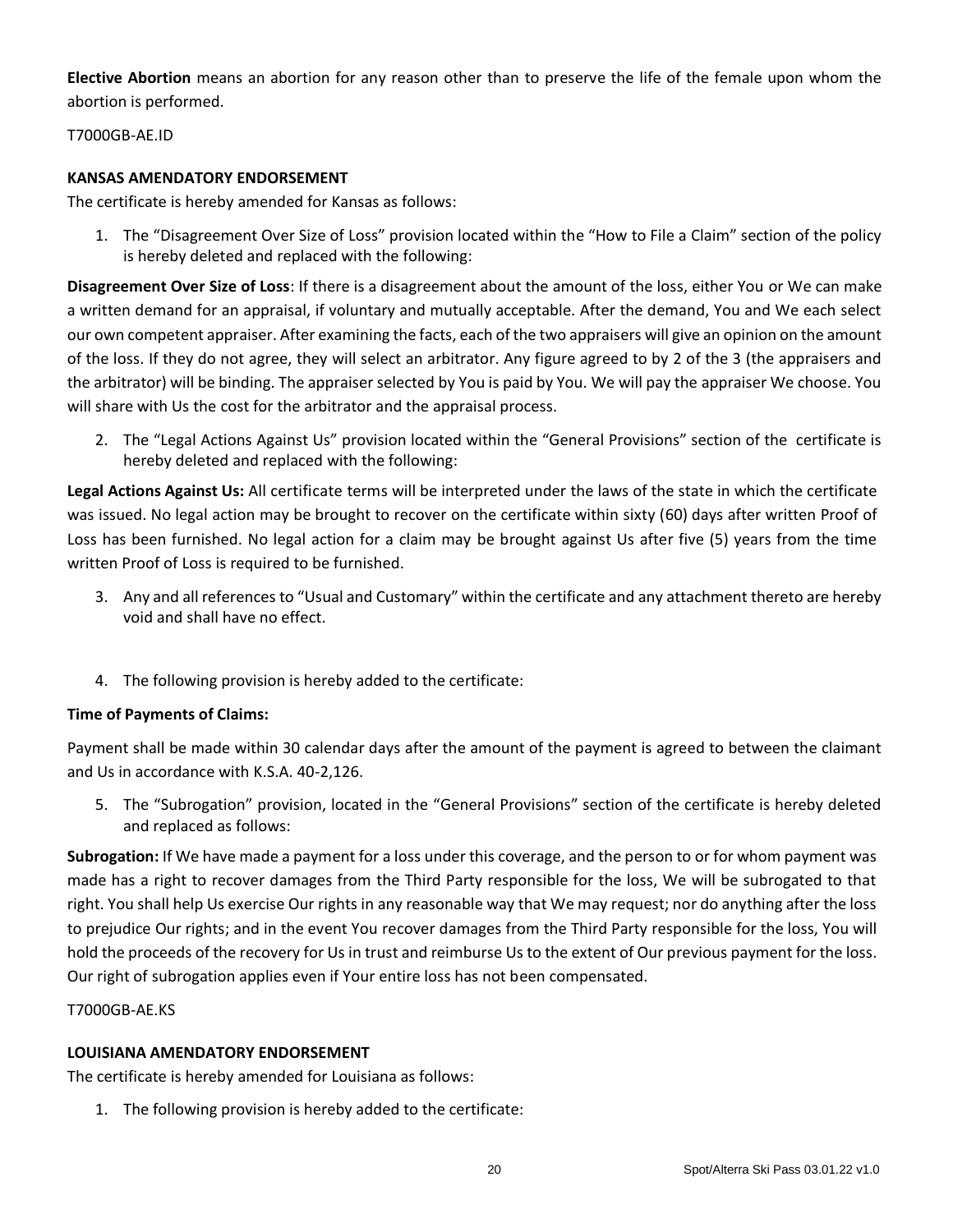**Time of Payment of Claims:** We, or Our designated representative, will pay claims within 30 days after receipt of acceptable proof of loss.

1. In the "General Provisions" section, the "Concealment and Misrepresentation" provision is deleted and replaced as follows:

**Concealment and Misrepresentation:** The entire coverage will be void if You conceal or misrepresent any material fact or circumstance relating to this insurance, with the intent to deceive, when applying for coverage. The entire coverage may be cancelled if before, during or after a loss, any material fact or circumstance relating to this insurance has been concealed or misrepresented.

- 2. The "Disagreement Over Size of Loss" provision, located within the "How to File a Claim" section of the certificate, is void and will have no effect.
- 3. If included, the "Subrogation" provision, located within the "General Provisions" section of the certificate, is hereby deleted and replaced with the following:

**Subrogation:** If We have made a payment for a loss under this coverage, and the person to or for whom payment was made has a right to recover damages from the Third Party responsible for the loss, We will be subrogated to that right, provided You have been made whole. You shall help Us exercise Our rights in any reasonable way that We may request; nor do anything after the loss to prejudice Our rights; and in the event You recover damages from the Third Party responsible for the loss, You will hold the proceeds of the recovery for Us in trust and reimburse Us to the extent of Our previous payment for the loss, provided You have already been made whole for that loss. The amount of Our recovery will be reduced by a proper share of Your legal fees and Your expenses needed to obtain the refund.

4. If included, the "Recovery" provision, located within the "How to File a Claim" section of the policy, is hereby deleted and replaced with the following:

**Recovery**: To the extent We pay for a loss suffered by You, We will be assigned the rights and remedies You had relating to the loss. You will be made whole before We begin recovery. You must help Us preserve Our rights against those responsible for the loss. This may involve signing any papers and taking any other steps We may reasonably require. When You have been paid benefits under this policy but also recover from a Third Party's policy, provided You have already been made whole for that loss, the amount recovered from the Third Party's policy for Your loss shall be held in trust for Us by You and reimbursed to Us to the extent of Our payment.

As a condition to receiving the applicable benefits listed above, You agree, except as may be limited or prohibited by applicable law, to reimburse Us for any such benefits paid to or on behalf of You, if such benefits are recovered, in any form from any Third Party or coverage of a Third Party, provided You have already been made whole for that loss.

The amount of Our recovery will be reduced by a proper share of Your legal fees and Your expenses needed to obtain the refund.

- 5. If included, the definition of "Domestic Partner" in the "General Definitions" section of the certificate is hereby deleted and shall have no effect.
- 6. If included, the definition of "Spouse" in the "General Definitions" section of the certificate is hereby deleted and replaced as follows:

**Spouse** means Your lawful spouse, if not legally separated or divorced.

7. If included, the definition of "Family Member" in the "General Definitions" section of the certificate is hereby deleted and replaced as follows:

**Family Member** means the following relatives of the Insured:

h) Spouse, or fiancé;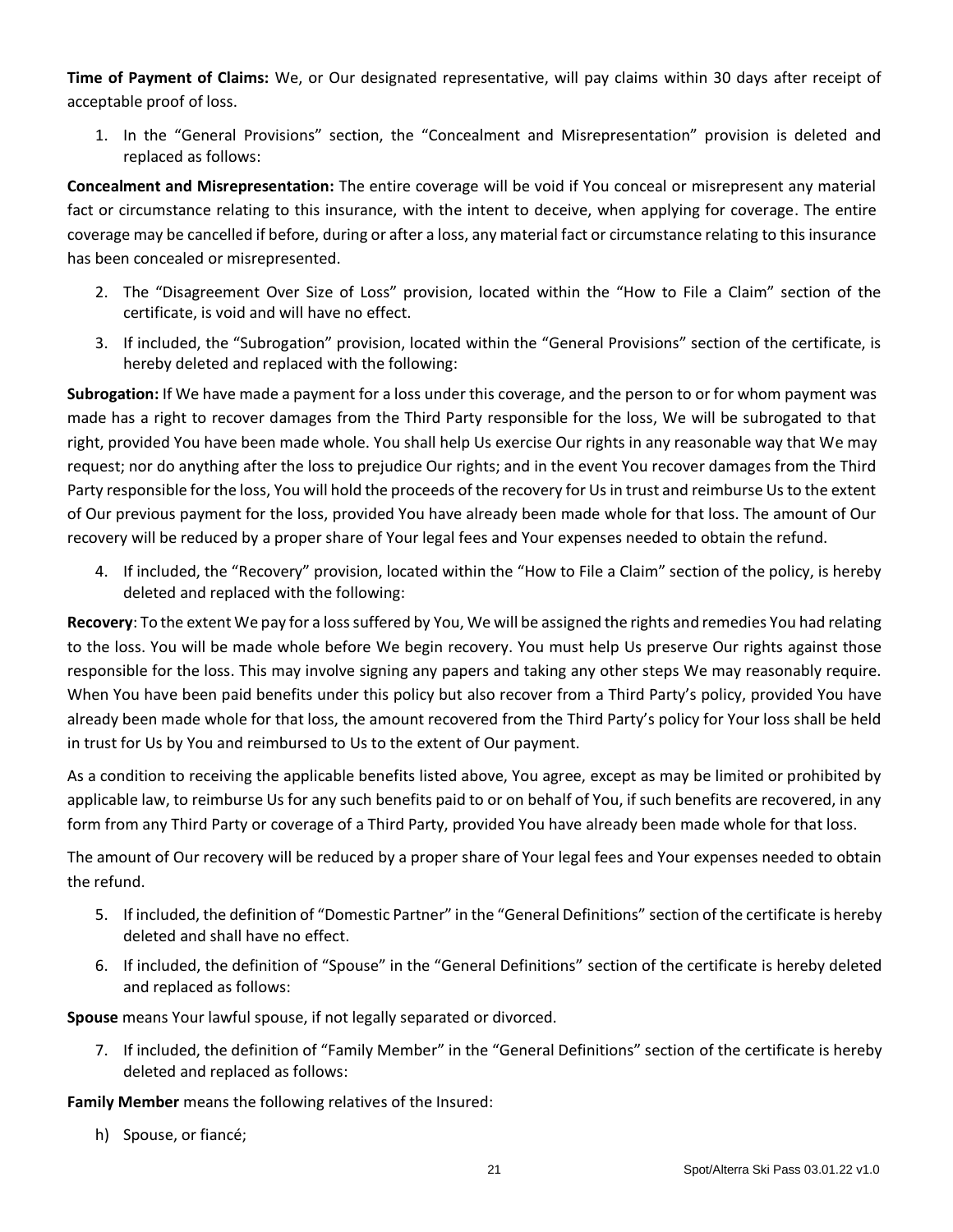- i) children, children-in-law, step-children, foster children, ward or legal ward or fiancé's child;
- j) siblings, siblings-in-law, step-siblings;
- k) parents, parents-in-law, step-parents, legal guardians, or guardians;
- l) grandparents, step-grandparents, grandchildren, or step-grandchildren;
- m) aunts or uncles;
- n) nieces or nephews.

### T7000GB-AE.LA

# **MAINE AMENDATORY ENDORSEMENT**

The certificate is hereby amended for Maine as follows:

- 1. Any and all references to "Usual and Customary" within the certificate and any attachment thereto are hereby void and shall have no effect.
- 2. The "Disagreement Over Size of Loss" provision located within the "How to File a Claim" section of the certificate is hereby deleted and replaced with the following:

**Disagreement Over Size of Loss**: If there is a disagreement about the amount of the loss, either You or We can make a written demand for an appraisal, if voluntary and mutually acceptable. After the demand, You and We each select our own competent appraiser. After examining the facts, each of the two appraisers will give an opinion on the amount of the loss. If they do not agree, they will select an arbitrator. Any figure agreed to by 2 of the 3 (the appraisers and the arbitrator) will be binding. The appraiser selected by You is paid by You. We will pay the appraiser We choose. You will share with Us the cost for the arbitrator and the appraisal process.

3. The "Concealment and Misrepresentation" provision, located in the "General Provisions" section of the certificate, is hereby deleted and replaced with the following:

**Concealment and Misrepresentation:** The entire coverage will be voidable if before, during or after a loss, any material fact or circumstance relating to this insurance has been concealed or misrepresented. In order to void the certificate, We will seek voidance through Maine's state court system.

4. The following is hereby added to the certificate:

**Cancellation by Us:** The Maine Insurance Code permits Us to cancel this certificate for the following reasons:

- A. Nonpayment of premium;
- B. Fraud or material misrepresentation made by You or with Your knowledge in obtaining the certificate, continuing the certificate or in presenting a claim under the certificate;
- C. Substantial change in the risk which increases the risk of loss after insurance coverage has been issued or renewed, including, but not limited to, an increase in exposure due to rules, legislation or court decision;
- D. Failure to comply with reasonable loss control recommendations;
- E. Substantial breach of contractual duties, conditions or warranties; or
- F. Determination by the superintendent that the continuation of a class or block of business to which the certificate belongs will jeopardize a company's solvency or will place Us in violation of the insurance laws of this State or any other state.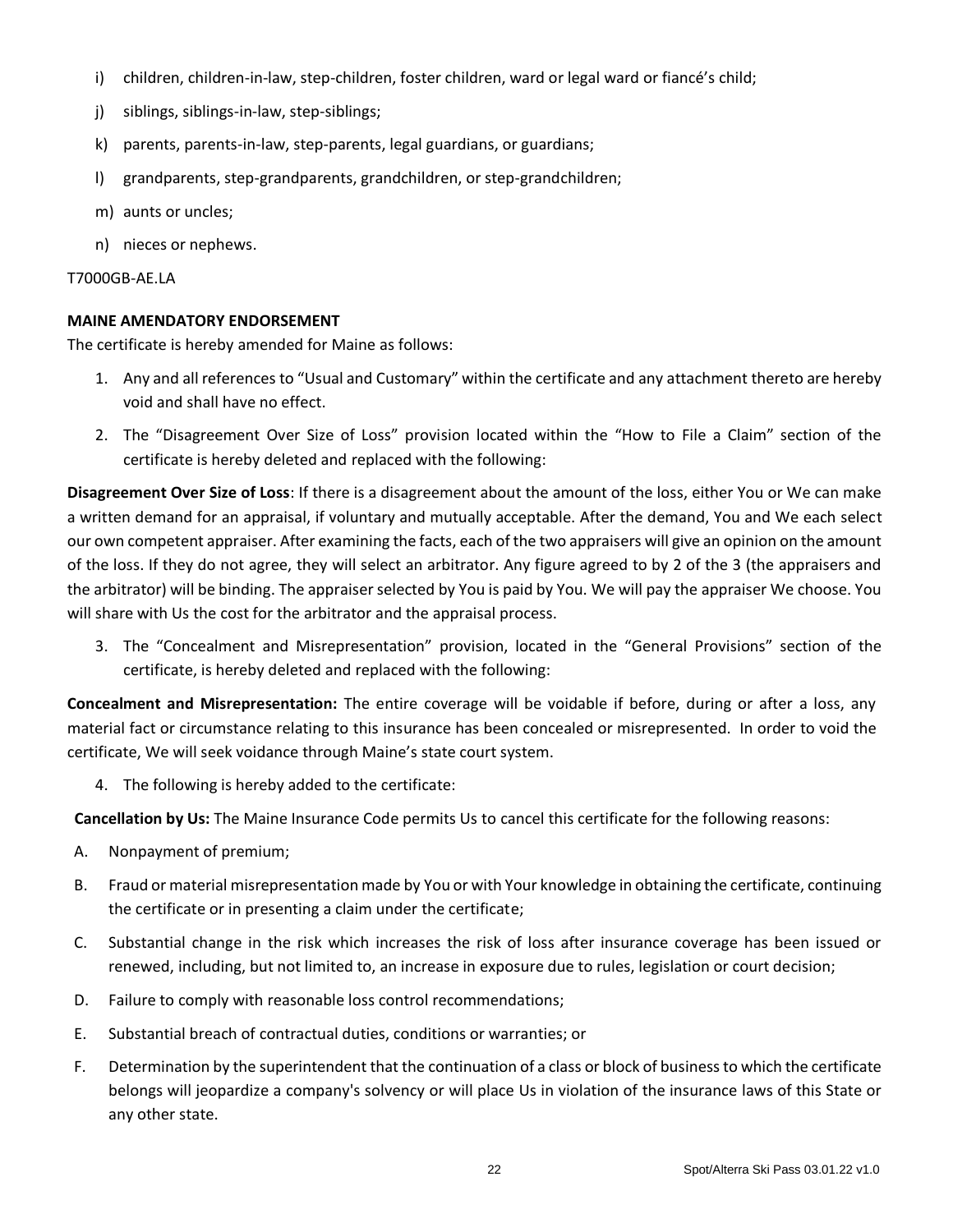We will not cancel this certificate for any other reason. We will send You a notice of cancellation prior to cancelling this certificate. Cancellation will not take effect until 10 days after You receive the notice of cancellation. A post-office certificate of mailing to You at Your last known address is conclusive proof of receipt of notice on the 3rd calendar day after mailing.

5. When included, the definition of "Sickness," located in the "General Definitions" section of the certificate, is hereby deleted and replaced with the following:

**Sickness** means an illness or disease of the body, that commences while Your coverage is in effect and requires examination, diagnosis and treatment by a Physician.

An illness or disease of the body that first manifests itself and then worsens or becomes acute prior to the Effective Date of Your coverage is not a Sickness as defined herein and is not covered by the certificate.

Sickness does not include any Mental, Nervous or Psychological, Condition or Disorders including but not limited to anxiety, depression, neurosis, phobia, psychosis; or any related physical manifestation. Sickness does not include drug addiction, marijuana addiction, or alcohol addiction.

T7000GB-AE.ME

# **MICHIGAN AMENDATORY ENDORSEMENT**

The certificate is hereby amended for Michigan as follows:

1. The "Legal Actions Against Us" provision, located within the "General Provisions" section of the certificate is hereby deleted and revised as follows:

**Legal Actions Against Us:** All certificate terms will be interpreted under the laws of the state in which the certificate was issued. No legal action may be brought to recover on the certificate within sixty (60) days after written Proof of Loss has been furnished. No legal action for a claim may be brought against Us after 6 years from the time written Proof of Loss is required to be furnished.

2. The following provision is hereby added to the certificate:

**Criminal Acts:** The criminal acts portion of any exclusion in the certificate, or in any document attached thereto, will not be applied in a way that denies coverage/ benefits without: 1.) a court or other adjudicatory body convicting You of the criminal act that resulted in the loss; or 2.) You agreeing to a plea deal in which You assert that You committed the criminal act that resulted in the loss.

T7000GB-AE.MI

# **MINNESOTA AMENDATORY ENDORSEMENT**

The certificate is hereby amended for Minnesota as follows:

1. The **Fair Settlement Offers and Agreements** provision is added into **General Provisions** section as follows.

**Fair Settlement Offers and Agreements:** If We, or Our designated representative, agree to issue payment for any amount finally agreed upon in settlement of all or part of any claim, payment will be made within five business days from Our receipt of the agreement or from the date of Your performance of any conditions set by such agreement, whichever is later.

2. The **Concealment and Misrepresentation** provision in **General Provisions** section is deleted and replaced as follows:

**Concealment and Misrepresentation**: We will void the entire coverage if there was material misrepresentation, material omission, or fraud made by You or with Your knowledge in obtaining the certificate or in pursuing a claim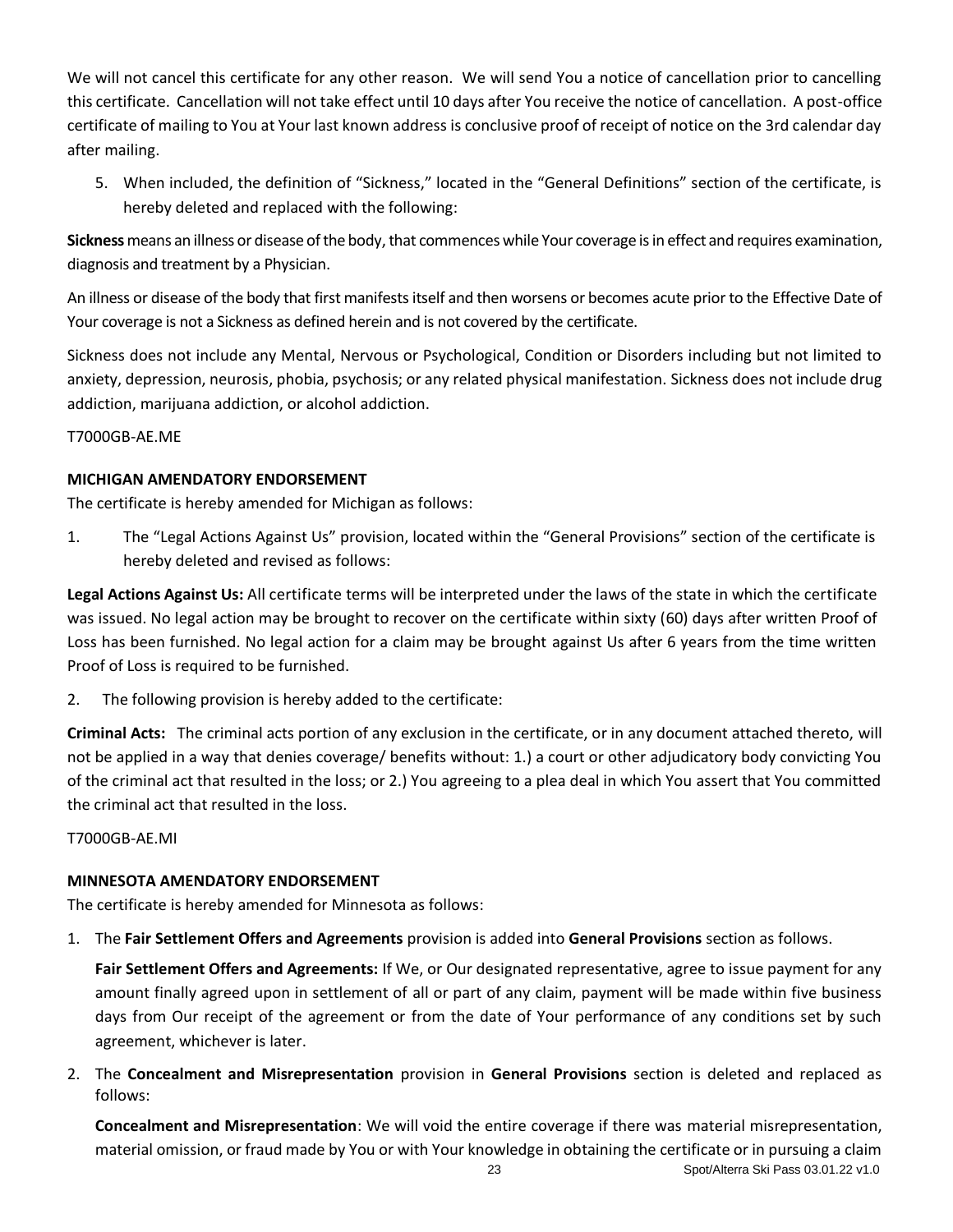under the certificate. No oral or written misrepresentation made by You, or in Your behalf, in the negotiation of insurance, shall be deemed material, or defeat or avoid the certificate, or prevent its attaching, unless made with intent to deceive and defraud, or unless the matter misrepresented increases the risk of loss.

3. The following is added as an additional paragraph to the **Subrogation** provisions in the **General Provisions** section (whenever either provision is included):

The Company cannot subrogate Itself to Your rights to proceed against a third party if that third party is insured by the Company for the same loss. However, this exception applies only if the loss was caused by the nonintentional acts of the person against whom subrogation is sought.

4. The **Legal Actions Against Us** provision in the **General Provisions** section is hereby deleted and replaced with the following:

**Legal Actions Against Us:** All certificate terms will be interpreted under the laws of the state in which the certificate was issued. No legal action may be brought to recover on the certificate within sixty (60) days after written Proof of Loss has been furnished. No legal action for a claim may be brought against Us after 2 years from the time written Proof of Loss is required to be furnished.

T7000GB-AE.MN

# **MISSOURI AMENDATORY ENDORSEMENT**

The certificate is hereby amended for Missouri as follows:

1. Exclusion 1 for the general exclusions applicable to all losses and benefits in the Exclusions and Limitations provision is deleted and replaced with the following:

suicide, attempted suicide or any intentionally self-inflicted injury of You, a Traveling Companion, Family Member or Business Partner booked and scheduled to travel with You, while sane. However, self-inflicted injuries of You, a Traveling Companion, Family Member or Business Partner booked and scheduled to travel with You are excluded while sane or insane if the self-inflected injuries are obviously not an attempted suicide;

3. The "Notice of Claim" provision, located within the "How to File a Claim" section of the Certificate, is deleted and replaced with the following:

**Notice of Claim:** Notice of claim must be reported to Us or Our authorized representative within 20 days after a loss occurs or as soon as is reasonably possible. You or someone on Your behalf may give the notice. The notice should be given to Us or Our authorized representative and should include sufficient information to identify You. However, no claim will be denied based upon Your failure to provide notice within such specified time period unless this failure operates to prejudice Our rights, as per Missouri regulation 20 CSR 100-1.020.

4. The 3rd paragraph of the "Payment of Claim" provision, located within the "How to File a Claim" section of the certificate, is deleted and replaced with the following:

All or a portion of all benefits provided by the Certificate may be paid directly to the provider of the service(s) to You. All benefits not paid to the provider will be paid to You.

5. The "Legal Actions Against Us" provision, located within the "General Provisions" section of the certificate, is hereby deleted and replaced with the following:

**Legal Actions Against Us:** All Policy terms will be interpreted under the laws of the state in which the Policy was issued. No legal action may be brought to recover on the Policy within sixty (60) days after written Proof of Loss has been furnished. No legal action for a claim may be brought against Us after 10 years from the time written Proof of Loss is required to be furnished.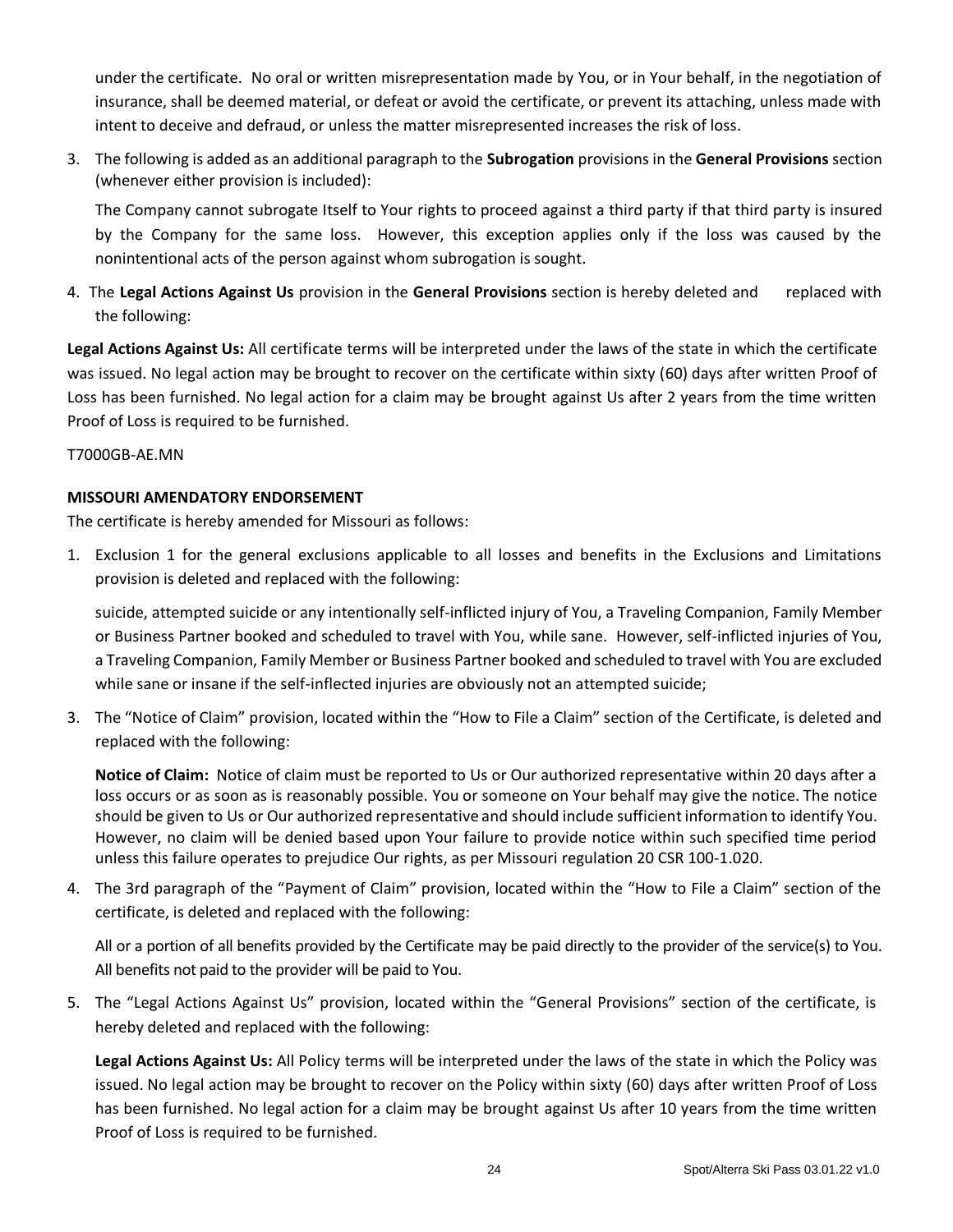6. The "Concealment and Misrepresentation" provision, located within the "General Provisions" section of the certificate, is deleted and replaced with the following:

**Concealment and Misrepresentation:** The entire coverage will be void, if before, during or after a loss, any material fact or circumstance relating to this insurance has been concealed or misrepresented.

T7000GC-AE.MO

### **NEVADA AMENDATORY ENDORSEMENT**

The certificate is hereby amended for Nevada as follows:

1. The "Disagreement Over Size of Loss" provision, located within the "How to File a Claim" section of the certificate, is void and will have no effect.

T7000GB-AE.NV

### **NEW HAMPSHIRE AMENDATORY ENDORSEMENT**

The certificate is hereby amended for New Hampshire as follows:

1. The "Concealment and Misrepresentation" provision, located within the "General Provisions" section of the certificate, is hereby deleted and replaced with the following:

**Concealment and Misrepresentation:** The entire coverage will be cancelled if You knowingly either concealed or misrepresented any material fact or circumstance relating to this insurance before, during or after a loss. If more than one person is covered by this certificate, the cancellation shall not apply to any covered person who did not knowingly either conceal or misrepresent any material fact or circumstance relating to this insurance before, during or after a loss.

2. The following language is hereby added to the certificate:

**Cancellation by the Company:** If the certificate is cancelled by the Company pursuant to the Concealment and Misrepresentation provision, the cancellation shall not take effect unless We first physically (not electronically) deliver or mail to You at Your address a written notice of the cancellation. Such notice shall:

- I.) State the date on which such cancellation shall become effective. The effective date shall not be less than 45 days after the date the notice is mailed or delivered to You provided however, the effective date may be 10 days from the date of mailing or delivery when the certificate is not a renewal certificate and the cancellation notice is mailed or delivered within 90 days of the certificate's effective date.
- II.) II.) State the specific reason or reasons of for the cancellation or be accompanied by a statement that upon Your written request, mailed or delivered to Us not less than 10 days prior to the effective date of cancellation, We will specify the reason or reasons for such cancellation. If requested, We shall supply such information within 5 days of Our receipt of such a request.
- 3. The "Disagreement Over Size of Loss" provision, located within the "How to File a Claim" section of the certificate, is void and will have no effect.
- 4. The "Misstatement of Age" provision, located within the "General Provisions" section of the certificate, is hereby deleted and replaced with the following:

**Misstatement of Age**: If premiums are based on age and You have misstated Your age, there will be a fair adjustment of premiums based on Your true age. We may require satisfactory proof of age before paying any claim.

T7000GB-AE.NH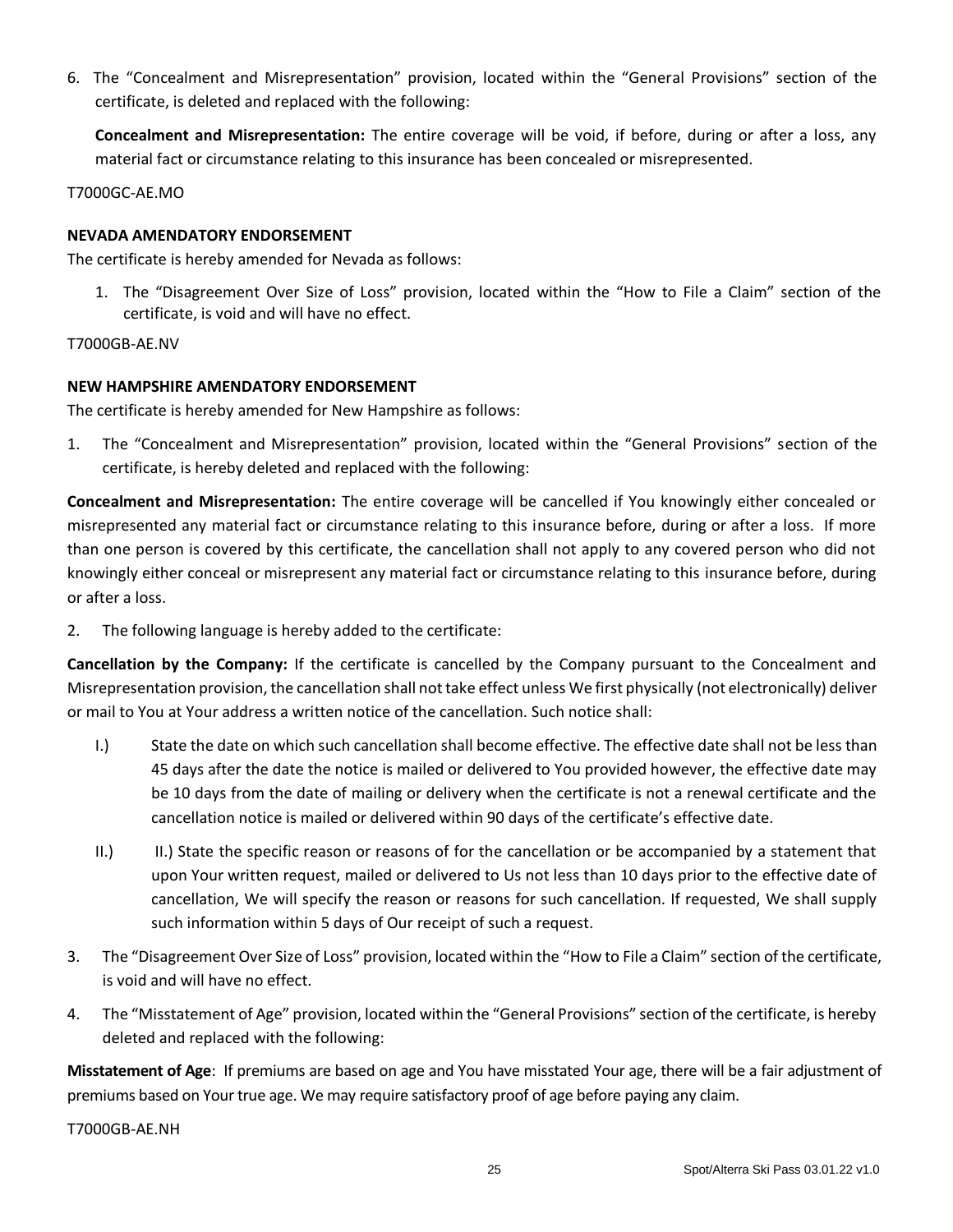#### **NORTH DAKOTA AMENDATORY ENDORSEMENT**

The certificate is hereby amended for North Dakota as follows:

1. The "Legal Actions Against Us" provision located within the "General Provisions" section of the certificate is hereby deleted and replaced with the following:

**Legal Actions Against Us:** All policy terms will be interpreted under the laws of the state in which the policy was issued. No legal action may be brought to recover on the policy within sixty (60) days after written Proof of Loss has been furnished. No legal action for a claim may be brought against Us after 3 years from the time written Proof of Loss is required to be furnished.

- 2. In Section IX, "Exclusions and Limitations," the general exclusion regarding the commission of or attempt to commit a felony is deleted and replaced with the following:
	- 5. the commission of or attempt to commit a felony or being engaged in an illegal occupation by You, a Traveling Companion, Family Member, or Business Partner. The sole exception to this exclusion is for situations where a Family Member commits, or attempts to commit, an act of violence against another Family Member. In such cases, the Family Member who is the victim, or the intended victim, of the act of violence and all innocent coinsureds are still eligible to have their loss or losses covered under the certificate;
- 3. The "Disagreement Over Size of Loss" provision, located within the "How to File a Claim" section of the policy, is void and will have no effect.

T7000GB-AE.ND

# **OKLAHOMA AMENDATORY ENDORSEMENT**

1. The following provision is hereby added to the certificate:

WARNING: Any person who knowingly, and with intent to injure, defraud or deceive any insurer, makes any claim for the proceeds of an insurance policy containing any false, incomplete or misleading information, is guilty of a felony.

T7000GB-AE.OK

# **RHODE ISLAND AMENDATORY ENDORSEMENT**

The certificate is hereby amended for Rhode Island as follows:

1. The "Disagreement Over Size of Loss" provision located within the "How to File a Claim" section of the certificate is hereby deleted and replaced with the following:

**Disagreement Over Size of Loss**: If there is a disagreement about the amount of the loss, either You or We can make a written demand for an appraisal, if voluntary and mutually acceptable. After the demand, You and We each select our own competent appraiser. After examining the facts, each of the two appraisers will give an opinion on the amount of the loss. If they do not agree, they will select an arbitrator. Any figure agreed to by 2 of the 3 (the appraisers and the arbitrator) will be binding. The appraiser selected by You is paid by You. We will pay the appraiser We choose. You will share with Us the cost for the arbitrator and the appraisal process.

2. If included, the "Subrogation" provision is hereby deleted and replaced with the following:

**Subrogation:** If We have made a payment for a loss under this coverage, and the person to or for whom payment was made has a right to recover damages from the Third Party responsible for the loss, We will be subrogated to that right. You shall help Us exercise Our rights in any reasonable way that We may request; nor do anything after the loss to prejudice Our rights; and in the event You recover damages from the Third Party responsible for the loss, You will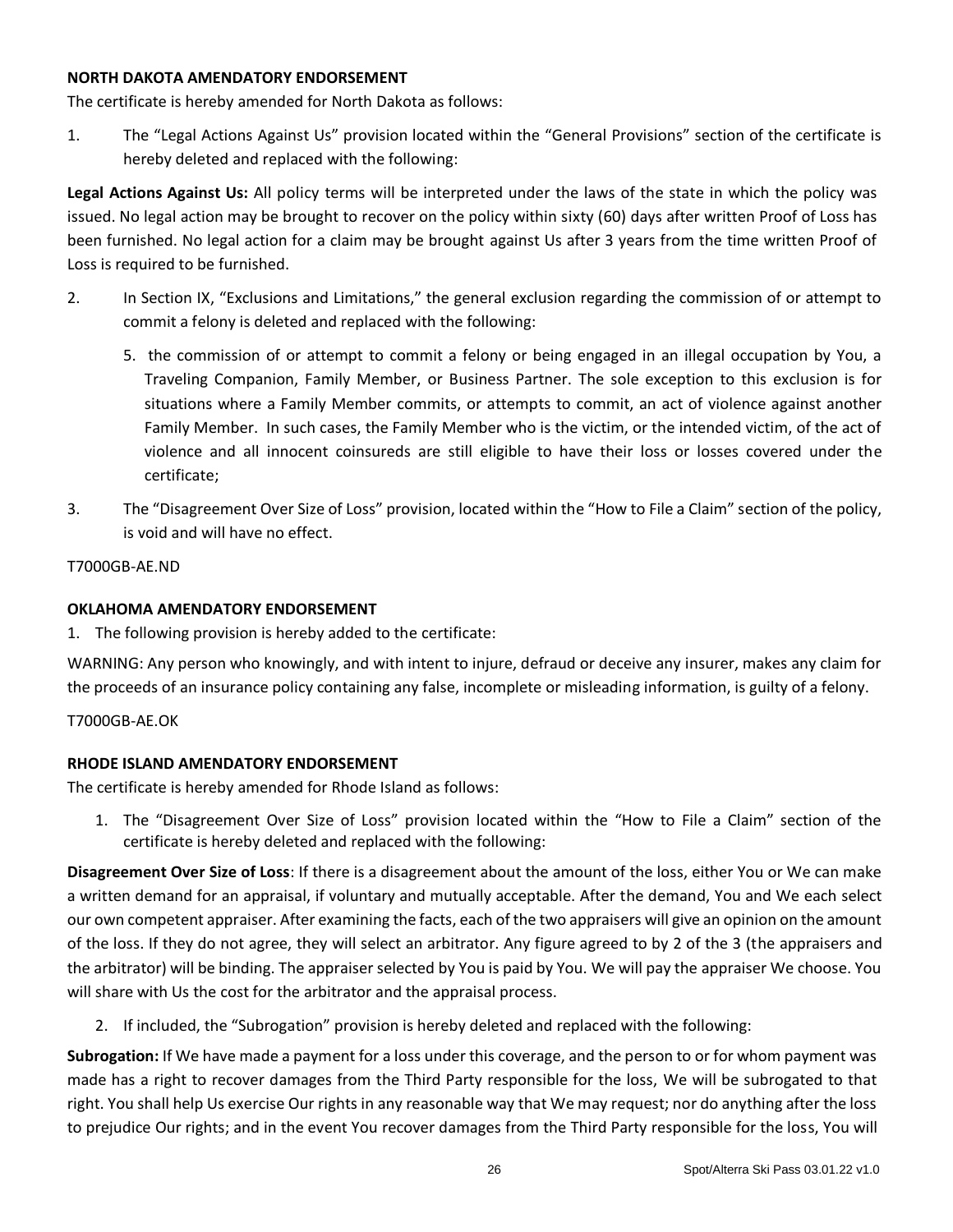hold the proceeds of the recovery for Us in trust and reimburse Us to the extent of Our previous payment for the loss.

If We collect a casualty loss from a third party, We shall, from the funds collected, first pay to You the deductible portion of the casualty loss less the prorated share of Subrogation expenses and only after this retain any funds in excess of the deductible portion of the recovery.

3. The definition of **Family Member** in **General Definitions** section is deleted and replaced as follows:

**Family Member** means the following relatives of the Insured:

- o) Spouse, including a civil union partner, Domestic Partner, or fiancé;
- p) children, children-in-law, step-children, foster children, ward or legal ward or fiancé's child;
- q) siblings, siblings-in-law, step-siblings;
- r) parents, parents-in-law, step-parents, legal guardians, or Guardians;
- s) grandparents, step-grandparents, grandchildren, or step-grandchildren;
- t) aunts or uncles;
- u) nieces or nephews.

#### T7000GB-AE.RI

#### **SOUTH CAROLINA AMENDATORY ENDORSEMENT**

The certificate is hereby amended for South Carolina as follows:

1. The "The Contract" provision located within the "General Provisions" section of the certificate is hereby deleted and replaced with the following:

**The Contract:** The entire contract is made up of the Policy and amendments if applicable, the Policyholder's Application, a copy of which is attached and the Certificates of Insurance. This Policy may be changed, renewed, or ended without notice to or consent of any person with a beneficial interest in this Policy who is not a party to the Contract.

2. The following contact information for United States Fire Insurance Company is hereby added to the certificate:

### **United States Fire Insurance Company**

Administrative Office: 5 Christopher Way, Eatontown, NJ 07724

Phone Number: 1-800-392-1970

T7000GB-AE.SC

### **SOUTH DAKOTA AMENDATORY ENDORSEMENT**

The certificate is hereby amended for South Dakota as follows:

1. The last sentence of the **Legal Actions Against Us** provision appearing in **GENERAL PROVISIONS** section is deleted and replaced as follows:

No legal action for a claim may be brought against Us after six (6) years from the time written Proof of Loss is required to be furnished.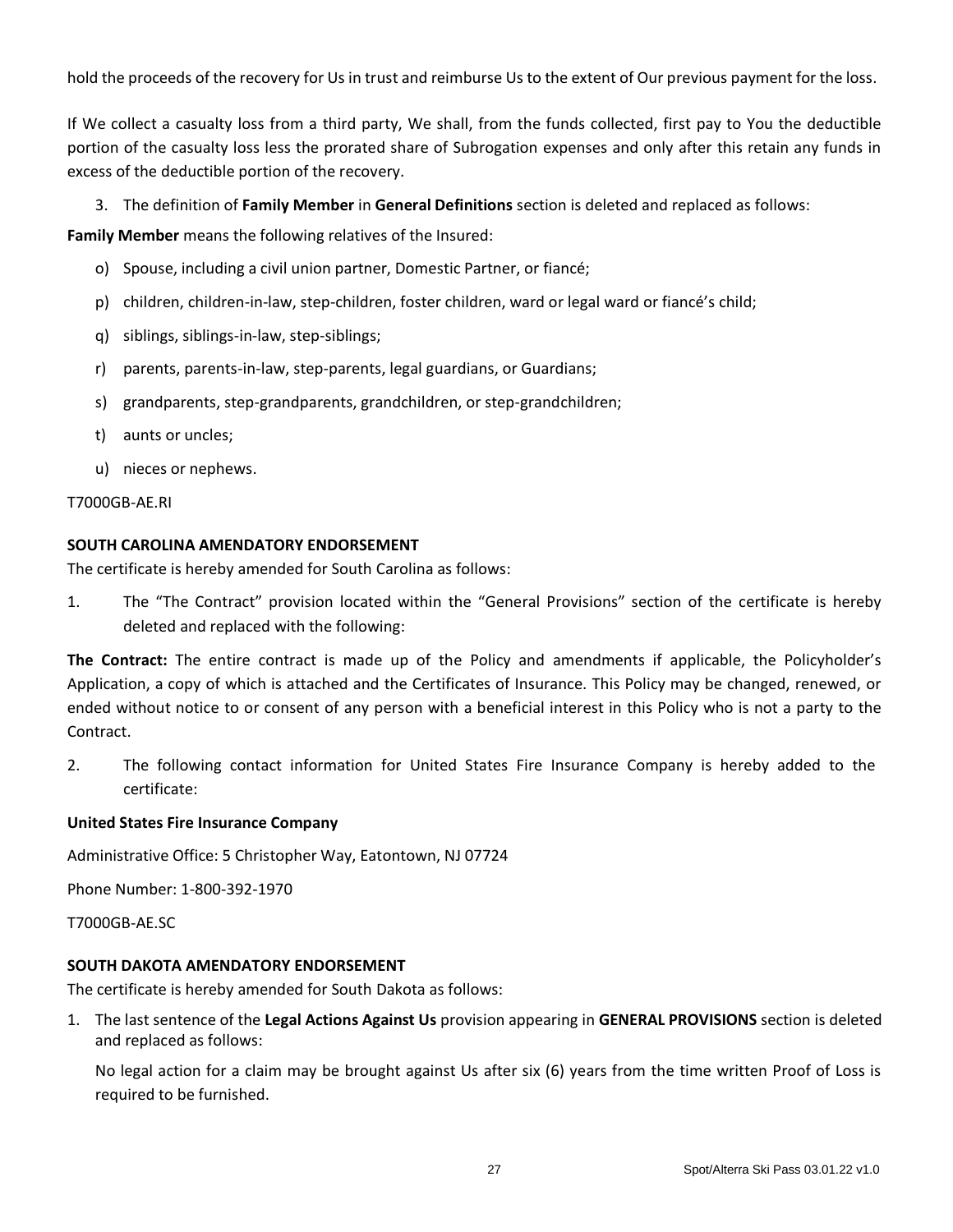2. The **Disagreement Over Size of Loss** provision, located within the **How to File a Claim** section of the certificate, is void and will have no effect.

T7000GB-AE.SD Rev. 7.30.2020

### **TENNESSEE AMENDATORY ENDORSEMENT**

The certificate is hereby amended for Tennessee as follows:

1. The "Pre-Existing Medical Condition" definition of the "Definitions" section of the certificate is hereby deleted and replaced with the following:

**Pre-Existing Medical Condition** means an illness, disease, or other condition during the sixty (60) day period immediately prior to the date Your coverage is effective for which You or a Family Member:

- 4) received or received a recommendation for a test, examination, or medical treatment for a condition which first manifested itself, worsened or became acute, or had symptoms which would have prompted a reasonable person to seek diagnosis, care or treatment; or
- 5) took or received a prescription for drugs or medicine. Item (2) of this definition does not apply to a condition which is treated or controlled solely through the taking of prescription drugs or medicine and remains treated or controlled without any adjustment or change in the required prescription throughout the sixty (60) day period before coverage is effective under this certificate.
- 6) required a change in prescribed medication. Change in prescribed medication means the dosage or frequency of a medication has been reduced, increased, stopped and/or new medications have been prescribed due to the worsening of an underlying condition that is being treated with the medication, unless the change is:
	- c) between a brand name and a generic medication with comparable dosage; or
	- d) an adjustment to insulin or anti-coagulant dosage.
- 4) A Pre-Existing Medical Condition will not apply to Annual coverage.

Death resulting from a pre-existing medical condition will not be excluded. Death must occur prior to the termination date of the benefit under which the claim is being made.

2. The "Children/Child" definition in the "General Definitions" section of the certificate is hereby deleted and replaced with the following:

#### **Children/Child** means a person:

- 3. under age of seventeen (17) and primarily dependent on You for support and maintenance; or
- 4. who is at least age seventeen (17) but less than age twenty-four (24) unmarried and dependent upon You for support and maintenance.

The age limit does not apply to a child who is incapable of self-sustaining employment by reason of intellectual or physical incapacity.

3. The "Notice of Claim" provision in "How To File A Claim" section of the certificate is hereby deleted and replaced with the following:

**Notice of Claim:** Notice of claim must be reported to Us or Our authorized representative within twenty (20) days no later than 1 year after a loss occurs or as soon as is reasonably possible. You or someone on Your behalf may give the notice. The notice should be given to Us or Our authorized representative and should include sufficient information to identify You. Failure by You or someone on Your behalf to make such notification may result in no benefits being paid.

4. The "Proof of Loss" provision in "How To File A Claim" section of the certificate is hereby deleted and replaced with the following: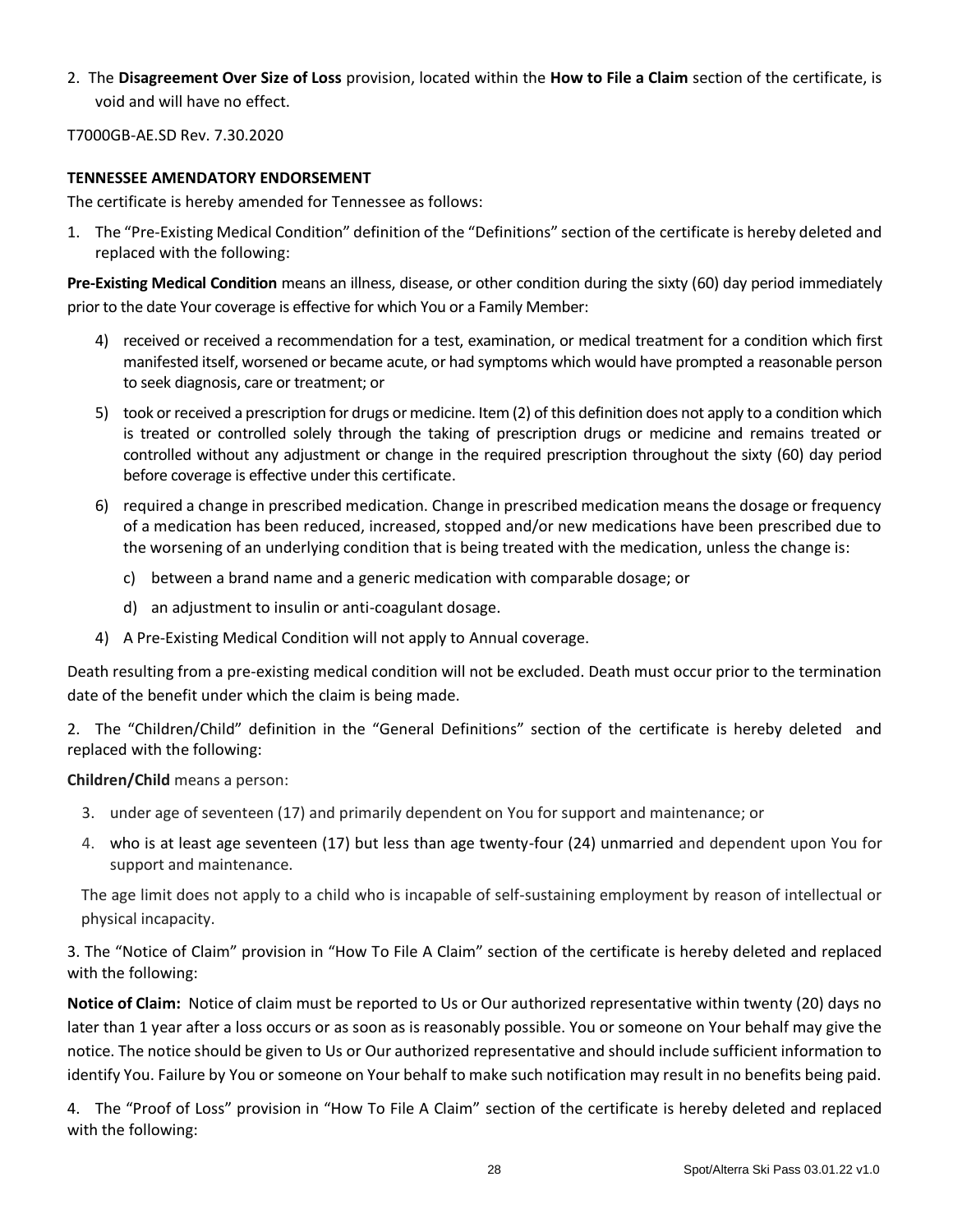**Proof of Loss:** Proof of loss must be provided within ninety (90) days after the date of the loss or as soon as is reasonably possible. Failure to furnish such proof within provided period will not invalidate nor reduce any claim if it shall be shown not to have been reasonably possible to furnish such proof during that time. Proof of Loss must, however, be furnished no later than twelve (12) months from the time it is otherwise required, except in the absence of legal capacity.

All claims require You to provide iTravelInsured with the following: a Trip invoice, itinerary or confirmation showing details of Your Trip (dates of travel, destination, etc.); and any other information reasonably required to prove the loss.

5. The "Legal Actions Against Us" provision in "General Provisions" section of the certificate is hereby deleted and replaced with the following:

**Legal Actions Against Us:** All certificate terms will be interpreted under the laws of the state in which the certificate was issued. No legal action may be brought to recover on the certificate within sixty (60) days after written Proof of Loss has been furnished. No legal action for a claim may be brought against Us after three (3) years from the time written Proof of Loss is required to be furnished.

6. The "Concealment and Misrepresentation" provision, located within the "General Provisions" section of the certificate, is hereby deleted and replaced with the following:

**Concealment and Misrepresentation:** The entire coverage will be void, if You conceal or misrepresent any material fact or circumstance relating to this insurance in the application or enrollment form for this certificate.

7. The "Recovery" provision, located within the "How to File a Claim" section of the certificate, is hereby deleted and replaced with the following:

**Recovery:** To the extent We pay for a loss suffered by You, We will be assigned the rights and remedies You had relating to the loss. You will be made whole before We begin recovery. You must help Us preserve Our rights against those responsible for Your loss. This may involve signing any papers and taking any other steps We may reasonably require. When You have been paid benefits under this certificate but also recover from another certificate, the amount recovered from the other certificate shall be held in trust for Us by You and reimbursed to Us to the extent of Our payment.

As a condition to receiving the applicable benefits listed above, You agree, except as may be limited or prohibited by applicable law, to reimburse Us for any such benefits paid to or on behalf of You, if such benefits are recovered from any Third Party or coverage.

We will not pay or be responsible, without Our written consent, for any fees or costs associated with the pursuit of a claim, cause of action or right by or on behalf of You or such other person against any Third Party or coverage.

Coverage as used in this Recovery section, means any other fund or insurance certificate except coverage provided under this certificate.

8. The "Subrogation" provision, located within the "General Provisions" section of the certificate, is hereby deleted and replaced with the following:

**Subrogation:** If We have made a payment for a loss under this coverage, and the person to or for whom payment was made has a right to recover damages from the Third Party responsible for the loss, We will be subrogated to that right. You shall help Us exercise Our rights in any reasonable way that We may request; nor do anything after the loss to prejudice Our rights; and in the event You recover damages from the Third Party responsible for the loss, You will hold the proceeds of the recovery for Us in trust and reimburse Us to the extent of Our previous payment for the loss.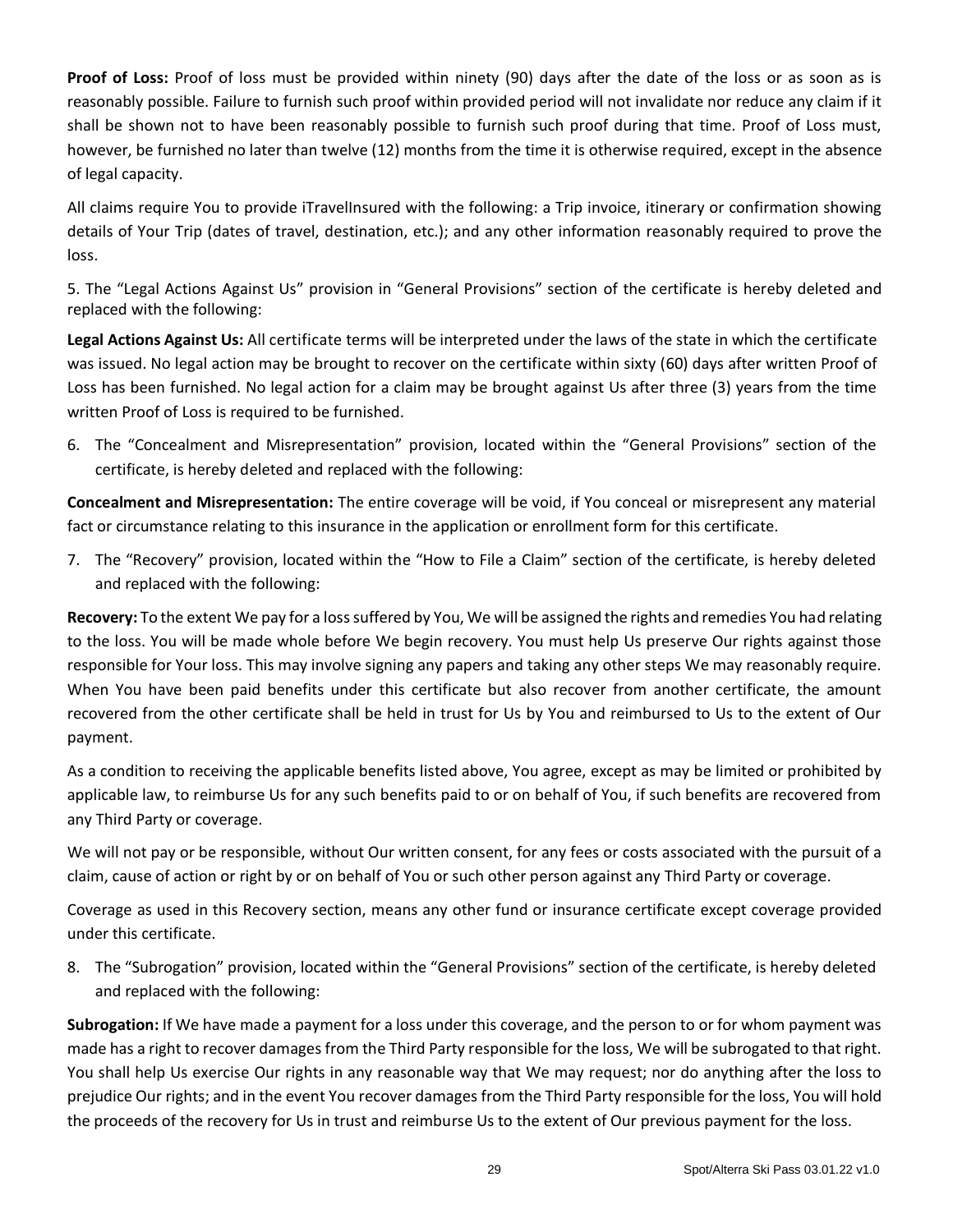9. The "Maximum Benefit Limit of Liability" provision, located within the "General Provisions" section of the certificate, is hereby deleted in its entirety.

T7000GBC-A&H-AE.TN

# **TEXAS AMENDATORY ENDORSEMENT**

The certificate is hereby amended for Texas as follows:

- 1. The "Disagreement Over Size of Loss" provision, located within the "How to File a Claim" section of the certificate, is void and will have no effect.
- 2. The "Proof of Loss" provision, located within the "How to File a Claim" section of the certificate, is hereby deleted and replaced with the following:

**Proof of Loss:** Proof of loss must be provided within ninety (90) days of the date that We request proof of loss to be provided. Failure to furnish such proof within provided period will not invalidate nor reduce any claim if it shall be shown not to have been reasonably possible to furnish such proof during that time. Proof of Loss must, however, be furnished no later than twelve (12) months from the time it is otherwise required, except in the absence of legal capacity.

All claims require You to provide iTravelInsured with the following: a Trip invoice, itinerary or confirmation showing details of Your Trip (dates of travel, destination, etc.); and any other information reasonably required to prove the loss.

3. The following provision is hereby added to the certificate:

**Time of Payment of Claims:** We shall notify You in writing of the acceptance or rejection of a claim not later than the 15th business day after We receive all items, statements, and forms required by Us to secure final proof of loss.

If We are unable to accept or reject the claim within the period specified above, We shall, within that same period, notify You of the reasons that We need additional time. We shall accept or reject the claim not later than the 45th day after the date We notify You of Our need for additional time.

If We notify You that We will pay a claim or part of a claim, We shall pay the claim not later than the 5th business day after the date notice is made.

If payment of the claim or part of the claim is conditioned on the performance of an act by You, We shall pay the claim not later than the 5th business day after the date the act is performed.

T7000GB-AE.TX

### **UTAH AMENDATORY ENDORSEMENT**

The certificate is hereby amended for Utah as follows:

- 1. The "**Disagreement Over Size of Loss**" provision, located within the "**How to File a Claim**" section is void and will have no effect.
- 2. The **Proof of Loss** provision appearing in "**How To File A Claim"** section is amended to include the

following sentence at the end of the provision:

Failure to give notice or file proof of loss in a timely manner does not bar recovery under the certificate if We fail to show that We were prejudiced by the failure to provide proof in a timely manner. Failure to give notice in a timely manner does not bar recovery under the certificate if You give notice as soon as reasonably possible.

3. The **Legal Actions Against Us** provision in the "**General Provisions"** section is hereby deleted and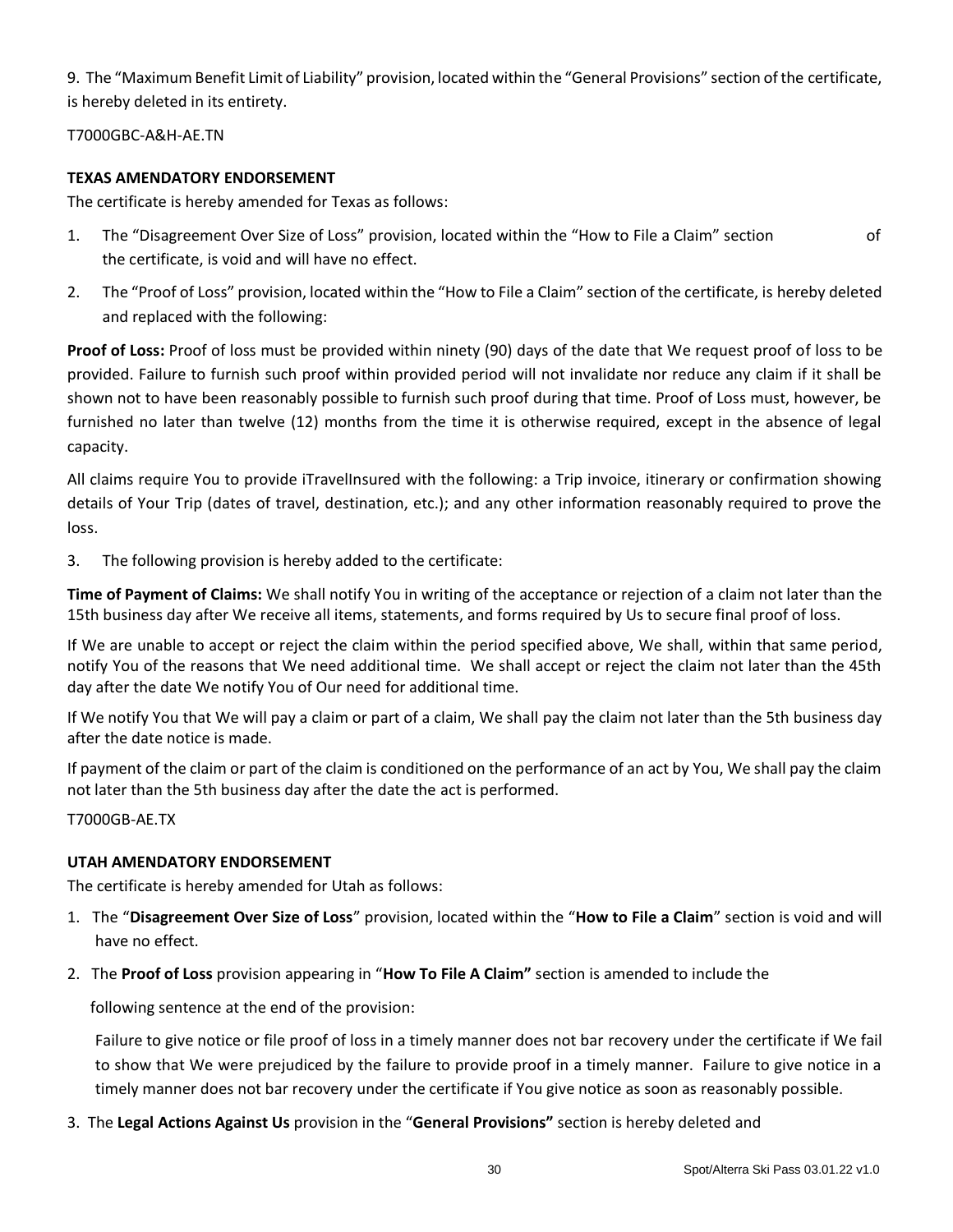replaced with the following:

**Legal Actions Against Us:** All certificate terms will be interpreted under the laws of the state in which the certificate was issued. No legal action may be brought to recover on the certificate within sixty (60) days after written Proof of Loss has been furnished. No legal action for a claim may be brought against Us after three (3) years from the time written Proof of Loss is required to be furnished.

4. If the policy contains an exclusion for "Pre-Existing Medical Conditions," the following paragraph is hereby added to the policy:

# **Pre-Existing Condition Limitation**

For Trip Cancellation and Trip Interruption coverages, We will not pay for any loss or expense caused due to, arising or resulting from a Pre-Existing Medical Condition.

Pre-Existing Medical Condition means an illness, disease, or other condition during the sixty (60) day period immediately prior to the date Your coverage is effective for which You or a Family Member:

- 1) received or received a recommendation for a test, examination, or medical treatment for a condition which first manifested itself, worsened or became acute, or had symptoms which would have prompted a reasonable person to seek diagnosis, care or treatment; or
- 2) took or received a prescription for drugs or medicine. Item (2) of this definition does not apply to a condition which is treated or controlled solely through the taking of prescription drugs or medicine and remains treated or controlled without any adjustment or change in the required prescription throughout the sixty (60) day period before coverage is effective under this certificate.
- 3) required a change in prescribed medication. Change in prescribed medication means the dosage or frequency of a medication has been reduced, increased, stopped and/or new medications have been prescribed due to the worsening of an underlying condition that is being treated with the medication, unless the change is:
	- a) between a brand name and a generic medication with comparable dosage; or
	- b) an adjustment to insulin or anti-coagulant dosage.

Death resulting from a pre-existing medical condition will not be excluded. Death must occur prior to the termination date of the benefit under which the claim is being made.

5. The general exclusion which reads "participation in a Civil Disorder or Riot, or insurrection" and the general exclusion which begins with "the commission of or attempt to commit a felony or being engaged in an illegal occupation" are hereby deleted and replaced with the following:

- 4. voluntary participation in a Civil Disorder or Riot, or insurrection;
- 5. the voluntary commission of or attempt to commit a felony or being engaged in an illegal occupation;

### T7000GB-AE.UT

### **VERMONT AMENDATORY ENDORSEMENT**

The certificate is hereby amended for Vermont as follows:

- 1. The **Disagreement Over Size of Loss** section of **How to File a Claim** provision is void and will have no effect.
- 2. The **Concealment and Misrepresentation** provision under **General Provisions** is deleted and replaced as follows: **Fraud and Material Misrepresentation:** The entire coverage will be void if the certificate was obtained through

fraud or material misrepresentation. The certificate may be cancelled and the claim may be denied for fraud or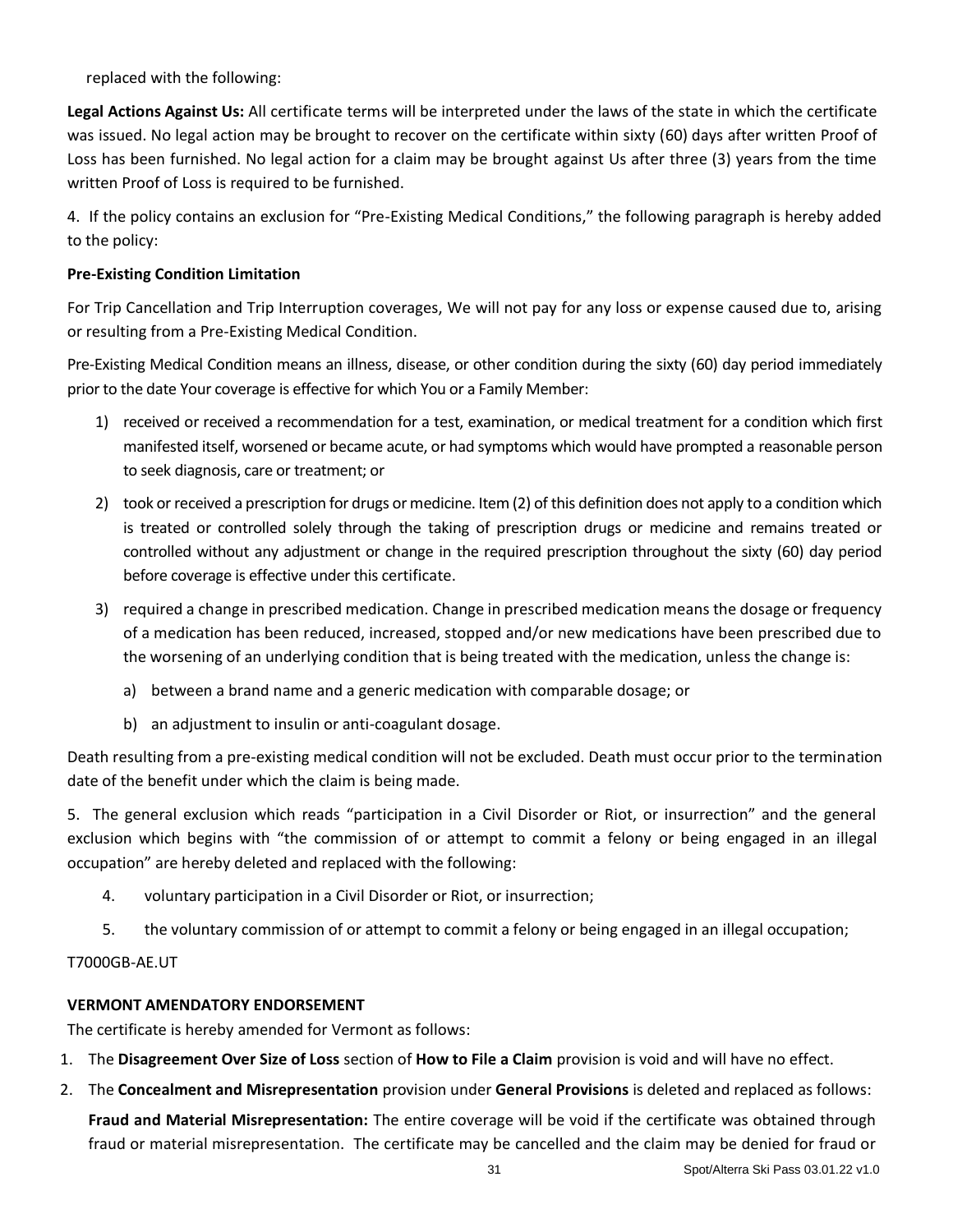material misrepresentation in the presentation of a claim.

3. The **Conformity with Statute** provision under **General Provisions** is deleted and replaced as follows:

**Conformity with Statute:** Any provision of the certificate, which is in direct conflict with the laws, regulations and statutes of the state of Vermont, will be governed by the laws, regulations and statutes of the state of Vermont as of the effective date of the certificate.

4. The **Physician Examination and Autopsy** provision under **General Provisions** is deleted and replaced as follows:

**Physician Examination and Autopsy:** We, at Our expense, may have You examined when and as often as is reasonable while the claim is pending. We may have an autopsy done (at Our expense), unless the law or your religion forbids it.

- 5. Whenever the term Spouse is used throughout the certificate, or in any document attached to the certificate, this term, and any other term denoting a marital relationship, shall include parties to a civil union under Vermont law. Any Family Member brought within the scope of the certificate as a result of Your marriage is also brought within the scope of the certificate by Your civil union under Vermont law.
- 6. The following is hereby added to the certificate:

**Time of Payment of Claims:** If We agree to settle a claim, We shall pay, or shall mail payment, within 10 business days, unless a further delay is mandated under an order by a court of competent jurisdiction or required by law.

T7000GB-AE.VT

# **WISCONSIN AMENDATORY ENDORSEMENT**

The certificate is hereby amended for Wisconsin as follows:

1. The "Disagreement Over Size of Loss" provision, located within the "How to File a Claim" section of the certificate, is void and will have no effect.

T7000-GB-AE.WI

If there is a conflict between the certificate and these Endorsements, the terms of these Endorsements will govern.

# **Signed for United States Fire Insurance Company By:**

Marc & Older

Marc J. Adee Chairman and CEO

Will 18 Milgre

Michael P. McTigue **Secretary**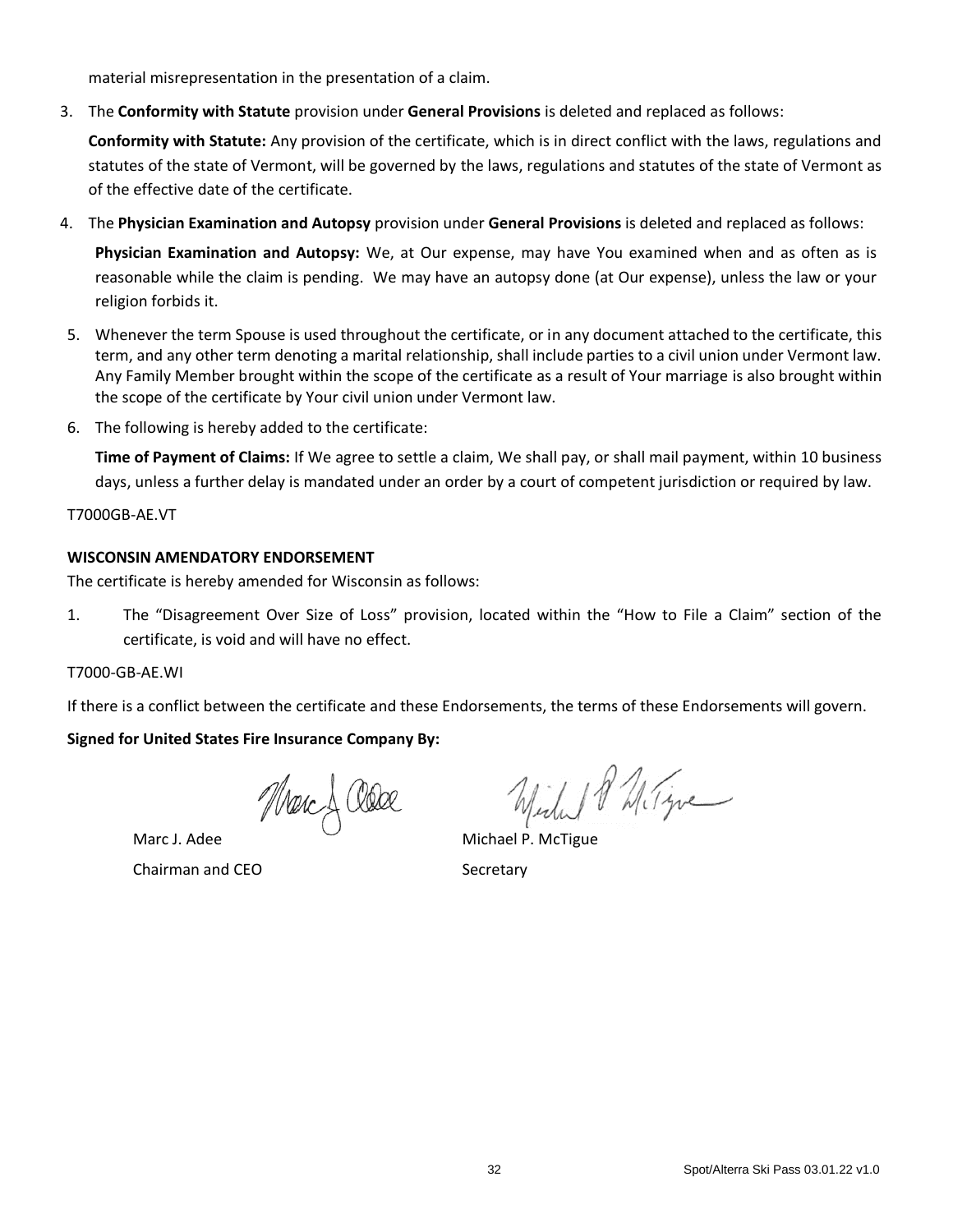# **ARKANSAS NOTICE**

Policyholders have the right to file a complaint with the Arkansas Insurance Department (AID). You may call AID to request a complaint form at (800) 852-5494 or (501) 371-2640 or write the Department at:

# **Arkansas Insurance Department 1 Commerce Way, Suite 102 Little Rock, AR 72202**

#### **The Insurance Company may be contacted at:**

United States Fire Insurance Company Admin. Offices: 5 Christopher Way Eatontown, NJ 07724 1-800-392-1970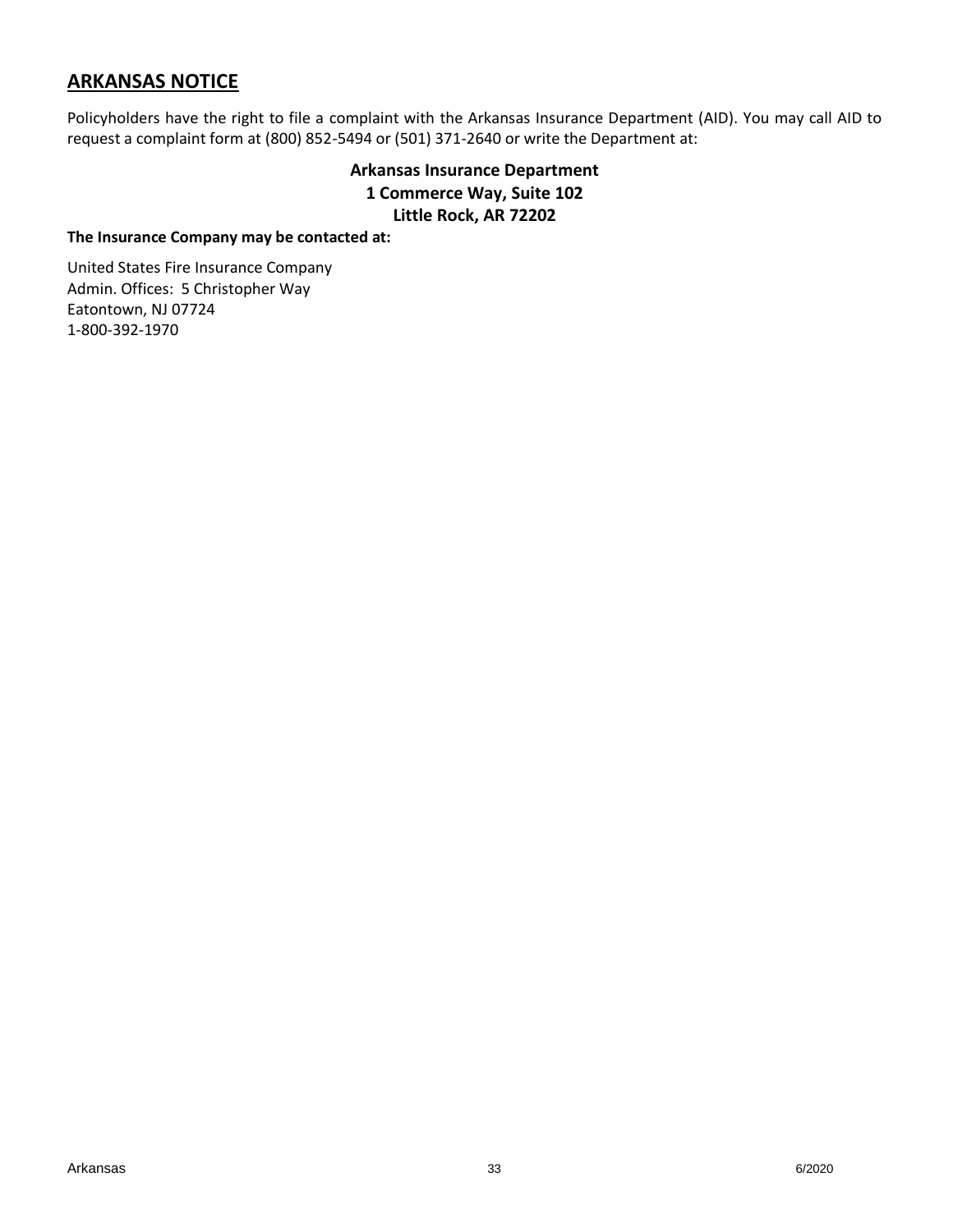# **Have a complaint or need help?**

If you have a problem with a claim or your premium, call your insurance company or HMO first. If you can't work out the issue, the Texas Department of Insurance may be able to help.

Even if you file a complaint with the Texas Department of Insurance, you should also file a complaint or appeal through your insurance company or HMO. If you don't, you may lose your right to appeal.

#### **United States Fire Insurance Company**

To get information or file a complaint with your insurance company or HMO:

#### **Call: Complaint Department at 732-676-9800**

#### **Toll-free: 1-800-392-1970**

- Email: [AHComplaintHandling@cfins.com](mailto:AHComplaintHandling@cfins.com)
- Mail: United States Fire Insurance Company
	- Complaint Department
		- c/o Crum & Forster
		- 5 Christopher Way
		- Eatontown, NJ 07724

#### **The Texas Department of Insurance**

To get help with an insurance question or file a complaint with the state:

Call with a question: 1-800-252-3439

File a complaint: [www.tdi.texas.gov](http://www.tdi.texas.gov/)

Email: [ConsumerProtection@tdi.texas.gov](mailto:ConsumerProtection@tdi.texas.gov)

Mail: MC 111-1A, P.O. Box 149091, Austin, TX 78714-9091

#### **¿Tiene una queja o necesita ayuda?**

Si tiene un problema con una reclamación o con su prima de seguro, llame primero a su compañía de seguros o HMO. Si no puede resolver el problema, es posible que el Departamento de Seguros de Texas (Texas Department of Insurance, por su nombre en inglés) pueda ayudar.

Aun si usted presenta una queja ante el Departamento de Seguros de Texas, también debe presentar una queja a través del proceso de quejas o de apelaciones de su compañía de seguros o HMO. Si no lo hace, podría perder su derecho para apelar.

#### **United States Fire Insurance Company**

Para obtener información o para presentar una queja ante su compañía de seguros o HMO:

#### **Llame a Complaint Department al 732-676-9800**

### **Teléfono gratuito: 1-800-392-1970**

Correo electrónico: [AHComplaintHandling@cfins.com](mailto:AHComplaintHandling@cfins.com)

Dirección postal: United States Fire Insurance Company

Complaint Department

c/o Crum & Forster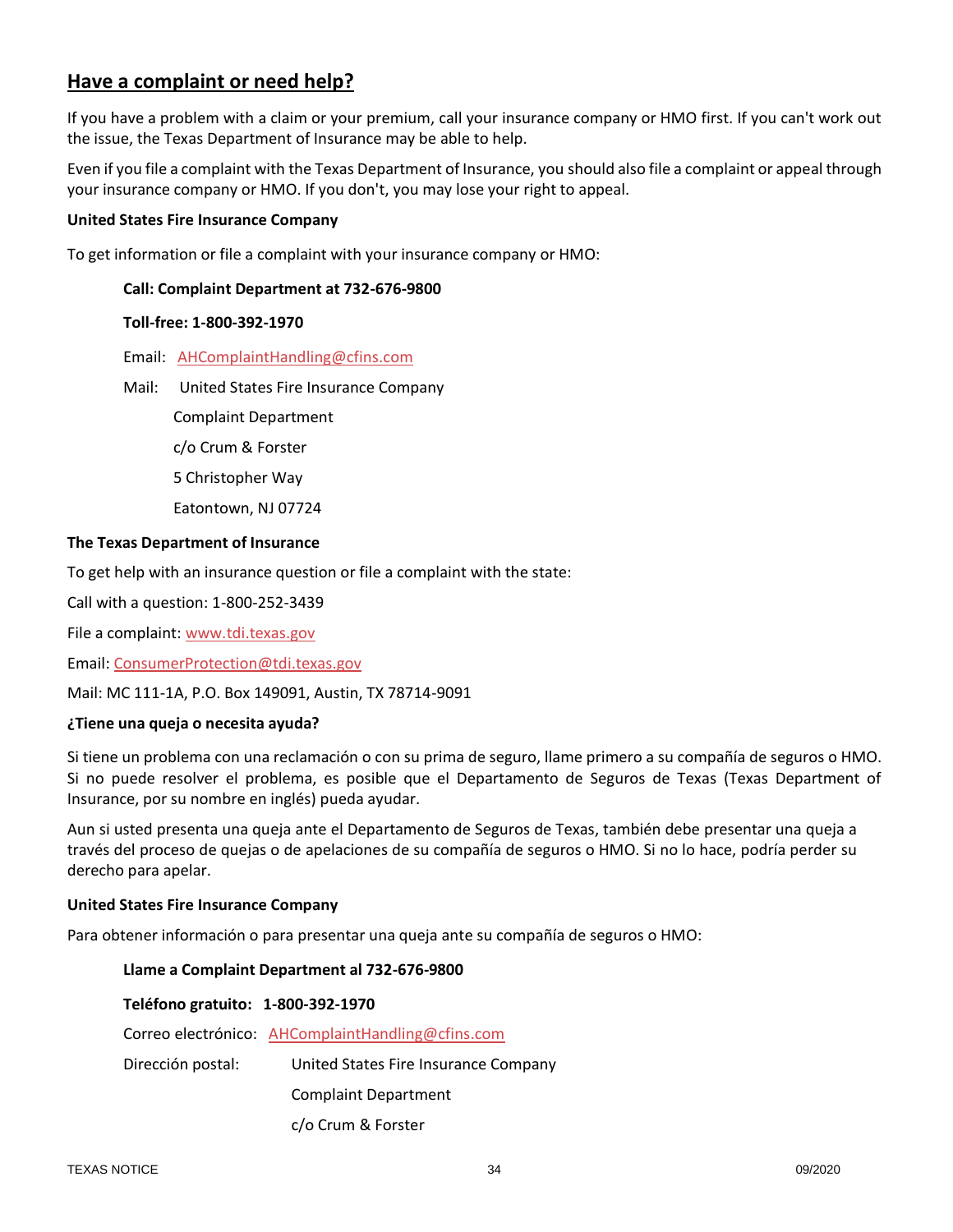# 5 Christopher Way

Eatontown, NJ 07724

### **El Departamento de Seguros de Texas**

Para obtener ayuda con una pregunta relacionada con los seguros o para presentar una queja ante el estado:

Llame con sus preguntas al: 1-800-252-3439

Presente una queja en: [www.tdi.texas.gov](http://www.tdi.texas.gov/)

Correo electrónico: [ConsumerProtection@tdi.texas.gov](mailto:ConsumerProtection@tdi.texas.gov)

Direccón postal: MC 111-1A, P.O. Box 149091, Austin, TX 78714-9091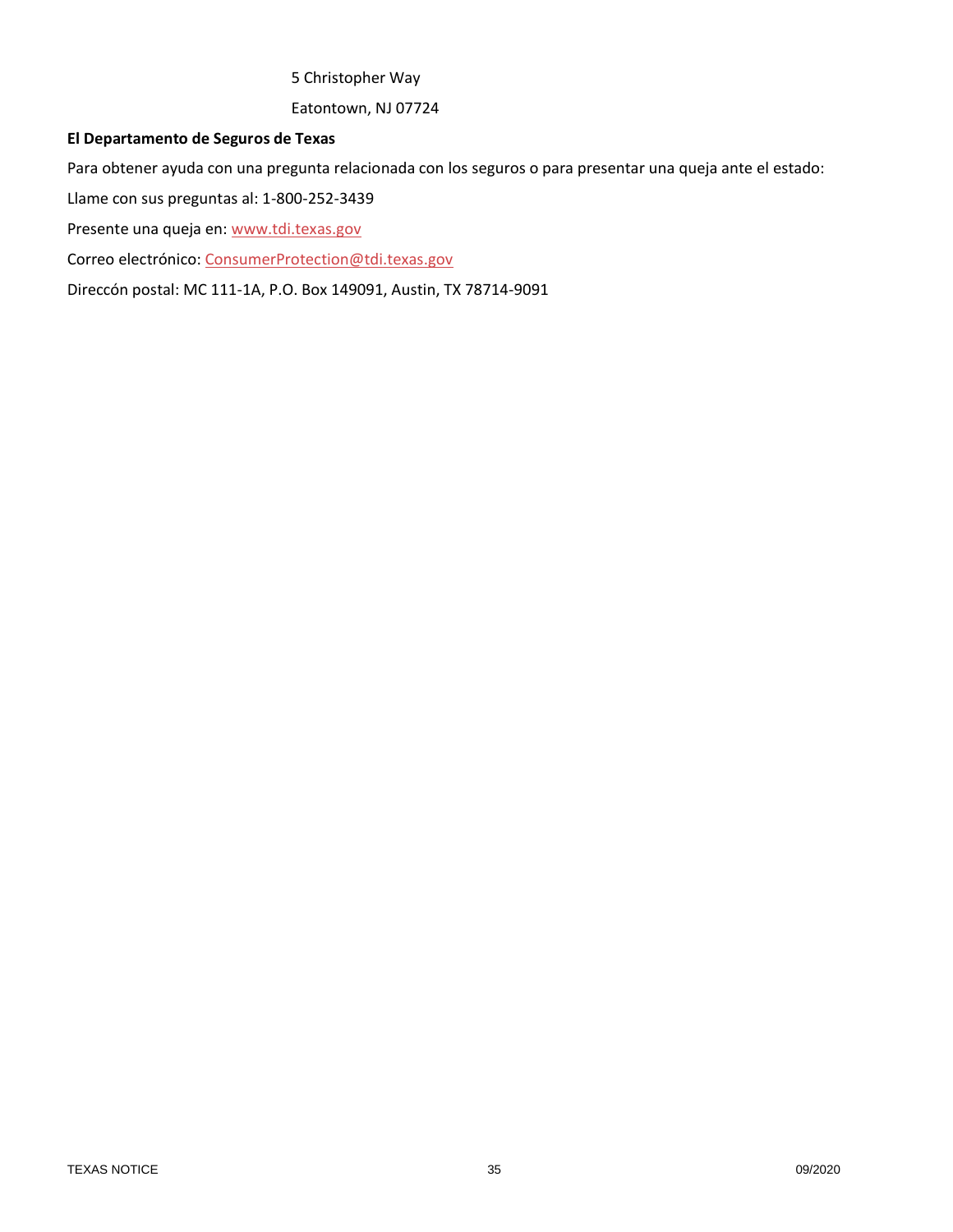# <span id="page-35-0"></span>**PRIVACY NOTICE**

United States Fire Insurance Company, The North River Insurance Company and affiliates within Crum & Forster (collectively, "The Company") values your business and your trust. In order to administer insurance policies and provide you with effective customer service, we must collect certain information including nonpublic personal information about our customers and claimants. Nonpublic personal information means information that allows someone to identify or contact you ("Information"). We are committed to protecting such Information and we will comply with all applicable federal and state laws and regulations. This notice describes how we collect, use and share your Information, your rights with respect to insurance products issued by The Company and our legal duties and privacy practices. State laws require that we provide this notice. Please review this Notice and keep a copy of it with your records.

#### **Your privacy is our concern**

When you apply to The Company for insurance or make a claim against a policy written by The Company, you disclose information about yourself to us. The Company limits the collection, use, and disclosure of such information to only what is needed to properly produce, underwrite and service its insurance products and/or fulfill legal or regulatory requirements. The Company maintains administrative, technical and physical safeguards that comply with state and federal regulations to protect your Information. We also limit employee access to Information to those with a business reason for knowing such Information and we take measures to enforce employee privacy responsibilities.

#### **What kind of information do we collect about you and from whom?**

We obtain most of our Information from you. The application or claim form you complete, as well as any additional information you provide, generally gives us most of the information we need to know. Sometimes we may contact you by phone or mail to obtain additional information. We may use information about you from other transactions with us, our affiliates, or others. Depending on the nature of your insurance transaction, we may need additional information about you or other individuals proposed for coverage. We may obtain the additional information we need from third parties, such as other insurance companies or agents, government agencies, medical providers, insurance support organizations, the state motor vehicle department, information clearinghouses, credit reporting agencies, courts, or public records. A report from a consumer reporting agency may contain information as to creditworthiness, credit standing, credit capacity, character, general reputation, hobbies, occupation, personal characteristics, or mode of living.

#### **What do we do with the information collected about you?**

The Company collects nonpublic information to conduct its business of producing, underwriting, servicing and administering its insurance products. If coverage is declined or the charge for coverage is increased because of information contained in a consumer report we obtained, we will inform you, as required by state law or the federal Fair Credit Reporting Act. We will also give you the name and address of the consumer reporting agency making the report. We may retain information about our former customers and may disclose that information to affiliates and non-affiliates only as described in this notice.

#### **To whom do we disclose information about you?**

Access to non-public personal information is limited to those employees, and authorized representatives, attorneys and service providers who specifically need such information to conduct their business responsibilities. In addition, we may disclose all the information that we collect about you to affiliated companies and nonaffiliated third parties (as permitted by law), such as:

- Insurance companies;
- Insurance agencies;
- Loss adjusters;
- Medical providers;
- Third party non-insurance service providers;
- Third party administrators;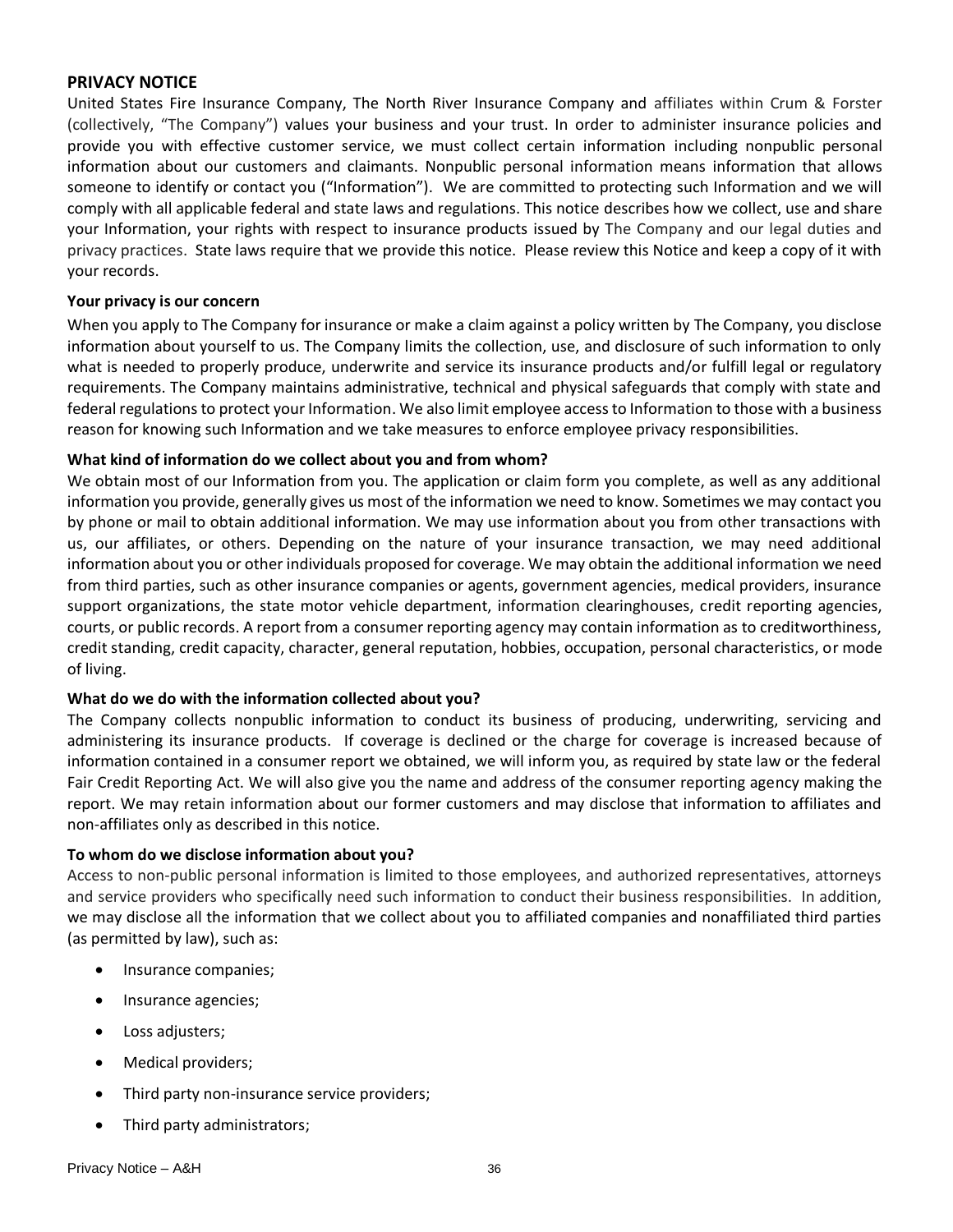- Medical bill review companies;
- Reinsurance companies; and
- Similar service providers.

Crum & Forster requires its service providers to abide by privacy laws in handling non-public personal information obtained through its business relationship with Crum & Forster. Additionally, Crum & Forster may disclose non-public personal information to third parties as allowed or required by law. For example, Crum & Forster may release your Information to comply with reporting requirements, to comply with a subpoena, warrant, legal process or other order or inquiry of a court, governmental agency or state or federal regulator, or to fulfill C&F's obligations to its insurers and reinsurers We may also share your personal information in order to establish or exercise our rights, to defend against a legal claim, to investigate, prevent, or take action regarding possible illegal activities, suspected fraud, safety of person or property, or a violation of our policies.

If you conclude your relationship with the Company, the Company will continue to safeguard your privacy in accordance with the standards described in this notice. The Company maintains physical, electronic and procedural safeguards to protect non-public personal information.

### **About Our Websites**

We may collect information via technology about how you use our website, including the elements you have interacted with, metadata, and other details about these elements, clicks, change states, and other user actions. This information is used primarily to provide, maintain, protect, and improve our current products and to develop new ones.

We may use cookies on certain pages of our site. Cookies are stored on your computer, not on our site. Most cookies are "session cookies" which means that they are automatically deleted at the end of each session. A cookie itself does not have the ability to automatically collect personal information about you. A cookie can store certain information that identifies your computer to us so that you do not need to re-enter that information as frequently when you use our site. The cookie does not contain your password.

We reserve the right to change our policy regarding cookies and the collection of information from visitors at any time without advance notice. Should any new policy be put into effect, we will post it on this website, and the new policy will apply only to information collected thereafter. You may opt out of receiving cookies or delete any prior cookies by changing your specific internet browser settings. The privacy of communication over the internet cannot be guaranteed. If you are concerned about the security of your communication, we encourage you to send your correspondence through the postal service or use the telephone to speak directly to us. We do not represent or warrant that the site, in whole or in part, is appropriate or available for use in any particular jurisdiction. Those who choose to access the site, do so on their own initiative and at their own risk, and are responsible for complying with all local laws, rules and regulations. We do not assume any responsibility for any loss or damage you may experience or incur by the sending of personal information over the internet by or to us. This Usage Agreement shall be governed by the laws of the United States and of the State of New Jersey, without giving effect to its conflict of laws provisions.

# *Please know that The Company has not and will not sell any consumers' personal information. We do not sell your nonpublic personal information to any third parties nor do we use it for marketing purposes.*

### **How to contact us**

If you have any questions about this Privacy Notice or about how we use the information we collect, please contact us at:

Crum & Forster Legal Department

305 Madison Avenue

Morristown, NJ 07960

[privacyinformation@cfins.com](mailto:privacyinformation@cfins.com)

### **Changes to this Privacy Notice:**

Privacy Notice – A&H 37